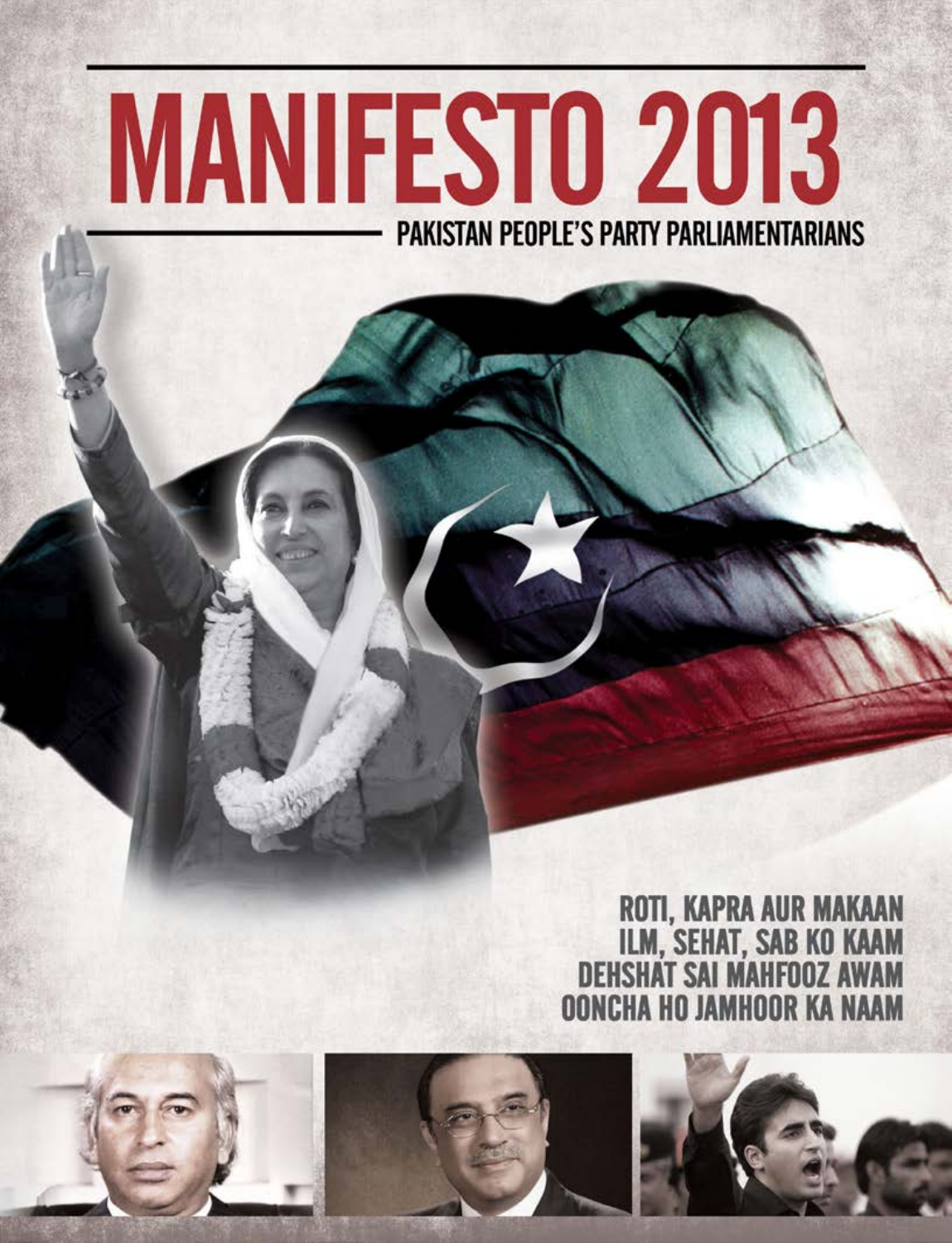ideological territory.  $\int$ 



Pakistan People's Party Parliamentarians

## We badly need to gather our thoughts and clear our minds. We need a political ceasefire without conceding

*Founder Chairman of the Pakistan People's Party, President and Prime Minister of Pakistan*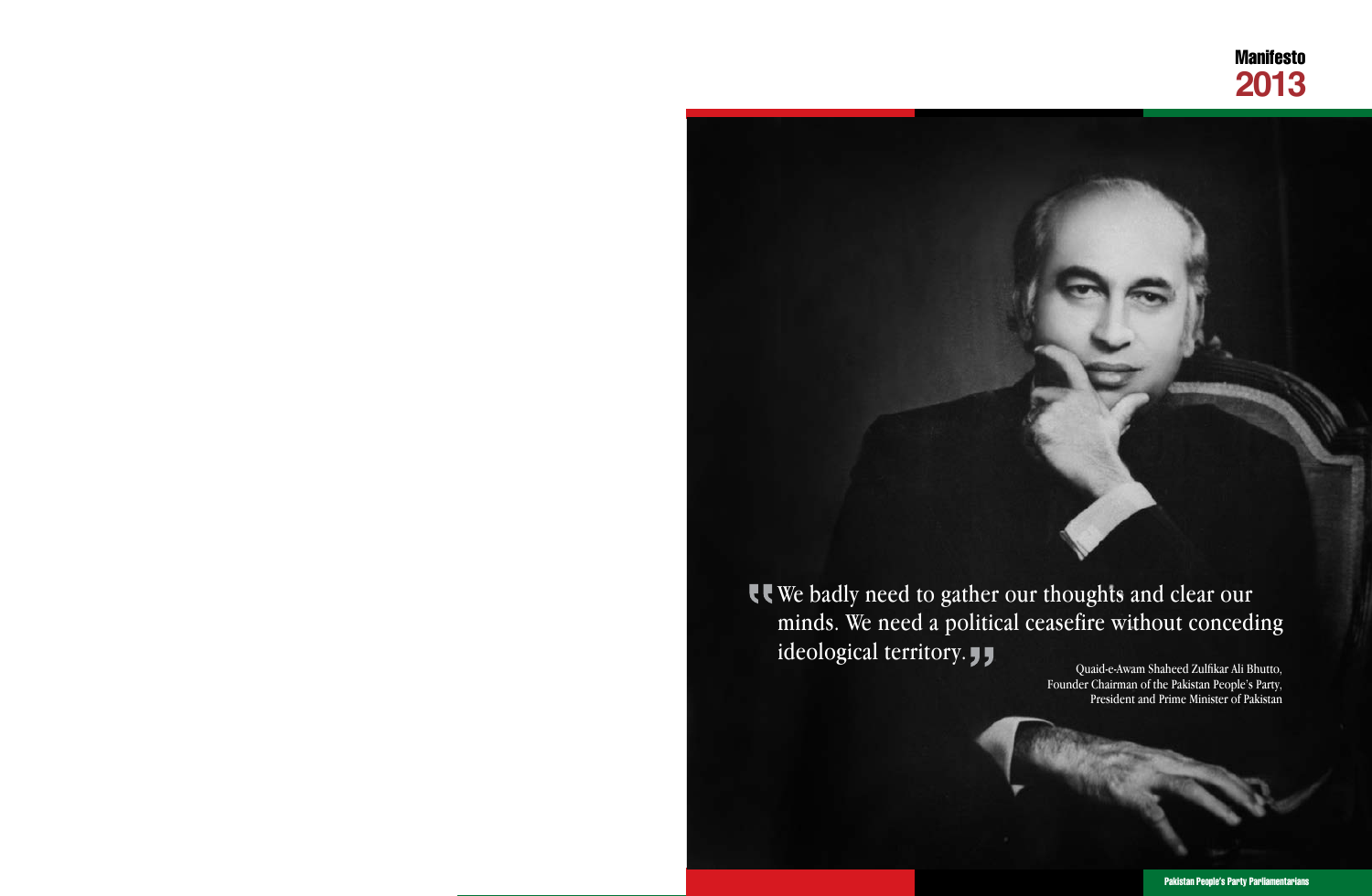# **Contents**





| International human rights instruments and Pakistan        | 32 |
|------------------------------------------------------------|----|
| Civil society                                              | 32 |
| Enforced disappearances and missing persons                | 32 |
| Strengthening ties with overseas Pakistanis                | 32 |
| Part III – Inclusive and equitable growth                  |    |
| Executive summary                                          | 34 |
| Living up to our commitments                               | 36 |
| The way forward                                            | 37 |
| Poverty alleviation: the Benazir Income Support Programme  | 40 |
| People's employment                                        | 40 |
| The right to employment                                    | 41 |
| Modernizing agriculture and enhancing production           | 41 |
| Expansion and consolidation of agricultural facilities     | 41 |
| People's Agriculture Programme                             | 42 |
| Livestock and fisheries                                    | 43 |
| Investment policy                                          | 43 |
| Small and medium enterprise                                | 43 |
| Special economic zones                                     | 43 |
| <b>Banking</b>                                             | 43 |
| Trade                                                      | 44 |
| <b>Textiles</b>                                            | 44 |
| <b>Part IV – Infrastructure for the future</b>             |    |
| Executive summary                                          | 46 |
| Living up to our commitments                               | 47 |
| The way forward                                            | 48 |
| Sustainable and renewable energy                           | 48 |
| Information and communications, science and technology     | 49 |
| Urban planning                                             | 49 |
| Water security and flood management                        | 50 |
| Protecting natural resources, wildlife and the environment | 51 |
| Enlarging cultural space                                   | 51 |
| Tourism and travel                                         | 52 |
| Protecting heritage and culture                            | 52 |
| Sports and community development                           | 52 |

| <b>Core priorities</b>                             |                     |
|----------------------------------------------------|---------------------|
| <b>Preamble</b>                                    | $\overline{2}$<br>8 |
| The mission before us                              | 8                   |
| Living up to our commitments                       | 9                   |
| Our pledge to the people of Pakistan               | 10                  |
| Basic principles of the Party                      | 11                  |
| Why vote for the PPPP?                             | 12                  |
| <b>Part I – Ensuring basic needs</b>               |                     |
| Executive summary                                  | 14                  |
| Living up to our commitments                       | 15                  |
| The way forward                                    | 17                  |
| Safety nets: Benazir Income Support Programme      | 17                  |
| A new beginning: building a system of entitlements | 17                  |
| Health for all                                     | 17                  |
| Preventive medicine                                | 18                  |
| Curative medicine                                  | 18                  |
| Regulation of drugs and medical devices            | 19                  |
| National health insurance                          | 19                  |
| Reforming medical education                        | 19                  |
| Mother and child: building a strong foundation     | 20                  |
| Family planning                                    | 20                  |
| Access to universal and quality education          | 21                  |
| Power to workers and farmers                       | 22                  |
| Housing for all                                    | 23                  |
| People's Works Programme                           | 24                  |
| <b>Part II – Empowerment for all</b>               |                     |
| Executive summary                                  | 26                  |
| Living up to our commitments                       | 27                  |
| The way forward                                    | 28                  |
| Power to women                                     | 28                  |
| Mainstreaming and protecting minorities            | 29                  |

- [Power to the youth](#page-18-0) 30
- [The rights of children](#page-18-0) 30
- Freedom of Expression and the Right to Information **31** and 31

| International human rights instruments an |
|-------------------------------------------|
| Civil society                             |
| Enforced disappearances and missing pe    |
| Strengthening ties with overseas Pakistan |

## [Part III](#page-20-0) – Inclusive and equitable grow

| ecutive summary                           |  |  |  |  |
|-------------------------------------------|--|--|--|--|
| ing up to our commitments                 |  |  |  |  |
| e way forward                             |  |  |  |  |
| Poverty alleviation: the Benazir Income S |  |  |  |  |
| People's employment                       |  |  |  |  |
| The right to employment                   |  |  |  |  |
| Modernizing agriculture and enhancing p   |  |  |  |  |
| Expansion and consolidation of agricultu  |  |  |  |  |
| People's Agriculture Programme            |  |  |  |  |
| Livestock and fisheries                   |  |  |  |  |
| Investment policy                         |  |  |  |  |
| Small and medium enterprise               |  |  |  |  |
| Special economic zones                    |  |  |  |  |
| <b>Banking</b>                            |  |  |  |  |
| Trade                                     |  |  |  |  |
| <b>Textiles</b>                           |  |  |  |  |

## [Part IV](#page-26-0) – [Infrastructure for the future](#page-26-0)

| Executive summary                                          | 46 |
|------------------------------------------------------------|----|
| Living up to our commitments                               | 47 |
| The way forward                                            | 48 |
| Sustainable and renewable energy                           | 48 |
| Information and communications, science and technology     | 49 |
| Urban planning                                             | 49 |
| Water security and flood management                        | 50 |
| Protecting natural resources, wildlife and the environment | 51 |
| Enlarging cultural space                                   | 51 |
| Tourism and travel                                         | 52 |
| Protecting heritage and culture                            | 52 |
| Sports and community development                           | 52 |
|                                                            |    |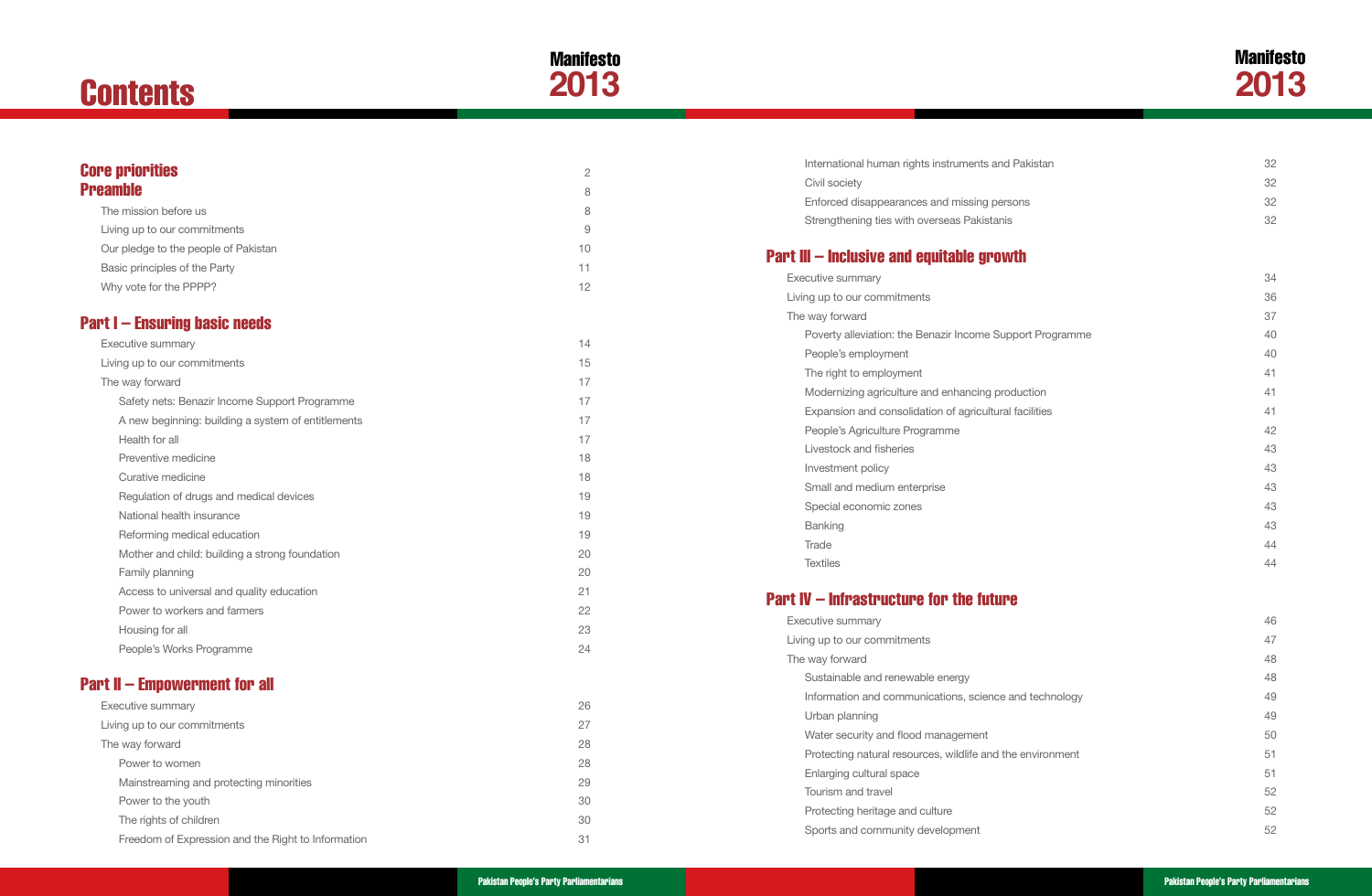

Leadership is a commitment to an idea, to a dream, and to a vision of what can be. And my dream is for my land and my people to cease fighting and allow our children to reach their full potential regardless of sex, status, or belief.

## Manifesto **2013**

*Shaheed Mohtarma Benazir Bhutto*

### [Part V](#page-30-0) – [Towards a new social contract](#page-30-0)

| Executive summary                  | 62 |
|------------------------------------|----|
| Living up to our commitments       | 63 |
| The way forward                    | 64 |
| Securing Pakistan                  | 64 |
| Internal security                  | 66 |
| Narcotics control                  | 66 |
| Law enforcement and police reforms | 66 |
| <b>External security</b>           | 67 |
| Defence                            | 68 |

| Executive summary                            | 54 |
|----------------------------------------------|----|
| Living up to our commitments                 | 55 |
| The way forward                              | 57 |
| Devolving power to local government          | 57 |
| Reconciliation, coordination and cooperation | 58 |
| New provinces                                | 58 |
| Bahawalpur-Junoobi Punjab                    | 58 |
| Accountability at all levels                 | 59 |
| Judicial reform                              | 59 |
| Civil service reform                         | 59 |
| FATA reforms: a work in progress             | 60 |
| Gilgit-Baltistan: self rule and forward      | 60 |
| Azad Jammu and Kashmir: rebuilding lives     | 60 |

### [Part VI](#page-34-0) – [Protecting the people of Pakistan](#page-34-0)

### [Part VII](#page-38-0) – [Engaging with the world](#page-38-0)

| Executive summary                                           | 70 |
|-------------------------------------------------------------|----|
| Living up to our commitments                                | 71 |
| The way forward                                             | 73 |
| Peace, prosperity and stability                             | 73 |
| Regional cooperation and engagement                         | 73 |
| Strengthening bilateral ties and building new relationships | 74 |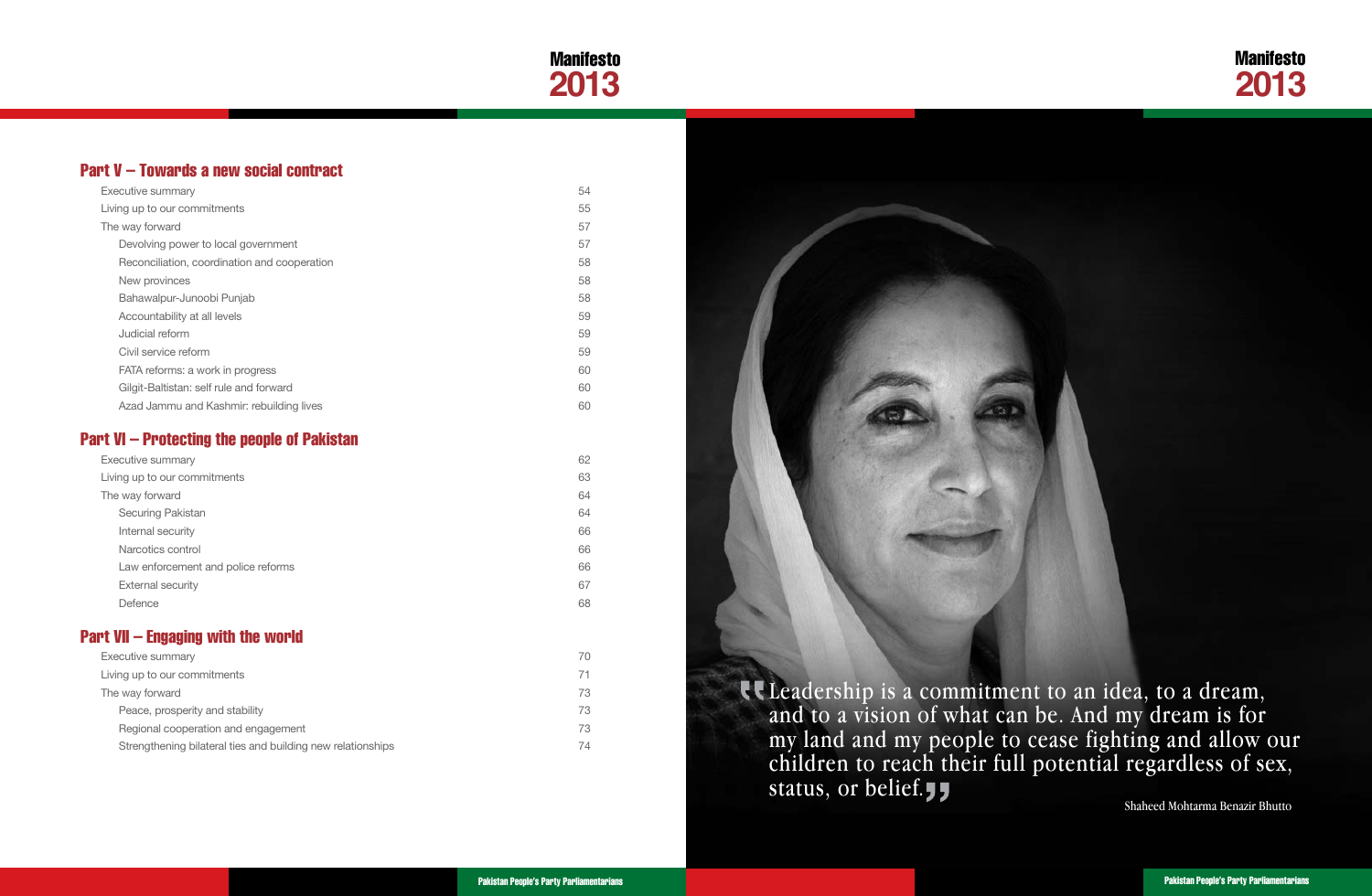# <span id="page-4-0"></span>CORE PRIORITIES

#### Pakistan People's Party Parliamentarians: Towards a progressive, just and prosperous Pakistan

*Roti, kapra aur makaan Ilm, sehat sab ko kaam Dehshat sai mehfooz awam Ooncha ho jamhur ka naam*

The Pakistan People's Party Parliamentarians have laid the foundations for a sustainable, accountable and robust democracy in Pakistan.

We faced down deep divisions and hazards five years ago, when a terrorist bullet martyred Shaheed Mohtarma Benazir Bhutto. As we shepherd Pakistan into its first constitutional transfer of power through elections, we resolve today that we will continue to make history by using a new elected term in office to take Pakistan into a future based on social justice, peace and prosperity for all.

Our 2008 term was used to preserve and strengthen the federation by building a new social contract for Pakistan and devolving power to the provinces. We deployed consensus and reconciliation to navigate the country through a minefield of dangers when others would have collapsed. We strengthened the democratic system, often at our own expense. We built bridges where fires were burning, in our hearts, in our land, and in conflicts abroad. The President, Asif Ali Zardari, voluntarily gave away his own powers to the head of Parliament, empowering the people and investing in a future where the public good trumps politics. We emptied our jails of all political prisoners, including judges. Instead of pursuing the politics of revenge for the great wrongs done to us, we have pursued democracy.

We know our people suffer hardships every day as they bravely face losses from terrorism and rising global food prices. We know that 60 per cent of Pakistan is under the age of 30, and that a big proportion of this demographic needs jobs and secure futures. We know that our girl children need to go to better schools, our mothers need more than a health care unit in every district, and our polio vaccinators need protection. Our minorities need to feel secure and proud of being Pakistani.

In the interest of preserving the independence of institutions and to prevent the derailment of a fragile transition, we presented ourselves in the courts of

the law without demur, losing the highest elected officials in the land to the wheels of justice. We no longer even remind people of the jail terms and the extra-judicial executions this party has faced; today, the PPPP still stands as the most accountable party and government in the history of Pakistan. We allow history to judge us, never running away from the judgements that strike at us. We have a trail of blood and daily sacrifice leading to our own homes to show for it.

We did all this while giving Pakistan its first nonpartisan, non-politicized social safety net for the poor and vulnerable, while protecting labour. The Benazir Income Support Programme (BISP) is now cited as a model anti-poverty programme in international development forums. As a strategic priority, we initiated a large-scale programme for the empowerment of women at the bottom and top of the pyramid, making women the centrepiece of our development, anti-poverty and leadership strategy.

We faced the hardship of conflict and violence and the full brunt of natural disasters that killed our people, swamped our crop, our homes and our livestock. In the middle of all this we resettled a record number of people, in the millions, stricken by conflict and disaster. We put the agricultural sector back on its feet and made Pakistan a wheat exporter again. From the bubble economy we inherited, based on consumer credit, stock market speculation, property mark-ups, non-transparent

privatization, zero investment in energy security and inflation in double digits, that exposed the people to local and international shocks, we brought down inflation to single digits, built up Pakistan's exports to unprecedented levels, and attracted the highest flow of remittances in Pakistan's history. And we will go further. Our manifesto is based on the bedrock of ground realities. We make no promises for which we cannot find resources, nor do we plan to rebuild Pakistan from the top down through a trickle down of profits. We believe that national security is premised on human security first. Anyone governing Pakistan in the next ten years of a global recession and regional security upheavals will also have to make tough fiscal, economic, security and governance decisions. A nation that is economically insecure at the bottom of the pyramid, capitally uncompetitive and infrastructurally unprepared stands a poor chance of survival in a world that is shifting political and economic gears rapidly. We have seven core priorities that will protect and empower the people of Pakistan, and we will initiate key programmes in 100 days at the federal and provincial levels. We will urge all partners in democracy to do the same in the cause of the greater national good. **Ensuring Basic Needs** of the economically and socially disadvantaged is a crucial foundation for building our new Pakistan, and a core priority for the PPPP. We have always targeted food security, shelter, health care, education, jobs, labour protections and equal opportunity for all. Our focus in providing social entitlements has not been about showy buildings and boom and bust ghost programmes. While we pursue brick and mortar health facilities in every district, our primary health care provision has always been dynamic and globally acknowledged, as in our Lady Health Workers Programme, which still care outreach in the public sector. Going forward our focus will be on preventive medicine in the provinces, and we will launch a flagship Mother and Child Support Programme which will incentivize the seeking of reproductive health and health care services through voucher schemes and direct cash transfers. We commit to polio eradication as a national priority, integrating it with routine immunization, and will provide enhanced security to vaccinators. To date, our flagship poverty alleviation programme, the BISP, has been focused on reducing vulnerability for those most at risk, reaching 18 per cent of our population already. It goes forward to provide health insurance to the poorest, which has begun rolling out as the Waseela-e-Sehat. We will also enrol, educate and make employable a critical mass of young people every year through the Waseela-e-Rozgar and Waseela-e-Taleem programmes. While we build on secure entitlements, we hope that provincial governments will tighten belts and provide matching grants for education and health, as these will be principle responsibilities of the provinces. The PPPP will commit more than 4.5 per cent of GDP on education by the end of our next term. Curriculum reform will be pursued proactively in order to purge textbooks of hate speech. Shelters for children, such as those already provided by the Baitul Maal, will be replicated by provinces in order to decrease child labour and pull children into the schooling net. We will seek to bridge the gap between private and public schooling by building a National Education Standards Council for all provinces to coordinate efforts, and look to target universal primary enrolment by 2018 as guaranteed in the Constitution, along with a pool of 10,000 higher education and technical vocation scholarships every year. Labour too will be given a greater share in public enterprise through the BESOS programme, and the minimum wage will go up to 18,000 rupees per month. Labour representatives will get four seats in the National Assembly and two seats in each provincial assembly, through legislation. Housing will receive renewed impetus and the poor will be given

forms the backbone of Pakistan's primary health priority with low-cost housing schemes launched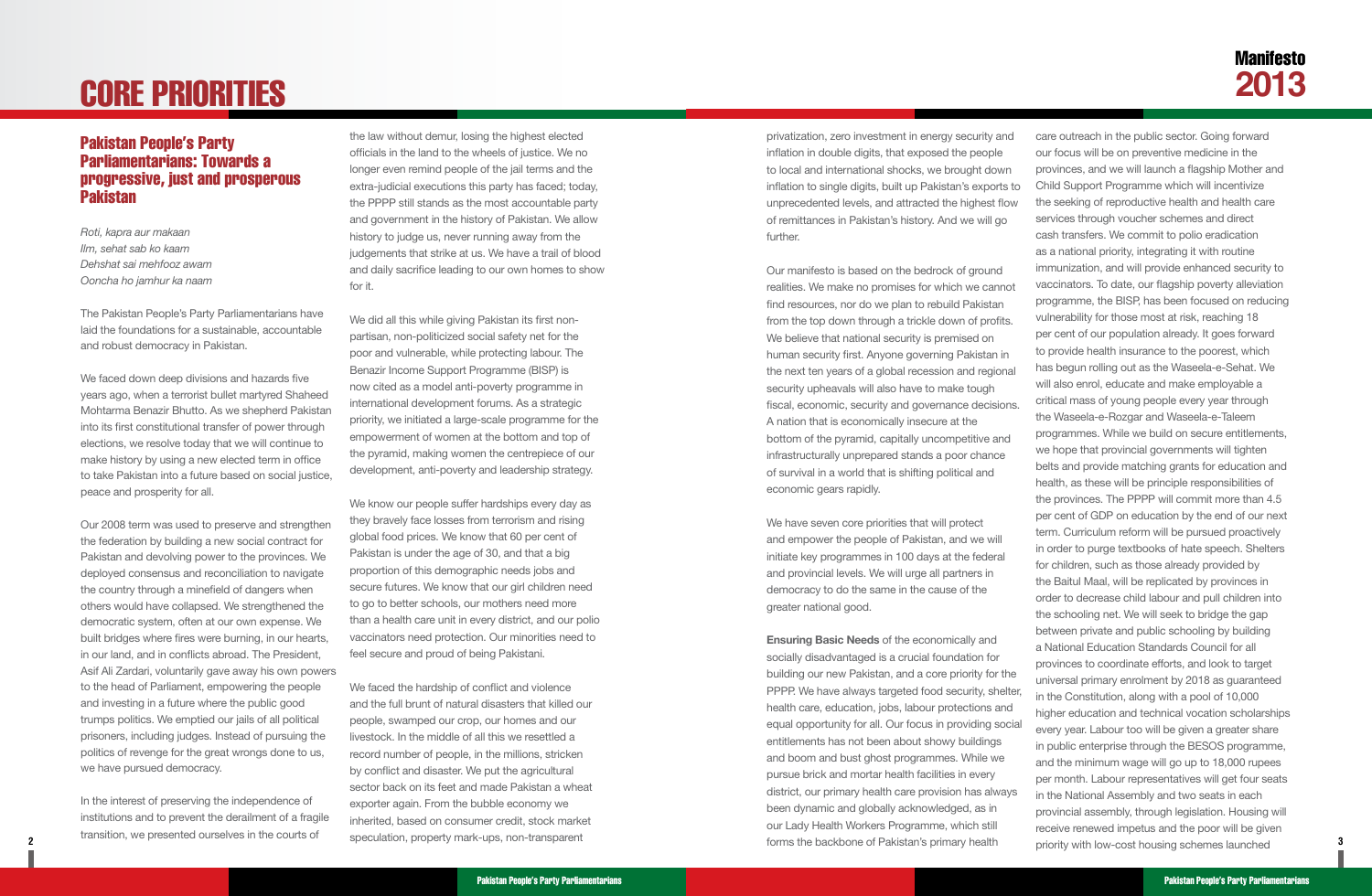**4**

**5**

## Manifesto **2013**

## **Manifesto 2013**

through a transparent public–private partnership and government mandated 20-year mortgage lending. The PPPP sees the inclusion and **Empowerment of All** citizens, especially the marginalized and the vulnerable, the women, the minorities and the young and dispossessed, as fundamental to the rights framework on which our federation is built. We will move forward on mainstreaming women, minorities and the youth of Pakistan by consistently and incrementally securing and enhancing their legal and constitutional rights in an increasingly volatile world. To empower women we will invest in the least included to become agents of change by providing them incomes, computerized identity cards to avail new entitlements, credit lines, opportunities and legal safeguards. Role models will also feminize leadership at the top and bring more women at all levels into decision-making roles. An Equality Commission will be set up to ensure a Fair Pay and Fair Job Policy across the board for women and minorities in consultation with the provinces. The National Commission on Minorities will be given statutory status, with a budget and secretariat, and interfaith dialogue encouraged in mandatory inter-provincial forums. Religious properties will be given protection, and rebuilt and refurbished, as is underway, in cooperation with provincial governments. To mainstream our young people, one of the largest youth cohorts in the world, they must be provided opportunities, vocational training and cultural space for constructive expression of plural identities. As the most vulnerable members of our society, children too must be protected against predatory behaviour, abuse and exploitation. All human rights entitlements and freedoms which the PPPP has already upheld and protected, such as the Right to Information which has been made a fundamental right, will be guaranteed and given stakeholder status in building a vibrant democracy.

We will revive a globally impacted economy and invest in **Equitable and Inclusive Growth** by launching our own stimulus packages through

a mix of job-creating programmes, bringing financial inclusion and extending credit to the small entrepreneur and farmer, launching our youth employment initiative, the Peoples Employment Programme, and building new agriculture and livestock cooperatives powered through women. We will support our farmers by charging flat rates for electricity for tube wells and providing cheaper non-middlemen inputs, while leveraging existing agri-capital by legalizing title deeds. As the People's government, our war against poverty will continue through an expansion of the Waseela-e-Haq and other poverty alleviation initiatives like the BISP across the board, and every household that has qualified for income transfers will be graduated to an income-earning programme. The BISP monthly cash payments will be increased to 2,000 rupees and pegged to inflation annually. We will provide a safety net for small depositors, expand our banking services, both branchless and commercial, enhance the SME sector through capacity and access to credit, invest in milk processing and extend crop insurance for the agriculture sector. To boost manufacturing and enhance investment we will build Special Economic Zones where capital goods are exempt from duty, establish a 'Weaving City' and provide skills development to boost the textile industry, and build on our unprecedented growth in exports by investing in manpower exports supported by training and vocational centres in each major city. We will boost trade and build on creative currency swap agreements like those already executed with China and Turkey, to protect our currency. Our plan to expand the tax net to 5 million by 2014 will be operationalized with the use of the NADRA tax database we built, even if we need to target tax evaders at the top of the pyramid. We have already brought total debt to within 60 per cent of GDP, and we will reduce government borrowing to bring the budget deficit to less than 4 per cent of GDP by 2017.

No nation can prosper without investing in **Infrastructure for the Future**. Realizing that the

children of Pakistan urgently need inexpensive light to read by, and that our industries need uninterrupted power, our existing power programmes will start kicking in to generate a fuel mix of hydel, coal, gas and renewable energy of 12,000 MW by the end of our next term, with a reduction in line losses and higher governance benchmarks to reduce the burden of circular debt. Given our resource base, we will invest in public–private partnerships to build a web of city-to-town and farm-to-market roads, linking Pakistan to a web of productive linkages. We have laid down a new grid of motorways connecting Islamabad to Peshawar, Faisalabad to Multan, Gwadar to Ratodero, and further knitting the provinces in one transport chain. Sensitive to the stresses our people and environment face with the onset of global climate change and its impact, triggering natural disaster in our region, and to ensure that our national resources are used sustainably for the future, we will build environmental protections and conservation incentives, including water security, into every national and provincial programme. Given that Pakistan is now the fastest urbanizing country in the region, we will prioritize urban and municipal governance, address zoning challenges, provide local transport, increase land supply, and institute recycled water plants and sewerage as mandatory for new towns and in phased enforcement for existing settlements. We will invest in information technology to develop economic and social capital, create software parks, and deploy the expanded teleco footprint of Pakistan to meet development and financial imperatives for the young and the excluded. We have devoted our full resources and focus to building a sustainable democratic foundation for the people of Pakistan by spearheading a **New Social Contract** for the federation, provinces and people of power to the people, seeking consensus on local government as the next step. We have made the superior courts and election commission of Pakistan totally independent by giving away our powers to appoint and nominate, privileging our role in posterity in cementing democracy over power. Realizing the critical importance of better governance and higher public sector transparency, we will introduce civil service reforms in consultation with parliamentary partners. We will go further in integrating Balochistan into the national mainstream, giving its due rights on missed entitlements, which has already begun, and by assuaging its legitimate grievances. We have given Gilgit Baltistan a new lease of life and selfrule, and given the province of Khyber Pakhtunkhwa its indigenous identity. We have introduced longawaited governance reforms in FATA and begun the process of political mainstreaming, which should go forward in the future as a new provincial entity. We will also move to enhance two seats reserved for women candidates from FATA. We have moved forward on our commitment to make a new province in South Punjab in accordance with the wishes of the people to be called the province of Bahawalpur Junoobi Punjab, and we pledge to take all other constitutional measures to make this province a reality. As one of the largest megacities of the world and the country's port, Karachi will receive a special grant in the NFC Award from the federal divisible pool. Realizing that there can be no growth, welfare, fundamental freedoms or quality of life without security and a guarantee of basic protections, we will strengthen the rule of law and devise coordinated, comprehensive strategies to **Protect the People of Pakistan**. We will invest in the police, counterterrorism forces and law enforcement units for each province, diverting resources and

this great nation through parliamentary consensus. Through a series of Constitutional Amendments, including the 18th, we have transferred key powers of taxation and governance to the provinces. We will take this historic process forward by devolving more human agency to internal security. Federal and law enforcement measures will be given additional teeth with witness and judges protection programmes, preventing the resurfacing of banned outfits and criminals who feed on innocent citizens. Citizens-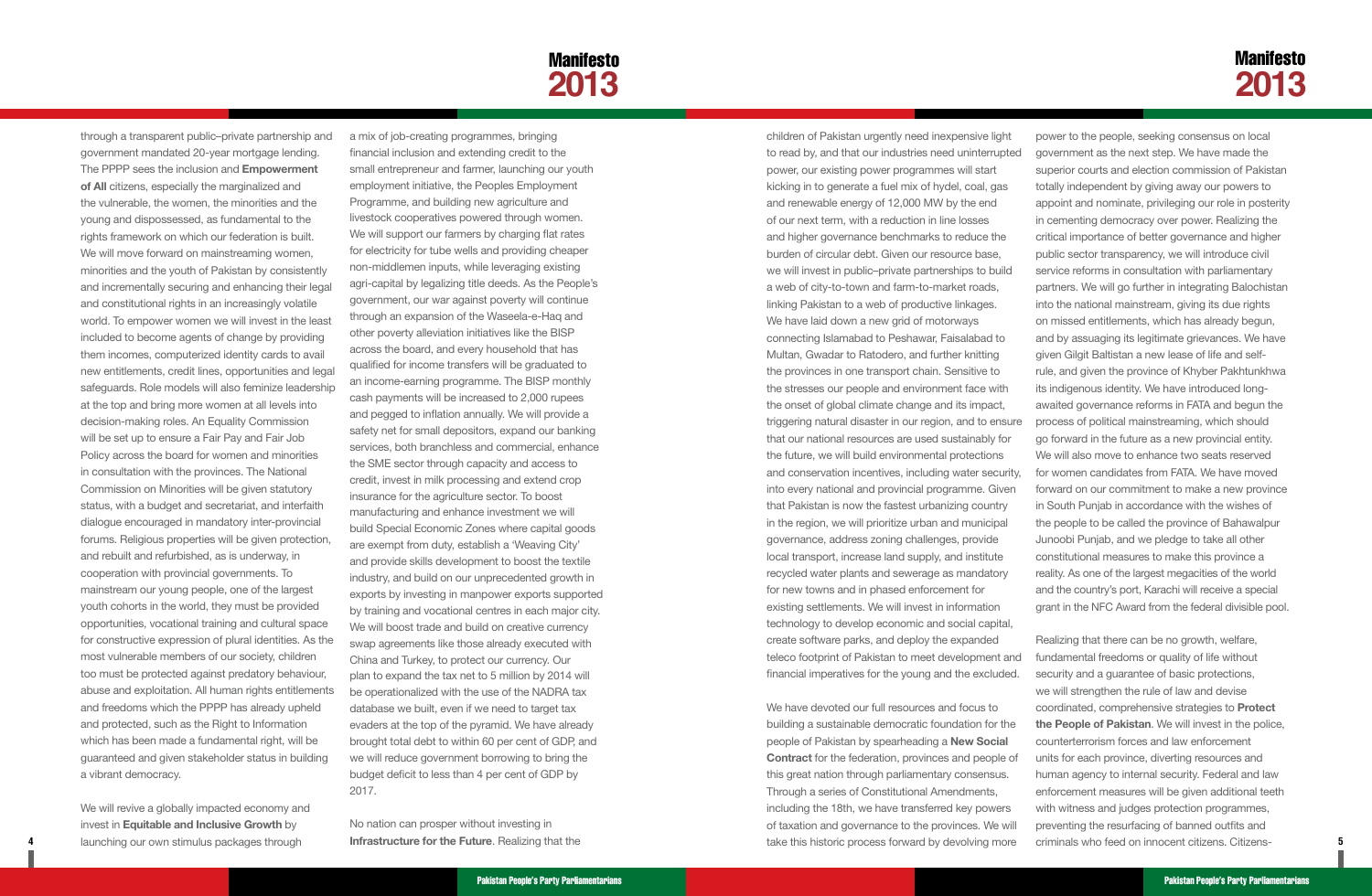

## **CE** Bhuttoism is an ideology for the poor. You will cut our hands, but we will raise our flags. They will sew our lips, but we will chant, 'Long live Bhutto!'

Police Liaison Committees will be introduced in every major urban centre. Nationwide campaigns will be launched in order to reduce the space and media oxygen for intolerance, and to reverse the momentum of the extremist mindset. A National Counter-Terrorism Authority will be redesigned and placed in the PM Secretariat, which will serve as a counterterrorism control room for all federal agencies. The provinces will be encouraged to set up their own counterterrorism authorities in coordination with the centre and all security agencies. While we continue to successfully resettle internally displaced persons dislocated by anti-terror programmes, we will use force where needed and initiate peace talks only when combatants accept the laws of the land, the writ of the state and the Constitution of Pakistan. Our brave soldiers and citizens have faced enough trauma. We seek to build consensus like we did for action in Swat. Just as we will disallow terrorists to rip our flag and bomb our schools, hospitals, shrines and mosques, we take clear and unambiguous issue with all encroachments on our air space and land as violations of our sovereignty, including drone attacks conducted by foreign governments.

We will intensify the diplomatic outreach we began so that Pakistan can **Engage with the World** as a responsible nation state and global player in trade and economic advancement as a strategic priority for the future. There has been a constant focus

**6 7** *Co Chair Pakistan People's Party Parliamentarians Asif Ali ZardariPresident of Pakistan, and*

on regional peace, security and prosperity as a pivot for Pakistan's relations with the international community on the same lines, and an aggressive pursuit of regional networking to give the nation an edge in leveraging the trade, energy and communications opportunities emerging today. The PPPP has also brought about a transformational shift in the country's foreign policy by basing it on public consent and transparency. By bringing all stakeholders in national security, including public representatives, into the policy-making process in Parliament, the PPPP has initiated a robust and enhanced process of external engagement based on the principles of equality, mutual respect and benefit. Partnerships have been renewed globally at difficult crossroads, such as with the US, and enhanced with old friends such as the People's Republic of China. We have deepened our engagement with the EU and initiated a policy of sustained dialogue with neighbours such as Afghanistan, India and Iran. We will continue our outreach to the Central Asian Republics, Turkey, Saudi Arabia and other Middle Eastern countries. We will pursue the goal of stability and peace-building in the region as a specific policy priority without sacrificing our diplomatic and moral commitment to the people of Jammu and Kashmir.

The Pakistan we shall endeavour to remake will be at peace with itself, and at peace with the world.

> **Let us, on this day also resolve to** defeat the militant mindset and make Pakistan a truly welfare driven, rather than security driven, state.

*Chairman PPPP, Bilawal Bhutto Zardari*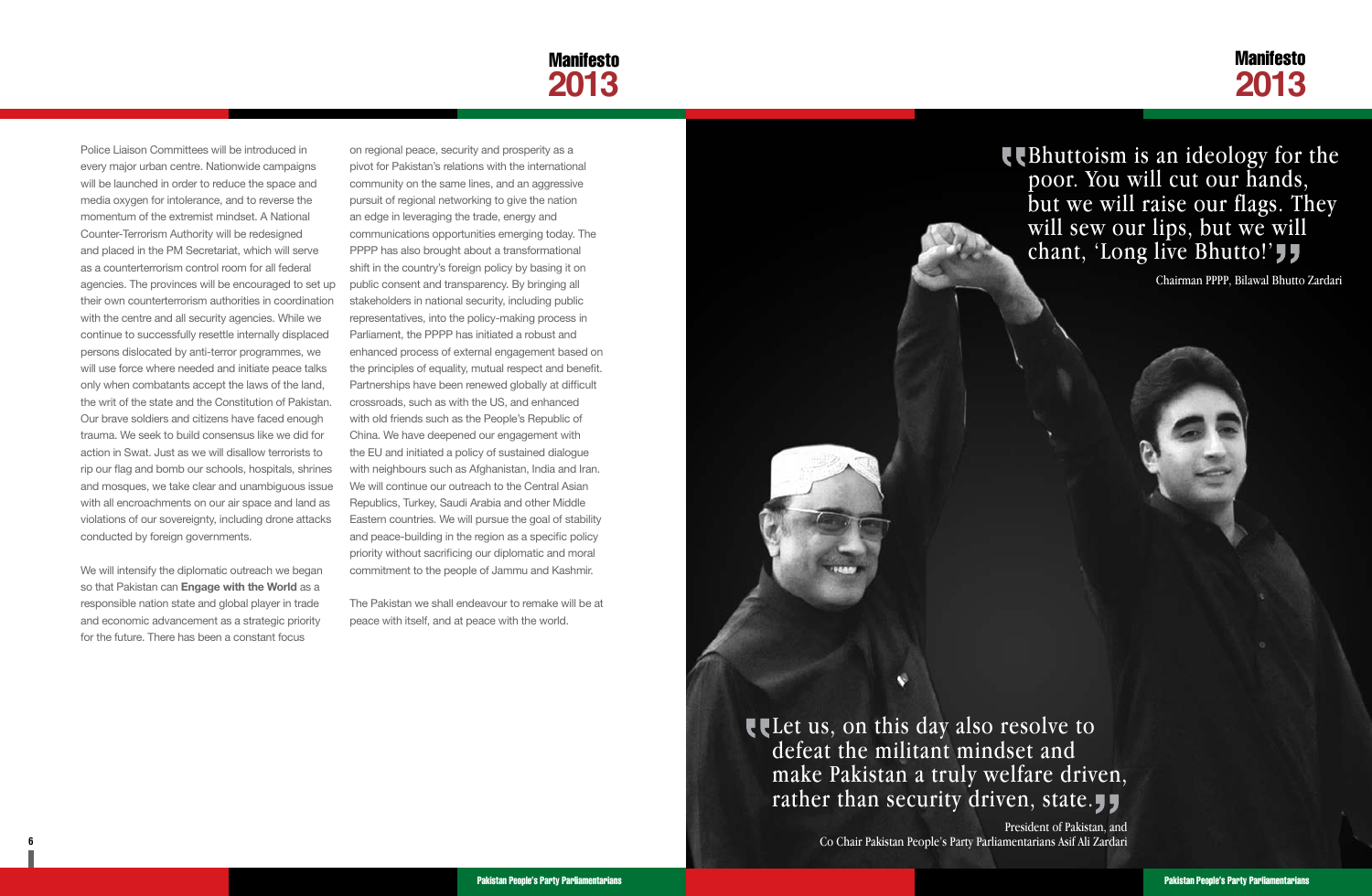**8**

## Manifesto **2013**

#### The mission before us

This Manifesto is our sacred pledge to the people of Pakistan and, most importantly, to our women, our youth, our children and our minorities.

Quaid-e-Azam Mohammad Ali Jinnah's Pakistan is fighting a battle for its survival, a battle waged by its enemies within and without.

Quaid-e-Awam Shaheed Zulfikar Ali Bhutto's Pakistan is fighting with those who perpetuate oligarchy, injustice and insecurity.

Shaheed Mohtarma Benazir Bhutto's Pakistan is fighting a battle with the forces of darkness and bigotry.

Bilawal Bhutto Zardari's Pakistan is committed to fighting as long as it takes to win a war against the extremist mindset of those who bring suffering to the tolerant majority.

Today, the people of Pakistan are proud to claim that their elected representatives have completed their term of five years. The sovereign will of the people has prevailed in completing the first constitutional and peaceful transiti on, and this is indeed a great and historic achievement.

At every step we faced hurdles but we successfully averted many conspiracies against the mandate of the people of Pakistan. Our task ahead is strewn with challenges but we remain answerable to the people and the great electorate of Pakistan.

Our Party vowed to restore the people's rights and we strengthened the democratic system in ways that Pakistan has never witnessed before.

Our Party confronted the divisions in the federation and reunited it constitutionally. We lived up to promises made 30 years ago but our journey to bring good governance to the doorstep of the people has only just begun.

Our Party is laying the foundations for a new Pakistan. By reframing the social contract the peop of Pakistan have with each other and with the federation, we have in real terms devolved power closer to the grassroots.

The President of Pakistan has voluntarily given up his powers in order to strengthen and consolidate the parliamentary system.

Our Party saw its current term as a time to lay strong foundations for democracy and protect the democratic process from derailment. In our next term we will focus on making democracy work through better governance.

Nor did we shirk away from great challenges: our Party confronted militancy, terrorism and extremism, sacrificing our own leader's life in the process. We now resolve to strengthen our defences so we can fight to the finish.

There is still a long way to go, with the country threatened by agents of terror and ignorance, and by the global challenge of rising food and energy prices, as well as natural disasters triggered by climate change.

### Living up to our commitments

| ľ<br>ith<br>Э | With the popular mandate given to the Party in<br>the 2008 general elections, both in the national<br>and provincial legislatures, we were able to form<br>a coalition government by keeping every party on<br>board.                                                                                                             |
|---------------|-----------------------------------------------------------------------------------------------------------------------------------------------------------------------------------------------------------------------------------------------------------------------------------------------------------------------------------|
| ıat<br>ng     | The PPPP contested elections in challenging<br>conditions and difficult times. We had just lost our<br>great leader, Shaheed Mohtarma Benazir Bhutto,<br>who was leading the struggle for democracy. The<br>people voted for our policies, our struggles and what<br>we stand for, and we emerged as the single largest<br>party. |
| S<br>λlе      | Our reconciliation policy helped us get the leader of<br>the House elected unanimously, while the Speaker<br>and the President were elected with a two-thirds<br>majority.                                                                                                                                                        |
|               | Through our Party nominees, office-bearers and<br>workers, our government strove unceasingly to rid<br>the country of structural and deep-rooted problems                                                                                                                                                                         |

- that had grown during the decade of dictatorship. Under the guidance of our Party leadership, the government was able to make great strides in fulfilling the promises made to the people of Pakistan.
- The party remains committed to protecting the citizens of Pakistan. In our current term, we:
	- Strengthened the federation by passing the 18th Amendment and by negotiating the historic NFC Award.
- Promoted and deepened parliamentary democracy when the President and Party Cochairman Asif Ali Zardari gave up his powers to Parliament.

# <span id="page-7-0"></span>PREAMBLE

*"We are starting in the days where there is no discrimination, no distinction between one community and another, no discrimination between one caste or creed and another. We are starting with this fundamental principle that we are all citizens and equal citizens of one State."*

*Quaid-e-Azam Muhammad Ali Jinnah, Address to Pakistan's first Constituent Assembly, Karachi, 1947*

*"If things do not change, there will be nothing left to change. Either power must pass to the people or everything will perish."* 

*Quaid-e-Awam Shaheed Zulfikar Ali Bhutto, Central Jail, Rawalpindi, Pakistan, 1979* 

*"We are prepared to risk our lives. We're prepared to risk our liberty. But we're not prepared to surrender this great nation to militants."* 

*Shaheed Mohtarma Benazir Bhutto, Karachi, Pakistan, 2007*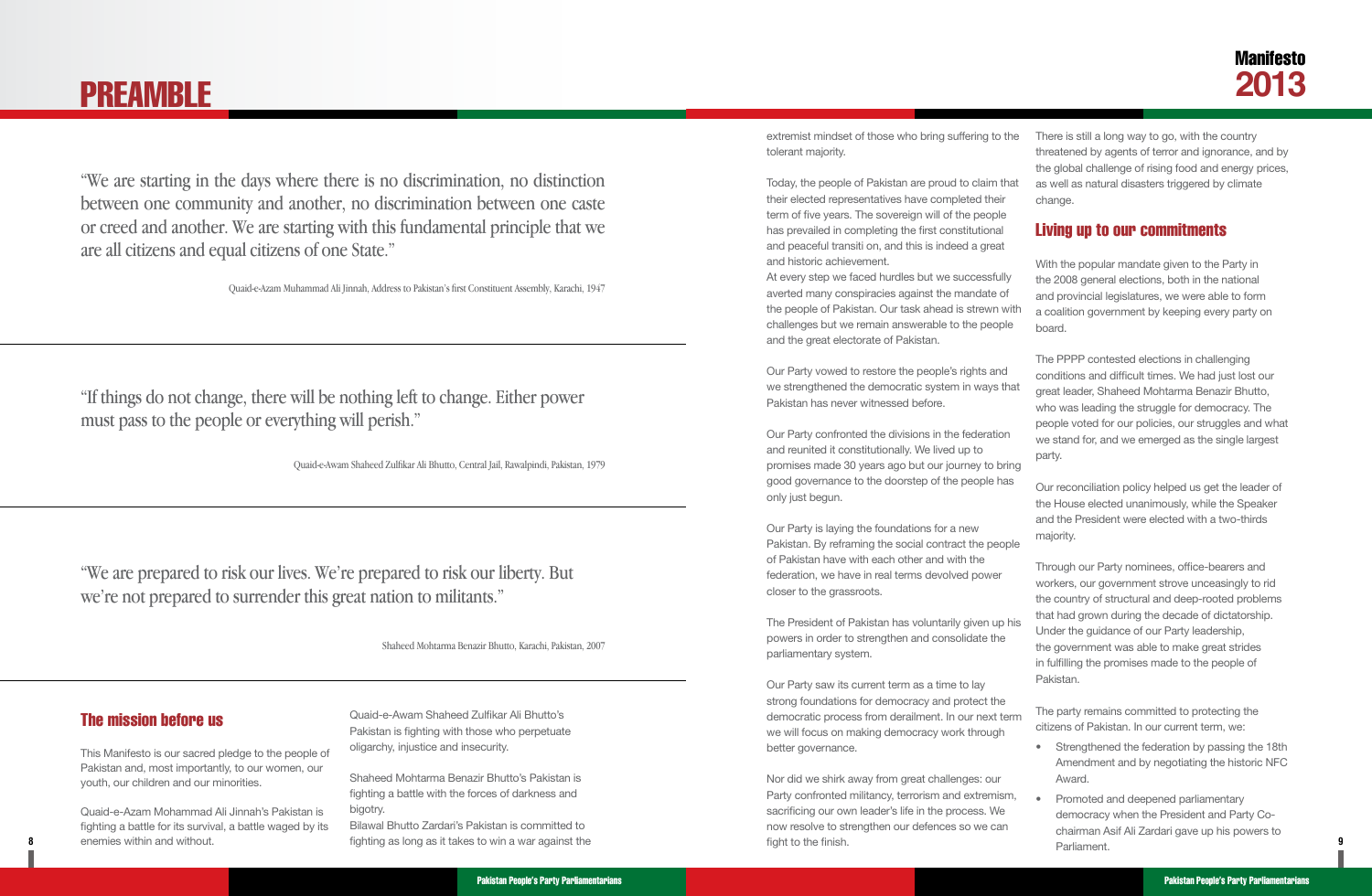## **Manifesto 2013**

- <span id="page-8-0"></span>• More than 80 per cent of the Charter of Democracy signed in May 2006 has been implemented. The Party will also implement the remaining articles of the Charter.
- Launched the largest poverty alleviation scheme in the history of the country, the Benazir Income Support Programme.
- Initiated landmark legislation to promote and enhance the rights agenda, transferring power and rights to women and labour.
- Stabilised the economy and brought down inflation to single digits.
- Made Pakistan a wheat exporter again and stabilized the agricultural economy despite repeated and unprecedented natural disasters.
- Diversified our energy policy and initiated renewable energy projects that will come online during the tenure of the next government.
- Introduced an innovative counterterrorism approach that is grounded in the critical components of political engagement and economic development.
- Made progress in the war against militancy and extremism, and united the whole country in eliminating militancy from Swat.
- **Encouraged more effective communication** between intelligence agencies and key law enforcement personnel.
- Enacted key legislation that seeks to identify. ban and significantly hamper the financing mechanism of militant organizations.
- Sought to protect and rehabilitate disadvantaged citizens who were internally displaced due to action by the armed forces against terrorists seeking to impose their ideology of hate.
- Passed the National Counter-Terrorism Authority Act 2012.
- **10 11** our neighbours and ending Pakistan's isolation. • Framed independent and multi-dimensional foreign policy, focusing on better relations with
- Build a strong Pakistan that is progressive, modern and dynamic.
- • Protect the people of Pakistan against terrorism.
- Battle extremism and defeat its message of hate by initiating a strong and unambiguous counterradicalism policy and promoting a culture of tolerance.
- **Strengthen and promote Shaheed Mohtarma** Benazir Bhutto's policy of reconciliation and inclusion.
- Further strengthen democracy by strengthening political institutions.
- Create conditions for the revival of economic growth and prosperity.
- Renew our commitment to build a hopeful future for those stricken by poverty.
- **•** Strive for a Pakistan where all, rather than some, live in comfort and plenty.
- Work for a Pakistan where everyone is included in the expanding circle of development.
- Foster a just society free from discrimination against women and minorities.
- Give our youth hope and a stake in a forwardlooking Pakistan.
- • Ensure that our natural resources are used responsibly and sustainably, with the benefits to be shared with the people.
- **Develop better systems and procedures for** disaster management and climate change mitigation.
- With greater vigour and determination, continue to introduce historic reform and implement policies that secure the basic needs of all citizens.

### Our pledge to the people of Pakistan

Seeking once again the trust of the people, our Party renews and affirms our commitments to them. For the next five years, our pledges to the people are as follows. We promise to:

#### Basic principles of the Party

*justice is our economy — all power to the people*

The founder of the Party, Shaheed Zulfikar Ali Bhutto, built a solid foundation on which the Party stands today, promoting democratic rights and social justice within the context of our own cultural and religious identity.

Islam teaches brotherhood, love and peace. Our faith places a responsibility on each citizen to reach out in a spirit of accommodation and tolerance to all religions and sects, and to treat people of all faiths with respect, enabling them to enjoy religious freedom and equality before the law.

- • Build a responsive, responsible and representative government at all levels.
- • Eliminate social and economic inequalities between various classes, between Pakistanis of various religious beliefs and sects, between provinces and within provinces.
- Help to bring about a multicultural, plural and diverse Pakistan where the space for civil society is enlarged and nourished.
- • Expand, strengthen and enhance friendship with our neighbours, reach out to other countries, and promote Pakistan's position in multilateral organizations. *Islam is our faith, democracy is our politics, social*  The PPPP aims to ensure social justice and equal opportunity for all citizens. We are committed to empowering the weak and enriching the poor through the equitable distribution of assets and resources. We are the party that is identified with the underprivileged, the downtrodden, the marginalized and those who are discriminated against. We are the voice of the tillers of the land, the workers who toil in factories and on farms, and the wage earners who construct our roads and bridges. We will continue to speak out for their rights.

Mohtarma Benazir Bhutto, and the killing, torture and imprisonment of thousands of Party workers have made us the frontline and foremost defender of the rights of the people.

The Party has led movements for the restoration of democracy, remained in the forefront of efforts to strengthen democracy, and now stands committed to protect democracy from those who would see it undermined.

The politics of our Party has always been led by the democratic ideal. In every era, PPPP leaders, officebearers and party workers have been thrown behind bars, sent into exile, and faced political persecution and torture. They have suffered these indignities to strengthen democracy in the country. The PPPP's commitment to freedoms and rights can be gauged by the tremendous sacrifices of leaders and workers alike. The judicial murder of Quaid-e-Awam Shaheed Zulfikar Ali Bhutto, the assassination of Shaheed But in the final analysis, it is the people alone who have the right to determine their destiny and chart the course of their country. We must all answer to the aspirations of the people through their legitimately elected representatives in Parliament and in the provincial assemblies. The Party believes that all power belongs to the people. This is not a gift or endowment to the people; it is their lawful right.

While dedicated to improving the lives of the underprivileged, our policies create space for entrepreneurship and business to grow so that opportunities are available to all. We will continue to work for a just social market economy based on equity and opportunity, and on healthy partnerships between the public and private sectors, designed as a synthesis of economic liberalism with a strong social democratic agenda of state responsibility for fulfilling basic needs: the right to education, to health, to food, to shelter.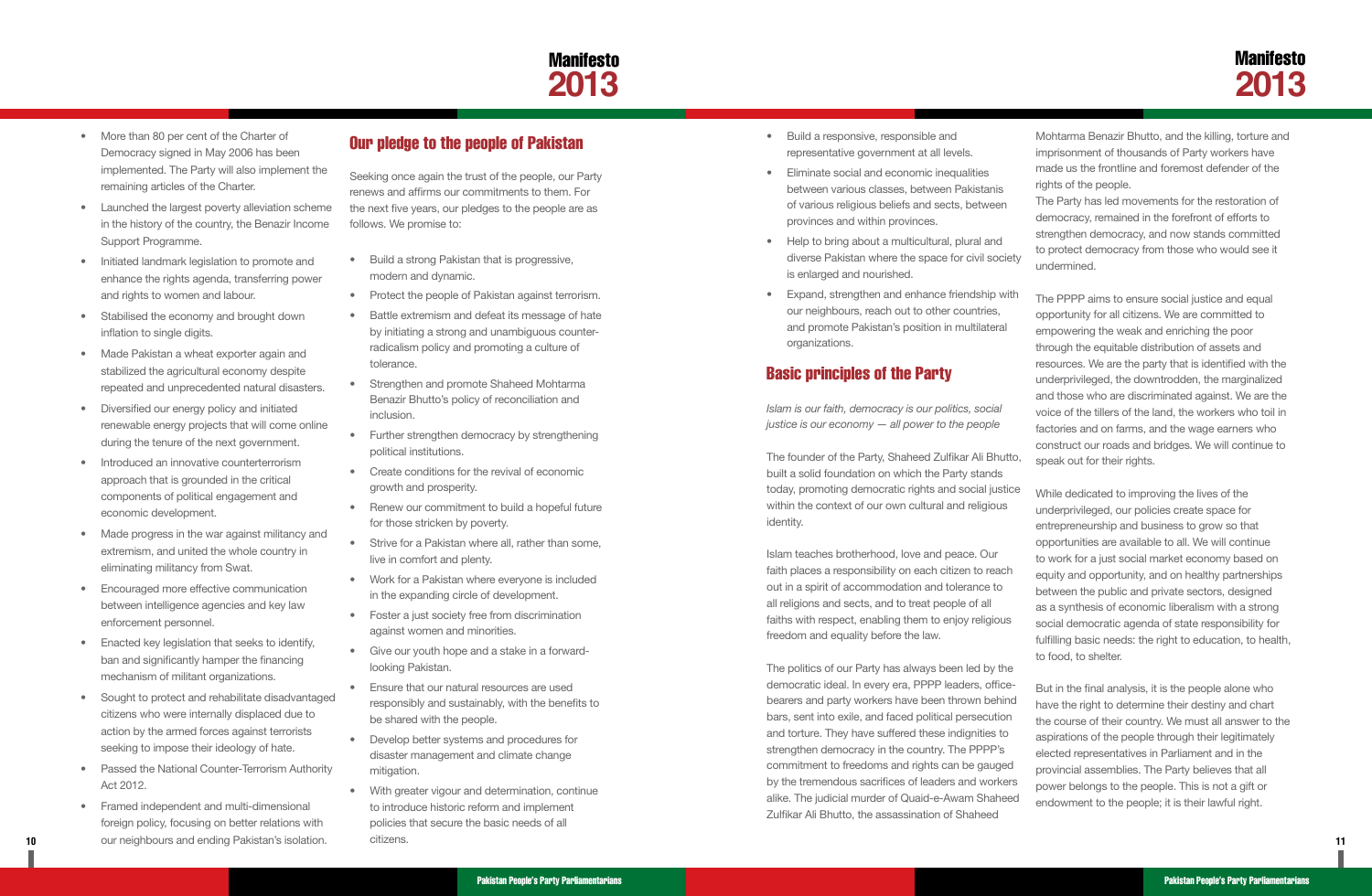

Pakistan People's Party Parliamentarians Pakistan People's Party Parliamentarians

## Why vote for the PPPP?

The PPPP is the only federal party in the country, with historic and growing roots in all provinces and geographical areas, and among all linguistic groups.

It is the only party that has built bridges and erased boundaries between people. It is the only party that is truly free from any ethnic, linguistic, class or gender biases.

It is the only party that can unite the people of Pakistan as multiple challenges confront us, as it has done in the past.

It is the only party whose leadership has given tremendous sacrifices to save democracy, to combat extremism and to promote the rule of law.

It is the only party that has had a clear and firm stand on terrorism and extremism, and has declared this to be the foremost issue that threatens our internal and external security.

It is the only party that genuinely focuses on social inclusion, safety nets and poverty alleviation. Executive summary

> (BISP) addresses the vulnerability and needs of the vulnerability and needs of the vulnerability and needs of those most at risk, and is designed to service and empower the poor by reaching out to those who are doubly disadvantaged—the key 51 per cent of our

The scale and nature of the current development challenge are not insignificant. The children of 9 and 10 million million BISP beneficiaries are una ble to attend the unable to attend the unable to attend the unable to attend

The Party has always identified access to shelter, food security, health care, education and equal opportunity as fundamental rights for all. Poverty

The BISP seeks to address this disability and has  $\mathbf{S}$ across the provincial and partisan political board, initiated a primary education programme for the enrolment of children agents of children agents of from BISP beneficiary families. In compliance with the Party's pledges, the BISP strives to reach the

security programmes address a wide spectrum

## the basic welfare of the people. Our flagship social many families families families families families families families families families families families families of the family can throw the entire household into years of struggle and debt. To that end, we have in preventive medicine, making improvements in

sector to partner creatively in our endeavours. We

#### primary school largely owing to financial constraints. Child Support Programme, a multi-sector initiative that addresses this vital relationship in the homes that it reaches. we believe that education is the fundamental right of the fundamental right of the fundamental right of the fundamental right of the fundamental right of the fundamental right of the fundamental right of the fundamental ri every citizen, and a pathway to opportunity, mobility and the realization of an individual's full potential. Every child deserves equal access to education,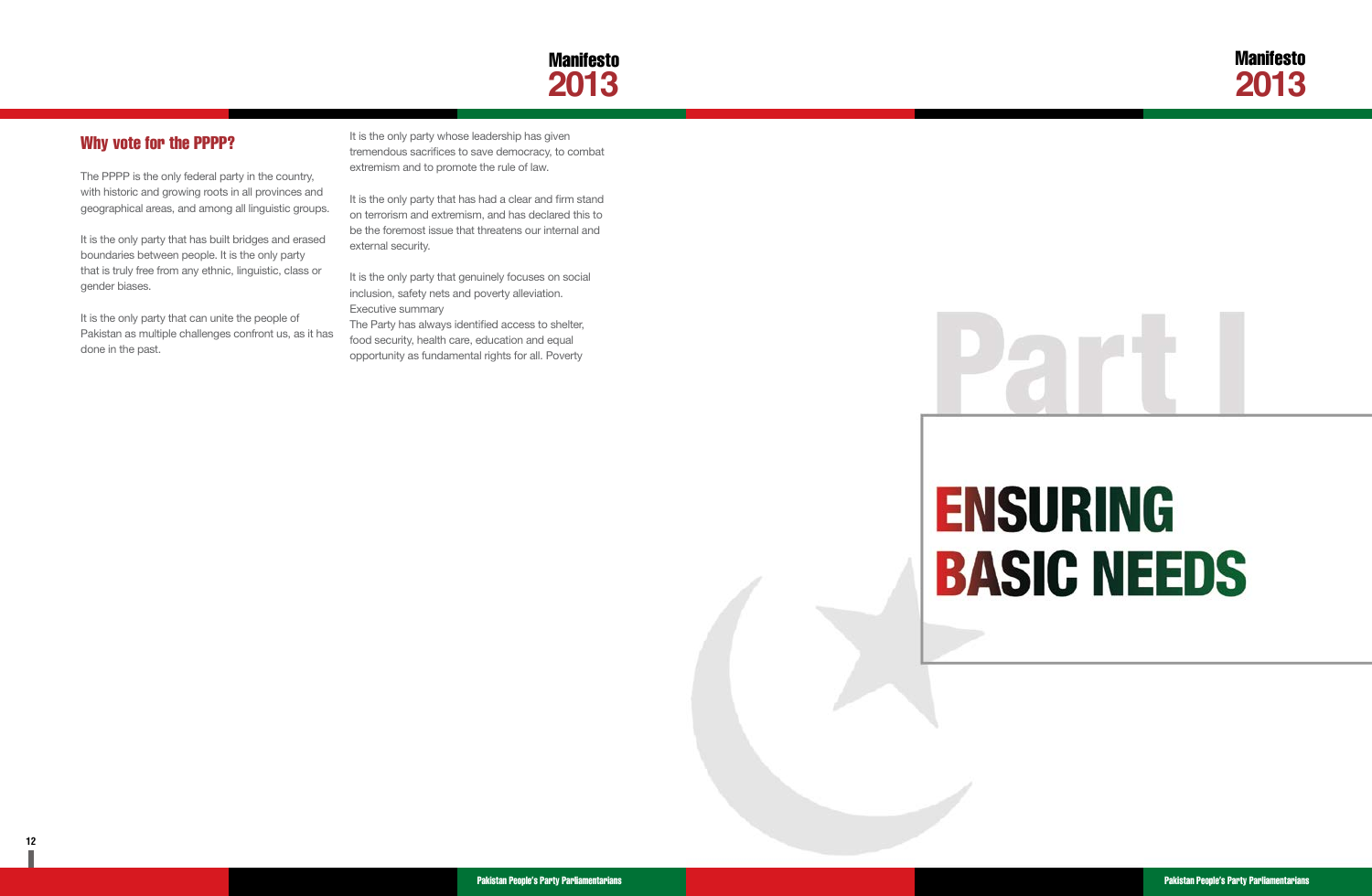### Executive summary

The Party has always identified access to **shelter, food security, health care, education and equal opportunity** as fundamental rights for all. **Poverty alleviation** and the **provision of safety nets** for the economically vulnerable have been core pledges of the Party. In that spirit, we have focused resources to **protect the rights of the working classes**, and designed government programmes and social safety nets like the Benazir Income Support Programme in our current term and the Lady Health Workers Programme during our earlier government which have been internationally acknowledged for their outreach, efficacy and scale in adapting to local needs and providing **universally benchmarked entitlements.**

We believe that the government is responsible for the basic welfare of the people. Our flagship social security programmes address a wide spectrum of issues that are key to meeting fundamental needs. The **Benazir Income Support Programme** (BISP) addresses the vulnerability and needs of those most at risk, and is designed to service and empower the poor by reaching out to those who are doubly disadvantaged—the key 51 per cent of our population: women.

The scale and nature of the current development challenge are not insignificant. The children of 9 million BISP beneficiaries are unable to attend primary school largely owing to financial constraints. The BISP seeks to address this disability and has, across the provincial and partisan political board, initiated a **primary education programme** for the enrolment of children aged between 5 and 12 years from BISP beneficiary families. In compliance with the Party's pledges, the BISP strives to reach the most disenfranchised citizens to upgrade their socioeconomic condition.

We realize that the BISP alone cannot hope to meet the huge challenge of social development in the country, and have therefore designed projects that will harness the resources and energy of the private sector to partner creatively in our endeavours. We have invited researchers, experts and academics to enhance and upgrade initiatives to address emerging and immediate needs. Given that the devolution of power has already taken place in key social ministries like health and education, our Party has underscored and redefined the role of the provinces in institutionalizing a culture of social protection through the BISP.

The Party has a clear programme of working collectively to meet the challenge of **providing quality health care to all citizens**. This involves more than providing the uninsured a working health care option; even those who are insured are not guaranteed quality and convenient access. Too many families face the one-variable issue: the fear that a single episode of illness afflicting one member of the family can throw the entire household into years of struggle and debt. To that end, we have conceptualized programmes to address a wide spectrum of health care issues, reforming health education and certification processes, investing in preventive medicine, making improvements in curative medicine, improving the regulation of drugs and medical devices, introducing a **national health insurance policy**, and expanding the Mother and Child Support Programme, a multi-sector initiative that addresses this vital relationship in the homes that it reaches.

We believe that education is the fundamental right of every citizen, and a pathway to **opportunity, mobility and the realization of an individual's full potential**. Every child deserves equal **access to education**, and this challenge needs to be tackled on a priority

## <span id="page-10-0"></span>Part I Ensuring basic needs

*"Liberty and freedom depend on social and economic justice... Economic development and political development are surely linked, but both are predicated on guaranteed human rights." Shaheed Mohtarma Benazir Bhutto, Indian Wells, California, USA, 2006*

**14 15** basis. If we can open the world of schooling and Under our Party's leadership, the government has worked to ensure that the basic needs of all citizens are fulfilled. While facing down the daily threat of terrorism and militancy, and at the same time tackling Our government established the Prime Minister's National Health Complex (PMNHC), which aims to house seven upgraded functioning units. The Drug Regulatory Authority was established with

learning to a child, we have forever broadened horizons and planted the seed of hope in a young mind. We believe that education is an essential ingredient for the important virtue of tolerance. The power of education to transform lives is a truth terrorists recognize even as they appropriate it, and so they target our schools and the individuals who seek to promote the value of education. The 18th Amendment declares education to be a fundament right, and we will work to train educators around Pakistan to create and use assessments that can improve achievement across the country by includi the kinds of research, scientific investigation and problem-solving techniques that our citizens need compete in the 21st century.

The Party champions the rights of the working class. We will continue advocating for and supporting wage earners, factory workers and day labourer Farmers and workers in the agricultural sector are the backbone of the economy. These citizens must be accorded their due rights and be protected from exploitation. Our public works programmes maintai standards for occupational health and safety, and we will enhance and enforce anti-discrimination legislation. We have abolished special powers to remove employees from service.

The right to **housing and shelter** is a fundamental right, clearly enunciated in our Party slogan, 'roti, kapra aur makan' ('food, clothing and shelter'). It is our stated goal to provide these rights to every mar woman and child. Housing is essential for personal fulfilment and a better quality of life. Security and shelter are rights essential for a community to live in peace and dignity. The PPPP government has take a number of important steps to address the housing situation across Pakistan, and we will build on our efforts in the coming years.

#### Living up to our commitments

| l       | extraordinary economic challenges, the government<br>has remained focused on improving the quality of life<br>of every citizen. Through social security programmes,<br>health initiatives and a renewed focus on education,<br>we have demonstrated our commitment and tenacity<br>in meeting the basic needs of the people.                                                                    |
|---------|-------------------------------------------------------------------------------------------------------------------------------------------------------------------------------------------------------------------------------------------------------------------------------------------------------------------------------------------------------------------------------------------------|
| :al     | The Party pioneered the Benazir Income Support<br>Programme (BISP), the first comprehensive social<br>security system in the country, which has drawn<br>unanimous support in the National Assembly and the                                                                                                                                                                                     |
| ng      | Senate. Based on its performance, transparency and<br>efficient technology-based systems, the BISP has                                                                                                                                                                                                                                                                                          |
| to      | earned global recognition and donor support and is<br>cited as an example of international best practice.<br>Through the BISP, we conducted a countrywide                                                                                                                                                                                                                                       |
| S.      | poverty census, the first such exercise ever carried<br>out in South Asia. We now have poverty scorecards                                                                                                                                                                                                                                                                                       |
| rs.     | which will ensure that we provide subsidies to<br>deserving segments of society.                                                                                                                                                                                                                                                                                                                |
| j<br>in | Our government provided countrywide counselling,<br>monitoring and training with the Pakistan Poverty<br>Alleviation Fund (PPAF). More than 20 million women<br>have obtained a Computerized National Identity<br>Card (CNIC), and millions of poor people have been<br>brought into the formal financial sector through the<br>introduction of Benazir Smart Cards and Benazir<br>Debit Cards. |
| η,<br>n | Aware of the need to support low-income<br>households, our government expanded the network<br>of low-price Utility Stores across the country, from<br>560 outlets to 5,700. There are now Utility Stores<br>operating in 34 per cent of the country's urban                                                                                                                                     |
| 'n<br>g | centres and 66 per cent of our rural areas, employing<br>close to 15,000 workers. We have completed the<br>groundwork for 2,000 new Utility Stores to start                                                                                                                                                                                                                                     |

functioning in the near future. Our government also reinstated close to 700 workers who had been dismissed during the previous regime.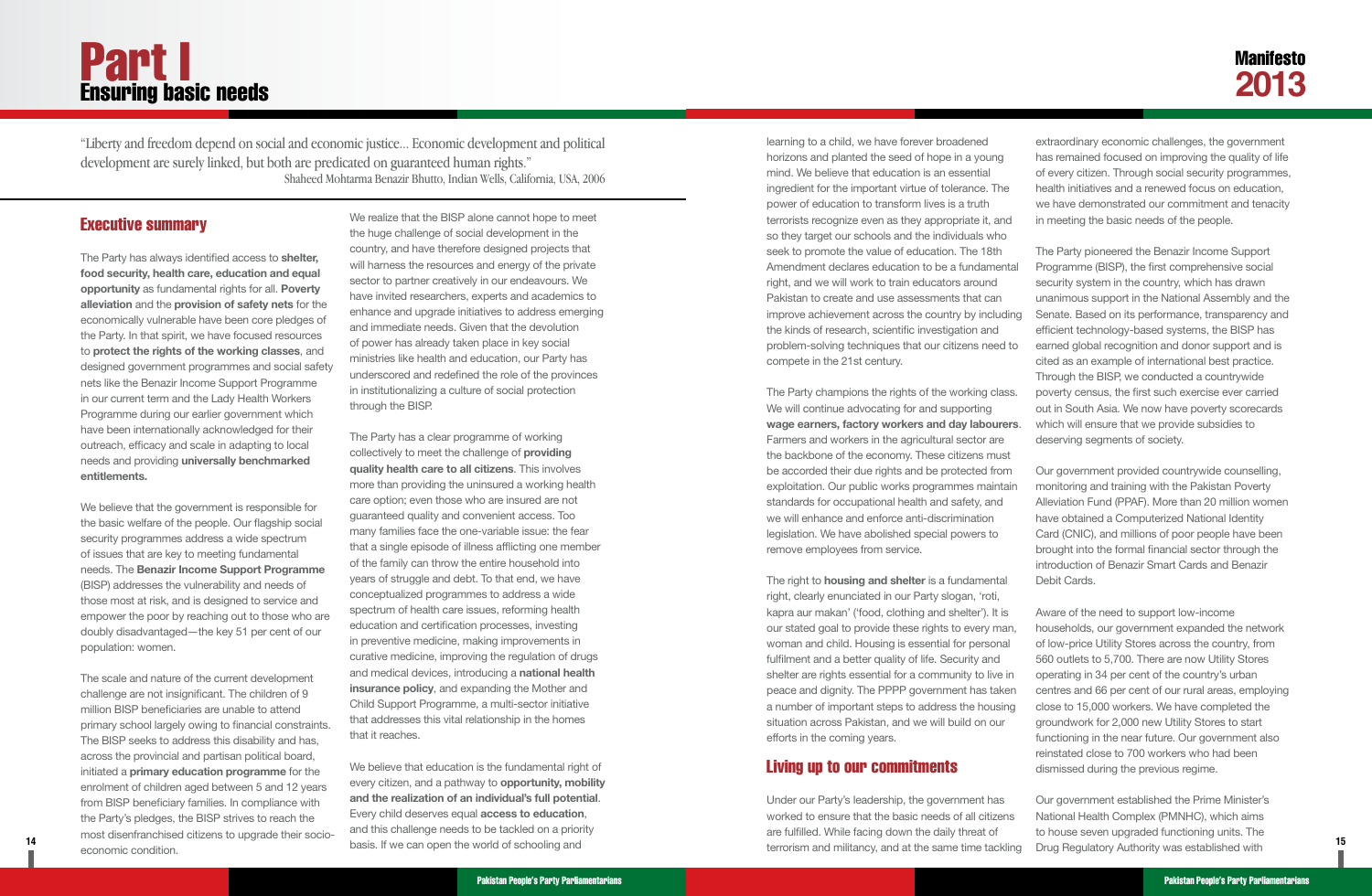## **Manifesto 2013**

<span id="page-11-0"></span>the mission to ensure the quality and standard of available medicine. Under Shaheed Mohtarma Benazir Bhutto's leadership, we worked successfully in the past towards eradicating polio. Unfortunately, due to misinformation and propaganda by extremist elements, the disease is on the rise again. Health workers struggling to immunize children are under attack from terrorist organizations. As a result, children as young as 11 months are falling prey to this crippling virus. Despite these challenges, during our current term we have worked with international NGOs and the UN to immunize thousands of children across the country.

Education has been a central pillar of the Party's policy to take Pakistan into the future. For 2012–13, the government increased the budget for education to 7.845 billion rupees, up 196 per cent from 2011– 12. After devolution through the 18th Amendment, strategic priorities and responsibilities for education and health lie with the provinces. This brings services to the grassroots level and improves access for those in need. The federal government is now only responsible for providing health and education services in federally administered areas.

As part of our pro-women policies, we have enhanced women's representation in top leadership positions in the education system, appointing six women as vice chancellors. The government has enacted several laws aimed at promoting and strengthening our educational institutions including the National Defence University Act 2009, NFC Institute of Engineering and Technology Act 2009, Pakistan Institute of Development Economics Act 2009, National School of Public Policy Act 2010, and Shifa Tameer-e-Millat University Islamabad Act 2011. The Cabinet has also approved the establishment of a Federal Law University.

Under our Party's leadership, Parliament approved a long-standing demand of the provinces to decentralize the curriculum. Human rights issues were included in the curricula of all provinces except Punjab.

**16 17** development. BISP data show that over 71 per Under our government, the Federal Government Employees Housing Foundation (FGEHF) has registered over 20,000 employees to provide them houses. The Pakistan Housing Authority (PHA) has launched seven housing schemes comprising 1,000 residential units across the country, and entered into joint ventures for the construction of a further 2,000 housing units. Pursuant to our Party's slogan, roti, kapra aur makan, our government announced a plan to construct one million new houses in its current tenure. We initiated work on multiple long- and shortterm housing projects in Islamabad, Karachi, Lahore, Peshawar and Quetta. Allotment of plots and houses on a no-profit, no-loss basis is the first phase of the project.

The Party's pro-education policies have enabled over 100,000 young people to receive vocational and technical training. The government established a pilot programme that seeks to develop a number of community centres around the country to impart skills training to women. Under this trade-tested and certified programme, we have to date trained 1,300 workers.

The Party has always remained vigilant and proactive on the issue of workers' rights. We more than doubled the minimum wage from 4,600 rupees per month to 10,000 rupees and allowed full wages to be paid even to government workers who were suspended. The government doubled pensions from 1,500 rupees per month to 3,600 rupees. The payment of survivor's pensions has been extended, covering a disabled child for life and an unmarried daughter until marriage. We also transferred a 12 per cent share in state-owned enterprises to 500,000 employees through the Benazir Employees Stock Option Scheme (BESOS).

- The Waseela-e-Haq programme assists the most vulnerable members of society by providing microcredit to promote entrepreneurship. Successful ventures supported through this initiative transform not just the standard of living of a family but of the local community as a whole.
- The Waseela-e-Rozgar programme aims to provide full vocational and technical training to the poorest Pakistanis, empowering them with the skills they need to find work and earn an honest wage.
- The Waseela-e-Sehat programme underscores the idea that a healthy economy requires a healthy population. It seeks to improve access to quality health services, reduce income loss from catastrophic health shocks and provide a financial cushion in case of the death of a breadwinner.
- The Waseela-e-Taleem programme facilitates families in sending their children to school by linking BISP cash transfers with human capital

Our government extended EOBI coverage to establishments employing five or more workers, besides bringing banking companies and corporate industry under the EOBI scheme and reducing the employer's contribution from 6 per cent to 5 per cent of the minimum wage to facilitate employers in cutting costs.

### The way forward

#### Safety nets: Benazir Income Support Programme

We pledge to further strengthen this programme and expand the social security system to include in its ambit the provision of health, education and livelihoods. Within the BISP are several specific initiatives aimed at addressing various challenges:

The Party recognizes that society can only be prosperous when social mobility is guaranteed and the working class is empowered as a stakeholder in development. Our government initiated the highly successful Benazir Income Support Programme (BISP), which is now established as one of the largest and most transparent cash transfer programmes in the world. The BISP provides a stipend to women belonging to households that are the poorest of the poor, offering much-needed income support for food, clothing and shelter. As we continue on our path of empowerment for the deserving segments of society, we will: Encourage provincial governments to provide matching grants in order to further expand and strengthen the programme. Promote the creation of institutions for special children and children with disabilities, and provide funds for existing schools and facilities for those with special needs.

cent of its beneficiaries, aged 5–12, have never attended school. Education is a crucial factor in the development of any society, and we will expand this programme and make it easier for parents to educate their children.

- 
- 
- 
- 
- 
- 
- • Further expand the network of Utility Stores across the country, while re-assessing the system to increase access and improve service delivery.
- Increase BISP monthly cash transfers to 2,000 rupees, pegged to inflation annually.

#### A new beginning: building a system of entitlements

We believe that the achievement of social policy goals requires not only resources but also effective delivery mechanisms that enable citizens to access their fundamental entitlements. Our efforts have made strides in this direction but there is much more to be done. We hereby renew our pledge to bring a comprehensive, equitable social protection programme to the people of Pakistan.

#### Health for all

The Party believes that access to quality health services is the right of each and every individual. We will endeavour to achieve our targets for the 2013–18 period through the provincial health ministries by expanding access and enhancing the quality of services, as well as through federal structures for the regulation, standardization and evaluation of the health sector. In our next term we will: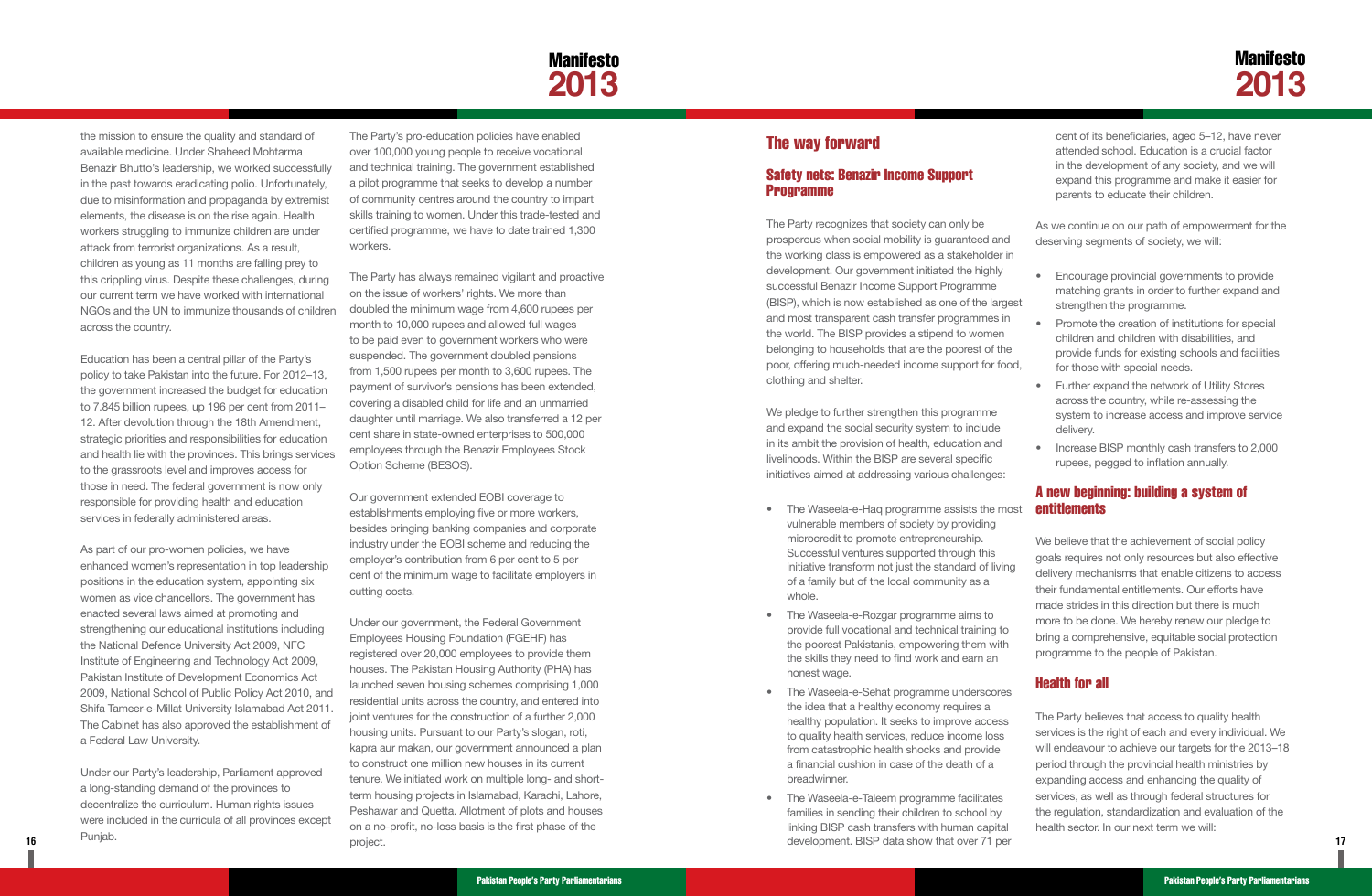## **Manifesto 2013**

- <span id="page-12-0"></span>• Propose an increase in state spending on health to 5 per cent of consolidated government spending by the end of our next term.
- Seek better governance and transparent utilization of earmarked allocations by the provinces.
- Bring about a revolution in health care by strengthening three of our formative programmes: lady health workers (LHWs), mother and child health, and EPI immunization.
- Cut maternal and infant mortality rates by 60 per cent.
- Tackle through new policy initiatives the issues of socioeconomic disparity and lack of education, which are major impediments to achieving the health care targets of the Millennium Development Goals.
- Take measures to stem rapid population growth and bring the population growth rate down to 1.6 per cent.
- Increase coverage of LHW services to 100 per cent of rural areas and to urban slums.

#### Preventive medicine

The main thrust of our health policy on the supply side will be on preventive medicine. To this end, we will:

- • Create special departments or units to deal exclusively with preventive health care and medicine.
- Strengthen programmes that deliver on the ground, including the LHW programme.
- Devise strategies to tackle high levels of communicable diseases including gastroenteritis, hepatitis, typhoid, malaria, dengue fever, respiratory disease, tuberculosis and polio.
- Streamline community-level services to create a consolidated programme with adequate organizational, human and budgetary resources to deal with preventive care, primary maternal and child care, immunization, nutrition advice and delivery, and reproductive health.
- 

LHWs, mother and child care, malaria and hepatitis control, and family planning to create a consolidated and coordinated public health programme, providing security for vaccinators.

- Build on the success of the LHW programme, developing well-resourced community-level interventions to serve as the primary point of contact between service providers and citizens.
- • Develop community-level interventions that encompass EPI routine immunization.
- Provide maternal, newborn and child health (MNCH) services in every basic health unit (BHU) and rural health centre (RHC) in each district.
- Launch behaviour change campaigns in the media, and through community organizations and Party structures, to protect the population from infectious diseases.
- Work on a priority basis to provide clean drinking water and ensure the proper disposal of sewage.
- Introduce nutrition supplements for children, adolescent girls and pregnant women.
- Deploy mobile preventive health care teams to reach universal coverage targets, especially to provide priority coverage to households identified in the poverty survey.
- Ensure that 100 per cent of infants and children under 5 years are vaccinated.
- Procure WHO-certified vaccines at competitive rates.
- Bring equity in service delivery with greater spending for underserved and marginalized areas.
- Eradicate polio by 2015.
- Develop stronger controls to curb quackery and put an end to the manufacture and sale of spurious and substandard drugs.
- Prepare a formulary of at least 50 essential medications (WHO-recommended) to be manufactured domestically.
- Institute price control mechanisms for life-saving and expensive drugs.
- Ensure the availability of affordable drugs and medications, especially those on the essential list.

**18 19** • Merge polio eradication, routine vaccination, The injury or illness of a family member can cause major financial trauma to a low-income household,

#### Curative medicine

While our efforts in our next tenure will focus on preventive health care and medicine, it is equally important to make strategic improvements in curative medicine. The main approach in this area will be through improvements in tehsil/taluka, district and provincial hospitals, with the upgrading of facilities. We will:

• Establish specialist medical care facilities including trauma centres, and cardiac and nephrology centres at the local level.

- Increase the number of educational facilities for medical personnel such as primary health workers, paramedics and physicians across the board.
- Regulate medical education standards in the private and public sector.
- Promote degree courses in nursing in the private and public sector.
- Strengthen community-oriented medical learning and delivery systems.
- • Upgrade the infrastructure of existing medical colleges in the country.
- Regulate private hospitals through a systematic evaluation of protocols and medical ethics, and develop insurance plans for health care providers. • Review the People's Primary HeathCare Initiative often triggering a cycle of debt and hardship. We will introduce a comprehensive national health insurance programme for the underprivileged. Essential health service packages will be developed by the provinces with certain minimum standards of service delivery.
- (PPHI) and develop stronger public–private partnerships for health care delivery systems.
- Improve referral systems for tertiary care, and integrate basic and tertiary care, including databased linkages between preventive/primary community-level service providers and basic and tertiary care delivery.
- Introduce accountability of health care providers through patient charters and complaint redress systems.
- Decentralize procurement to ensure timely availability of medicines and supplies.

#### Regulation of drugs and medical devices

The safety and affordability of medicines and medical devices has emerged as a major issue in patient care. Many have lost their lives in tragic incidents involving the use of fake medications. We will take urgent action against spurious and substandard drugs. The Party has already provided for an autonomous and independent monitoring commission to improve exports, implement drug pricing, and assist and enhance our pharmaceutical industry. In our next term we will:

#### National health insurance

The Party is in the process of formulating a regulatory framework for the micro-insurance health sector. We realize that without meeting the insurance needs of low-income households, the health of our citizens cannot be safeguarded. We anticipate that microinsurance offerings will help create a transparent and enabling environment for increased health insurance density besides providing affordable health care to low-income groups.

Micro-insurance health units are most often based in the local and social community—village, suburb, katchi abadi (irregular settlement)—and are therefore able to address other important concerns that go beyond primary insurance services, such as training courses on aspects of hygiene and illness. Microinsurance health units are also important because they increase access to health care services, improve the quality of services, raise awareness of health issues and contribute to community empowerment.

#### Reforming medical education

We will undertake a strategic review and reform of medical education, with interventions aimed at health professionals including doctors, pharmacists, paramedical staff, technicians and nurses. This reform will be guided by the following objectives: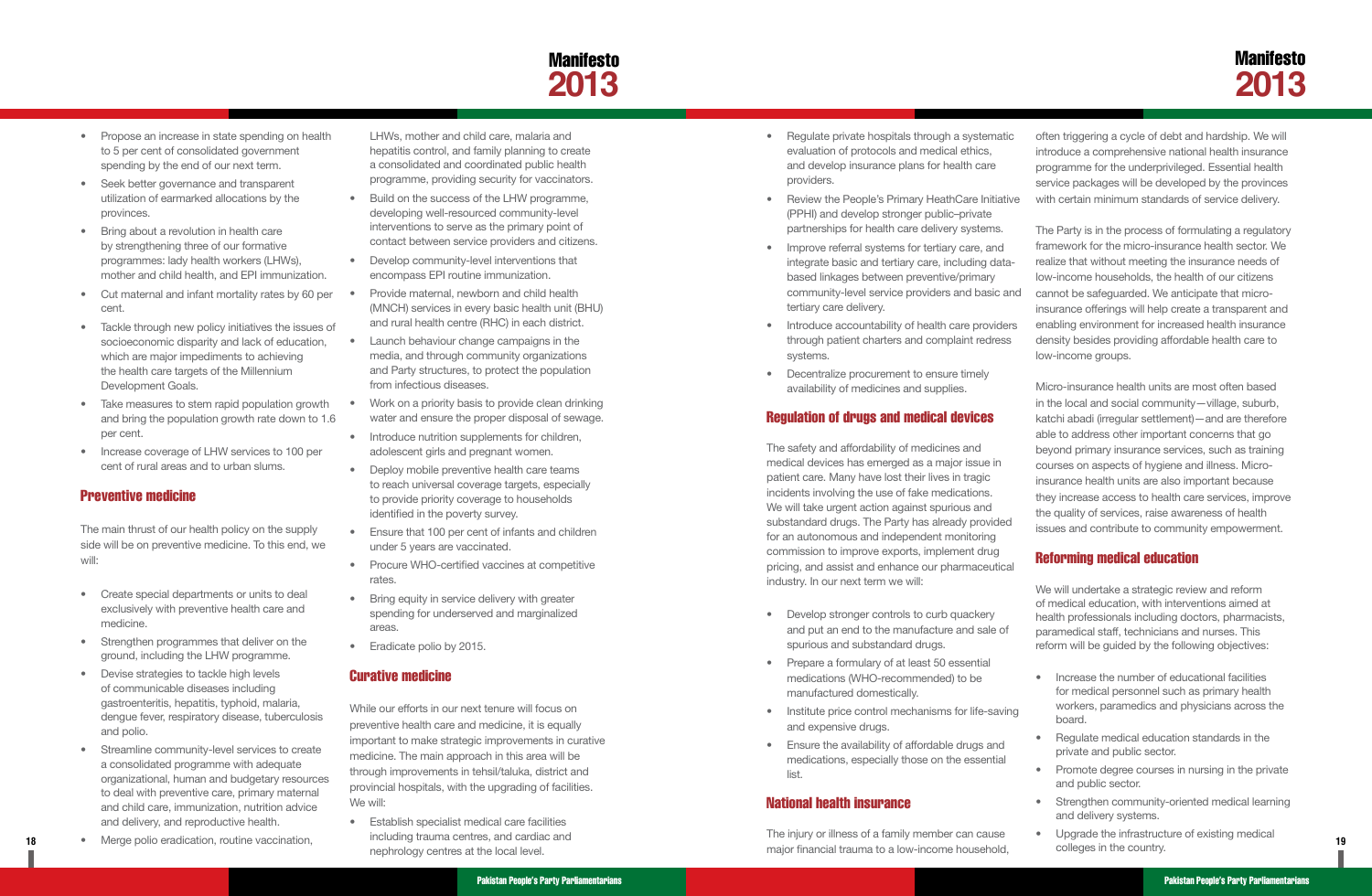

#### Mother and child: building a strong foundation

- Commit to polio eradication as a national priority, integrating it with routine immunization, and provide enhanced security to vaccinators.
- Provide comprehensive support in the areas of maternal, antenatal and postnatal health and care, nutrition, and preschool education.
- Improve maternal and child health, reduce mortality, address malnutrition, and support early learning.
- Reward mothers for pro-health, pro-genderequality choices, and establish a link between individual mothers and children with health, nutrition and preschool services through an integrated database.
- Provide incentives for an expectant mother to register her pregnancy and to appear for an antenatal consultation at an authorized health care facility. Once a case has been entered into the database, the woman will be provided with a swipe card which will be used to maintain a record of her and her child's interactions with health, immunization, nutrition and education services, along with cash or voucher incentives at each critical stage in the 5-year cycle. The mother will receive a cash or voucher incentive for each of three antenatal visits, delivery at an authorized health facility, follow-up post-natal

- Bring down the population growth rate from the current 2 per cent to 1.6 per cent by 2018.
- Implement an accelerated family planning programme in coordination with initiatives in health, education, nutrition and poverty eradication, using family planning staff and LHWs for a nationwide outreach campaign.
- Promote the idea of family planning services as a right, and enhance, improve and expand access to these services through both the public and private sectors.
- Ensure that all health outlets provide mandatory services to increase current contraceptive prevalence from an estimated 35 per cent to at least 45 per cent by 2018, and 55 per cent by 2020.
- Enhance budgetary commitments to family planning services both at the federal and provincial levels.
- Develop a comprehensive nationwide training programme for public health service providers to enable them to offer family planning services proactively.

- Launch a public awareness campaign targeting and engaging young people.
- Use the incentives-based Mother and Child Support Programme to reach out to young mothers to promote family planning through bi spacing and delayed first birth.
- Strengthen institutional mechanisms to improve service delivery and enhance coordination. In order to ensure effective delivery, district coordination officers will monitor and supervis implementation.
- • Promote functional integration of health and population departments to ensure efficient service provision.

#### Family planning

- • Education for all to eliminate class divides, gender disparities, poverty and unemployment
- Every citizen should be able to realize their full potential in society through appropriate educational and vocational skills.
- Combat obscurantism and promote a

<span id="page-13-0"></span>

| <b>Mother and child: building a strong</b><br><b>foundation</b><br>We recognize the urgency of providing adequate<br>health care to the people, especially mothers and<br>children. The Mother and Child Support Programme<br>(MCSP) is a flagship health care package developed<br>by the Party for implementation in the 2013-18                                                                                                                                                                                                                                                                                                                                                                                                         | visits, family planning advice, and the entire<br>cycle of immunization for the child, as well as for<br>regular health checks for the child in subsequent<br>years.<br>Continue to campaign for responsible family<br>$\bullet$<br>planning, and ensure that women have access to<br>quality health care, family planning services and<br>inexpensive medication.                                                                                                                                                                                                                                                                                                                                                                                                   | Launch a public awareness campaign targeting<br>and engaging young people.<br>Use the incentives-based Mother and Child<br>Support Programme to reach out to young<br>mothers to promote family planning through birth<br>spacing and delayed first birth.<br>Strengthen institutional mechanisms to improve<br>service delivery and enhance coordination.                                                                                                                                                                                                                                                                                                                                                                                         | progressive indigenous traditions and a positive<br>engagement with science, development and<br>universal values.<br>To implement our education policy, we will:<br>Commit 4.5 per cent of GDP to education by the                                                                                                                                                                                                                                                                                                                                                                                                                                                                                                          |
|--------------------------------------------------------------------------------------------------------------------------------------------------------------------------------------------------------------------------------------------------------------------------------------------------------------------------------------------------------------------------------------------------------------------------------------------------------------------------------------------------------------------------------------------------------------------------------------------------------------------------------------------------------------------------------------------------------------------------------------------|----------------------------------------------------------------------------------------------------------------------------------------------------------------------------------------------------------------------------------------------------------------------------------------------------------------------------------------------------------------------------------------------------------------------------------------------------------------------------------------------------------------------------------------------------------------------------------------------------------------------------------------------------------------------------------------------------------------------------------------------------------------------|----------------------------------------------------------------------------------------------------------------------------------------------------------------------------------------------------------------------------------------------------------------------------------------------------------------------------------------------------------------------------------------------------------------------------------------------------------------------------------------------------------------------------------------------------------------------------------------------------------------------------------------------------------------------------------------------------------------------------------------------------|-----------------------------------------------------------------------------------------------------------------------------------------------------------------------------------------------------------------------------------------------------------------------------------------------------------------------------------------------------------------------------------------------------------------------------------------------------------------------------------------------------------------------------------------------------------------------------------------------------------------------------------------------------------------------------------------------------------------------------|
| period. This multi-sector programme is aimed at<br>mothers and children, starting from the time of<br>conception and following through until the child is<br>of school-going age (5 years). Developed following<br>broad-based discussions, the MCSP will focus on<br>providing health care services to a broad range<br>of stakeholders. This innovative programme will<br>be a demand-side intervention to complement<br>supply-side measures also proposed as part of our<br>manifesto. Through the MCSP, we will:<br>Commit to polio eradication as a national priority.<br>integrating it with routine immunization, and<br>provide enhanced security to vaccinators.                                                                 | <b>Family planning</b><br>Pakistan's current population stands at an estimated<br>180 million, with an annual population growth rate<br>of 2 per cent, the highest in the region. A rapidly<br>growing population adversely affects the well-being<br>of our people by diluting the impact of economic<br>gains, placing a strain on our natural resources and<br>contributing to environmental degradation.<br>Our Party believes that the well-being of the<br>population is a national priority, and we will ensure<br>sustained commitment to population issues at the<br>highest level. To this end, we will:                                                                                                                                                   | In order to ensure effective delivery, district<br>coordination officers will monitor and supervise<br>implementation.<br>• Promote functional integration of health and<br>population departments to ensure efficient<br>service provision.<br>It is now acknowledged worldwide that focusing<br>on girls' education and livelihoods for women can<br>be effective in promoting family planning. We are<br>committed fully to promoting girls' education and to<br>provide women fair and equal access to jobs.<br><b>Access to universal and quality education</b>                                                                                                                                                                               | end of our next term.<br>Ensure education is treated as a national<br>emergency. This requires effective planning<br>and budgeting as well as a holistic approach<br>to bring about a change in the entire system<br>of education. It requires the development of<br>mechanisms for the exchange of information<br>between different levels of education, and<br>measures to ensure access to schooling for all<br>children.<br>Put an end to the abuse of the educational<br>curriculum by removing hate, violence and<br>references to militancy. A comprehensive<br>review of the curriculum will be conducted                                                                                                           |
| • Provide comprehensive support in the areas of<br>maternal, antenatal and postnatal health and<br>care, nutrition, and preschool education.<br>Improve maternal and child health, reduce<br>mortality, address malnutrition, and support early<br>learning.<br>Reward mothers for pro-health, pro-gender-<br>equality choices, and establish a link between<br>individual mothers and children with health.<br>nutrition and preschool services through an<br>integrated database.<br>Provide incentives for an expectant mother to<br>register her pregnancy and to appear for an<br>antenatal consultation at an authorized health<br>care facility. Once a case has been entered into<br>the database, the woman will be provided with | Bring down the population growth rate from the<br>$\bullet$<br>current 2 per cent to 1.6 per cent by 2018.<br>Implement an accelerated family planning<br>$\bullet$<br>programme in coordination with initiatives<br>in health, education, nutrition and poverty<br>eradication, using family planning staff and<br>LHWs for a nationwide outreach campaign.<br>• Promote the idea of family planning services as a<br>right, and enhance, improve and expand access<br>to these services through both the public and<br>private sectors.<br>Ensure that all health outlets provide mandatory<br>$\bullet$<br>services to increase current contraceptive<br>prevalence from an estimated 35 per cent to at<br>least 45 per cent by 2018, and 55 per cent by<br>2020. | Honouring the Party's core commitment to educate<br>each person in Pakistan, we follow in Shaheed<br>Mohtarma Benazir Bhutto's footsteps to ensure that<br>every child is enrolled in school. The attack on young<br>Malala Yousafzai is proof that there are forces that<br>want to hold Pakistan back from taking our place<br>among the advanced societies of the 21st century,<br>forces that focus their efforts on denying a modern<br>education to our children.<br>Education reforms are not merely necessary for<br>social development; they lie at the heart of Pakistan's<br>struggle for an enlightened, modern, progressive<br>future. Our education reforms in the next tenure will<br>be guided by the following policy principles: | with the addition of subjects like human rights,<br>ethics, religious tolerance and community<br>work as well as instruction in hygiene, nutrition,<br>reproductive health, environmental protection<br>and sustainability.<br>Carry out comprehensive curriculum and<br>academic reform and, for the first time, review<br>and reform language policy with stress on<br>both mother tongue instruction as well as<br>the appropriate introduction of national and<br>international languages.<br>Initiate madrassa reforms with the help of<br>madrassa councils to modernize their education<br>systems. No militias will be allowed to seek<br>refuge under the aegis of a madrassa to carry<br>out militant activities. |
| a swipe card which will be used to maintain a<br>record of her and her child's interactions with<br>health, immunization, nutrition and education<br>services, along with cash or voucher incentives<br>at each critical stage in the 5-year cycle. The<br>mother will receive a cash or voucher incentive<br>for each of three antenatal visits, delivery at an<br>authorized health facility, follow-up post-natal                                                                                                                                                                                                                                                                                                                       | Enhance budgetary commitments to family<br>planning services both at the federal and<br>provincial levels.<br>Develop a comprehensive nationwide training<br>programme for public health service providers<br>to enable them to offer family planning services<br>proactively.                                                                                                                                                                                                                                                                                                                                                                                                                                                                                       | Education for all to eliminate class divides,<br>gender disparities, poverty and unemployment.<br>• Every citizen should be able to realize their<br>full potential in society through appropriate<br>educational and vocational skills.<br>Combat obscurantism and promote a<br>forward-looking national outlook based on our                                                                                                                                                                                                                                                                                                                                                                                                                     | Back up constitutional mandates with fiscal<br>allocations that prioritize universal basic<br>education.<br>Create a cell within provincial education<br>departments to monitor, coordinate and<br>overview district-wise utilization of the education<br>budget.                                                                                                                                                                                                                                                                                                                                                                                                                                                           |

#### Access to universal and quality education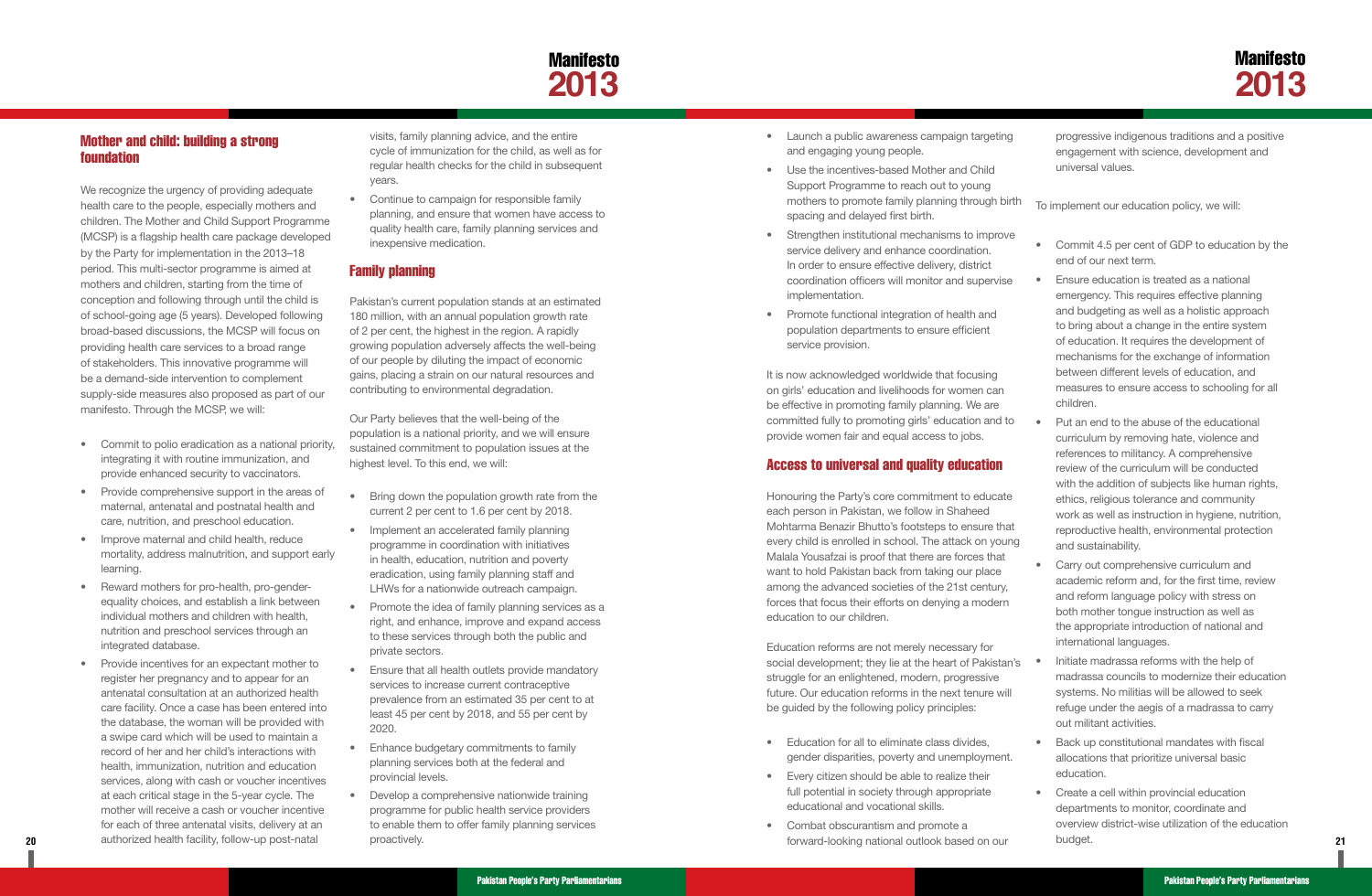## **Manifesto 2013**

- <span id="page-14-0"></span>• Carry out a survey of makeshift schools, 'onpaper' institutions and degraded facilities in order to upgrade facilities and standardize quality.
- Familiarize teachers at all levels, starting at the province, with the new curriculum and provide training for student performance assessment.
- Promote learning-centred teaching methods and the development of appropriate teaching materials, including through the use of information and communication technology (ICT).
- Put in place appropriate assessment, evaluation and monitoring mechanisms for teachers and students, starting at the provincial level.
- Undertake an in-depth analysis of the size and character of the out-of-school population to ensure their integration into quality schools and other educational and training programmes.
- Strive to first diminish and then remove the qualitative gap between public and private schooling, building a National Education Standards Council for the provinces to coordinate their work.
- Assist the provinces in achieving universal enrolment by 2018.

- Commit 4.5 per cent of GDP to education by the end of our next term.
- Take steps to decentralize decision making for the utilization of funds within the education system.
- Significantly improve the quality of education, ensuring measurable learning outcomes especially in literacy, numeracy and essential life skills.
- Intensify efforts to increase school enrolment and to lower dropout rates.
- Ensure greater transparency and accountability in education at the national, provincial and district levels.
- • Eliminate gender disparities in education at the primary and secondary levels, especially by providing incentives for girls to enrol in school and vocational institutions.

In our next term, we will:

- Prepare young people for jobs by providing educational programmes specifically tailored to the job market.
- Significantly improve adult literacy rates and initiate schemes at the district and tehsil levels with the participation of local communities.
- Raise the adult literacy rate from the current 54 per cent to 85 per cent.
- Recognizing that school-going children must be healthy, initiate an extended health care and nutrition programme within the school system.
- Ensure that the learning needs of all young people and adults are met through equitable access to appropriate learning and life skills programmes.

**22 23** The Employees' Old-Age Benefits Institution (EOBI) We raised the minimum wage from 4,600 rupees a month to 10,000 rupees, and allowed full wages to be paid to government workers who were suspended. We doubled pensions from 1,500 rupees a month to 3,600 rupees, and extended the payment of survivor's pension to cover a disabled child for life and an unmarried daughter until marriage.

#### Power to workers and farmers

Historically, the People's Party has always stood with the working classes and represented their aspirations. We promise that the Party will continue to lead the way in advocating advances for our country's wage earners, factory workers, farmers and labourers.

We are committed to social justice and we believe the economy cannot flourish unless workers are able to exercise their due rights.

Our government has abolished a number of restrictive labour laws, restored trade unions, devised a new labour policy, promulgated the Industrial Relations Act 2012 and withdrawn special powers to remove employees from service.

Labour representatives will get four seats in the National Assembly, and two seats in each provincial assembly, through legislation.

- Frame laws to safeguard employment and service conditions, enforce occupational health and safety measures, and promote human resource development.
	- Further enhance the minimum wage to 18,000 rupees per month, with the wage rate to be adjusted for inflation.
	- Strengthen social security, the EOBI and the Workers Welfare Fund, and ensure that workers are registered in these institutions. The Committee on Labour in the provincial assemblies will oversee the working of these institutions and will have the power to decide on complaints and petitions it receives.
	- • Enact special laws for home-based and domestic workers to establish trade unions, provide social security and a decent wage, and to end the exploitation of workers by middlemen and employers. We will ensure that the rights of domestic and home-based workers are at par with other members of the workforce.
	- Set up special fair-price cooperative shops within the premises of large industrial units and in industrial areas, where bona fide workers will be able to buy monthly rations and items of everyday use up to a limit not exceeding their monthly wages.
	- Make maximum resources available for the education and health of workers' children.
- Promote public–private partnership-based labour colonies to provide workers with housing units and community facilities.
- Provide special incentives, including land free of cost and bank credit, to private-sector units for the construction of housing colonies for their workers. No new unit employing more than 50 workers will be sanctioned unless a housing colony for workers is included in the project proposal.
- 

scheme was extended to establishments employing five or more workers, besides bringing banking companies and corporate industry under the EOBI scheme and reducing the employer's contribution from 6 per cent to 5 per cent of minimum wage to facilitate employers in cutting costs.

We have expanded social security nets and taken measures to protect the working classes. We now pledge to move forward on these gains, as follows:

- • Through legislation, give labour representatives four seats in the National Assembly, and two seats in each provincial assembly.
- Improve coordination at the federal level to address post-18th Amendment issues and strengthen our position in the ILO, besides ratifying all ILO conventions.
- Pass the Trade Unions Act as an umbrella law to address difficulties and anomalies in industrial relations laws.
- • Constitute a powerful and meaningful commission to ensure the implementation of labour laws, labour policy and ILO conventions already ratified. We will repeal all laws in contravention of ILO conventions.
- **•** Construct a labour housing complex in Islamabad and in the provincial capitals, and set up labour committees at the district level to resolve labour difficulties and disputes.
- Enhance shares up to 25 per cent under the Benazir Employees Stock Option Scheme (BESOS) and legislate for the removal of section 27B of the Banking Companies Ordinance 1962.
- **Promote the registration of workers, including** agriculture and general workers, in trade unions and improve the functioning of the Workers Welfare Fund for agricultural and general workers with the issuance of labour cards. Home-based workers, domestic workers, farm workers and peasants will be allowed to register for social security after the appropriate legal mechanisms are devised. All wage earners in a unit will be treated as bona fide workers of that unit.
- Expand the scope of labour laws to cover FATA, PATA, Gilgit-Baltistan, and Azad Jammu and Kashmir.

## Housing for all

The housing sector supports economic growth, boosting the local construction and manufacturing industry and creating employment. It provides the best social security and forms the core of our Party's commitment to the people. In our next term we will: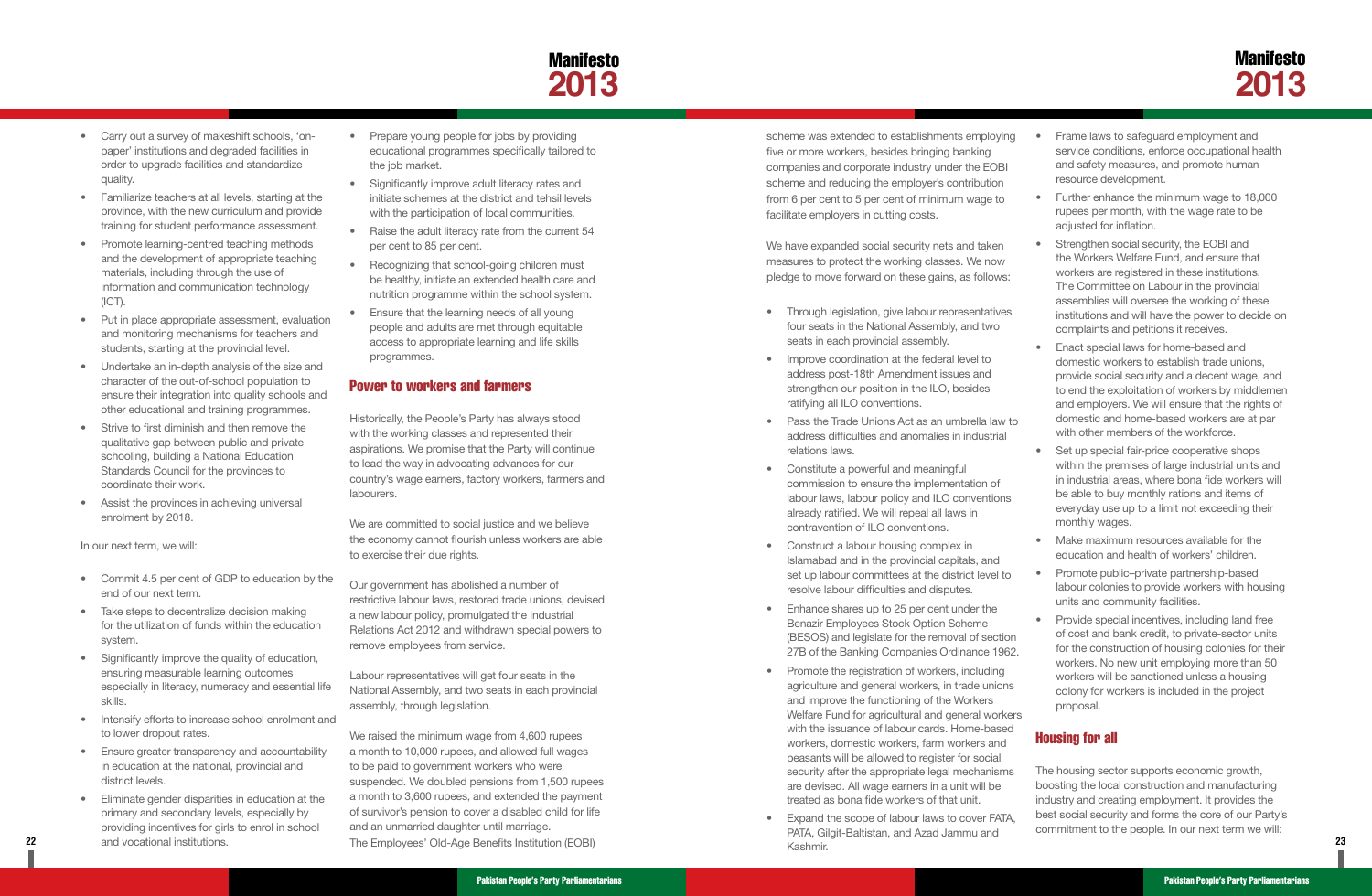

# **EMPOWERMENT FOR ALL**

- <span id="page-15-0"></span>• Pay special attention to housing for the poor, and develop schemes through which more than 500,000 houses will be constructed for the homeless poor in urban and rural areas.
- Provide every government official with a house on mortgage, paying market rates that include interest to cover escalating costs.
- Engage the private and not-for-profit sectors as partners in the development of housing schemes.
- Address the issues of land scarcity and the proliferation of katchi abadis.
- Through reforms in the law, work to ensure that urban areas are revitalized and redeveloped to meet the challenges of housing a growing population.
- • Confront the country's enormous housing deficit by promoting the development of housing in the private sector and ensuring the availability of properly serviced housing sites.
- Improve access to housing finance and building technologies, promoting high-density and mixed land use housing and relaxing taxation and rent restrictions.

- Provide housing for the poor through special public–private partnership schemes that will build up to 500,000 houses for the homeless poor.
- Construct low-cost housing developments on government land with a 20-year mortgage facility to enable low-income households to shift from rental to owner-occupied dwellings.
- Assist the underprivileged with payment plans, establishing a government-mandated mortgage bank to enable banks and house finance companies to provide long-term mortgages.
- Provide a tax credit to those low-cost housing schemes that use alternative energy as a primary source of power.

Shelter is a fundamental human entitlement that has remained in the forefront of our Party's investment in the people. Many needs have been identified and met in the past but in order to address the growing housing needs of both urban and rural Pakistan, the Party pledges to strive for affordable, sustainable and environmentally friendly housing for all. To meet this goal, we will work to:

- Facilitate labour law reform through technical and financial support for legislation on industrial relations, improved occupational health and safety, and improved employment conditions and services.
- Increase women's participation in the workplace and secure their rights by enforcing antidiscrimination and anti-harassment legislation.
- Support institutional efforts to prevent child labour and rehabilitate child labourers, and put in place mechanisms to ensure the elimination of child labour practices.
- **Promote initiatives to check bonded labour** practices and the incidence of internal and external human trafficking, and strengthen law enforcement responses.
- Strengthen institutional mechanisms for inspections as a means to ensure the enforcement of labour laws and practices.
- Enhance the representation and voice of workers through trade union membership.
- • Prioritize large-scale infrastructure programmes to modernize and expand roads, bridges, canals and dams.

### People's Works Programme

The Party will undertake projects that promote growth and meet the criterion of financial viability over the medium and long term, with high impact in terms of employment and income generation. We will: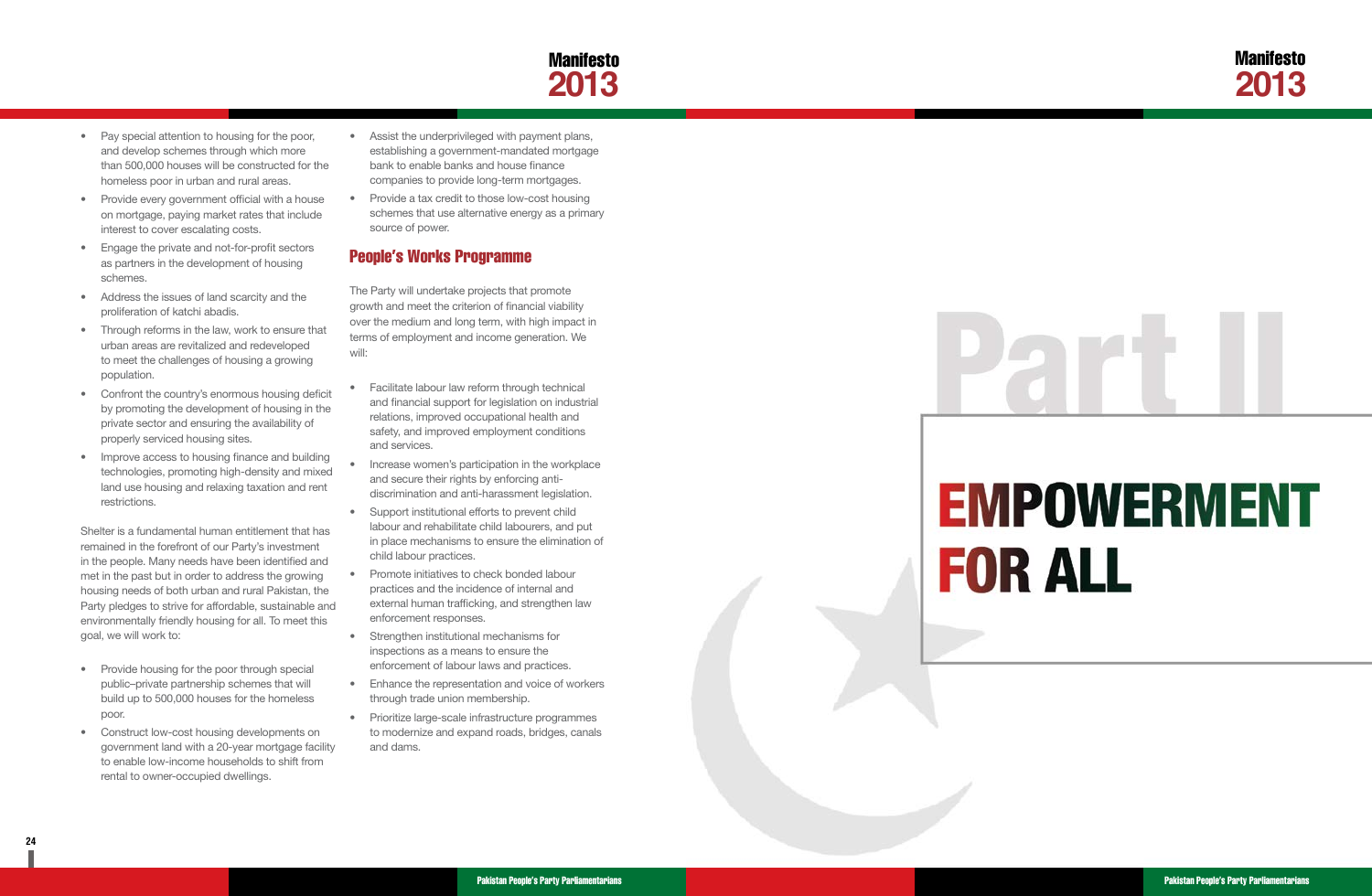Executive summary

True equality is the legal recognition, soundly expressed in institutions, that the same rights, entitlements and opportunities are due to all human beings. The **empowerment of all citizens** is one of the central commitments of the Party, and forms the fundamental basis of our vision for an egalitarian, just, inclusive and democratic Pakistan where every individual is able to realize his or her full potential in society without prejudice.

Our founding principles draw upon a **rights-based framework**. From its inception in 1967, the Party has championed the rights of the vulnerable and stood for the empowerment of the dispossessed. Realizing our responsibility and our sacred pledge to the people of Pakistan, and cognizant of the fact that the path ahead is strewn with challenges and dangers to the vulnerable and disadvantaged, we renew our **core commitments to the women, the minorities, the children, the weak, the marginalized, the poor and the homeless** of this nation: we will stand by them in their hour of need and work to empower them as equal citizens under the law.

**26 27** Party and in government, and as key stakeholders In our fourth tenure, we have honoured many of our pledges to strengthen and empower women to be part of the economic, social and political mainstream. Our government has **targeted women as the beneficiaries** of all poverty alleviation and social programmes, and has **feminized women's leadership** as an act of political priority. With women in key decision-making positions throughout the

In compliance with our pledge to uphold the rights of all citizens, we have joined voice with workers, peasants, civil society and others to work on enlarging the space for the fundamental freedoms of association, access to information and other rights that were snatched from the people by dictators. We were the first to repeal the black laws against media and civil freedoms, and have further protected the right to information as a fundamental constitutional right via the 18th Amendment.

# <span id="page-16-0"></span>**Part II** Empowerment for all

in social sector programmes like the BISP, we have **invested in women as the vehicle of change** in their homes, in the fields, in factories, offices and in public life. To further protect and empower women, we will focus on female literacy as the mainstay of our social reform initiatives. We will continue to spearhead and support all legislative efforts to ensure women's rights to life and liberty.

Recognizing the extreme pressures and dangers that our religious minorities face as a result of growing extremism and the fallout from the battle against militancy, the Party will build on its commitment to **protect and empower minority communities**. We honour the sacrifices of Shaheed Salman Taseer and Shaheed Shahbaz Bhatti, men who refused to allow hatred to divide our people. We stand on the shoulders of giants like Shaheed Mohtarma Benazir Bhutto, who paid the ultimate price to keep our country united. We will vigorously strive for equal protection and equal opportunity until we achieve this goal.

Our Party aspires to leverage **the youth of Pakistan** as key partners in all agendas for a progressive, prosperous and peaceful nation. As one of the largest youth cohorts in the world, our young people need programmes that educate, include and empower them for employment and entrepreneurship. We will provide that to the best of our ability.

We have always invested in the politics of hope. We have made singular commitments to **lift the children of this nation out of vulnerability** and to battle the poverty and illiteracy that deprive them of opportunity. We will remain proactive in our focus on **nutrition, health and basic schooling** for all children. The National Commission on Child Welfare and Development (NCCWD) will be strengthened via legislation in order for it to continue its work of providing child welfare and protection frameworks. We will build on our flagship social sector success, the Benazir Income Support Programme (BISP), by establishing complementary programmes centred around children to address delivery and resource gaps in health and schooling, and to protect children and prevent child labour.

*"Empowerment is not only a right to have political freedom. Empowerment is the right to be independent; to be educated; to have choices in life."* 

*Shaheed Mohtarma Benazir Bhutto, Beijing, China, 1995*

The Party values the **contribution of overseas Pakistanis** as an undeniable asset to our nation. In order to build better bridges with this vast and loyal diaspora, we are committed to enabling all Pakistani expatriates in the exercise of their right to franchise as a constitutional prerogative. We have introduced numerous programmes for overseas Pakistanis to invest in their homeland, not just financially but intellectually, socially and culturally as well.

#### Living up to our commitments

have passed landmark legislation defining and criminalizing sexual harassment, protecting women in the workplace, putting an end to harassment against women in the workplace, criminalizing acid and burn attacks, and developing a formal mechanism to support women in distress.

We have begun a process of mainstreaming women's participation in all walks of life. We have made the National Commission for the Status of Women autonomous of government, and given it full institutional support to advance the cause of women for gender equality, empowerment, political participation, representation, the elimination of discrimination, the promotion of women's interests, and for maintaining a dialogue with nongovernmental organizations, experts and civil society.

Women form the core of our Party's empowerment and inclusion project as we rebuild Pakistan after years of dictatorship and grassroots exclusion. This government and Parliament have enacted more laws in favour of women than all previous governments in Pakistan put together. We Pakistan's Constitution, drafted and promulgated under the leadership of Shaheed Zulfikar Ali Bhutto, guarantees the rights and fundamental freedoms of all citizens. It prohibits discrimination against any citizen on the basis of race, religion, caste, sex, place of residence or place of birth. We have always sought to honour the Constitution to the

We have created a Parliamentary Women's Caucus to focus on the facilitation and acceleration of legislation in support of women. Our government appointed the first female Foreign Minister and Speaker of the National Assembly, and the first female parliamentary secretaries. We have placed women in prominent positions in the field of education with appointments to university Vice Chancellorships and other leadership positions in academic institutions.

We have launched programmes that aim to make women economically important to the household through the Benazir Income Support Programme (BISP) and the Gender Reform Action Programme

(GRAP), and by distributing land to which women hold the title deeds.

Pakistan's religious minorities have been under attack since extremists challenged our inclusive way of life. We have lost great leaders, Shaheed Salman Taseer and Shaheed Shahbaz Bhatti, who spoke up for the rights of minorities to be treated in a just manner and paid the ultimate price for their principled stand. We will continue to protect, include and empower the minority communities of Pakistan and we pledge to do more.

- best of our ability. Under our Party's leadership, the system of separate electorates for minorities was abolished in favour of universal adult suffrage, fulfilling a long-standing demand of our minorities. We have confirmed a quota of 5 per cent for minority representation in the federal government, and reserved four seats in the Senate. In order to increase the physical space for religious rituals and to ensure that this is institutionalized, we have started by constructing prayer rooms for minorities in prisons and supporting remission in the sentences of minority prisoners involved in minor crimes. To bring minorities into the mainstream, the government
- has officially recognized 10 non-Muslim religious festivals. Similarly, 24 Interfaith Harmony Committees have been constituted at the district level throughout
- the country to create better understanding among various religious communities.

Under our Party's leadership, the government has declared 11th August as Minorities Day to promote interfaith harmony and understanding in society. We will continue to use affirmative action as a tool, enshrined in the Constitution, to support and increase the representation of religious minorities. We want to leave to our youth a country where all citizens enjoy equal rights and protections.

Young people form the backbone of the Party and have always been in the frontline of the struggle for the restoration of democracy. Our government has sought to mainstream this large, dynamic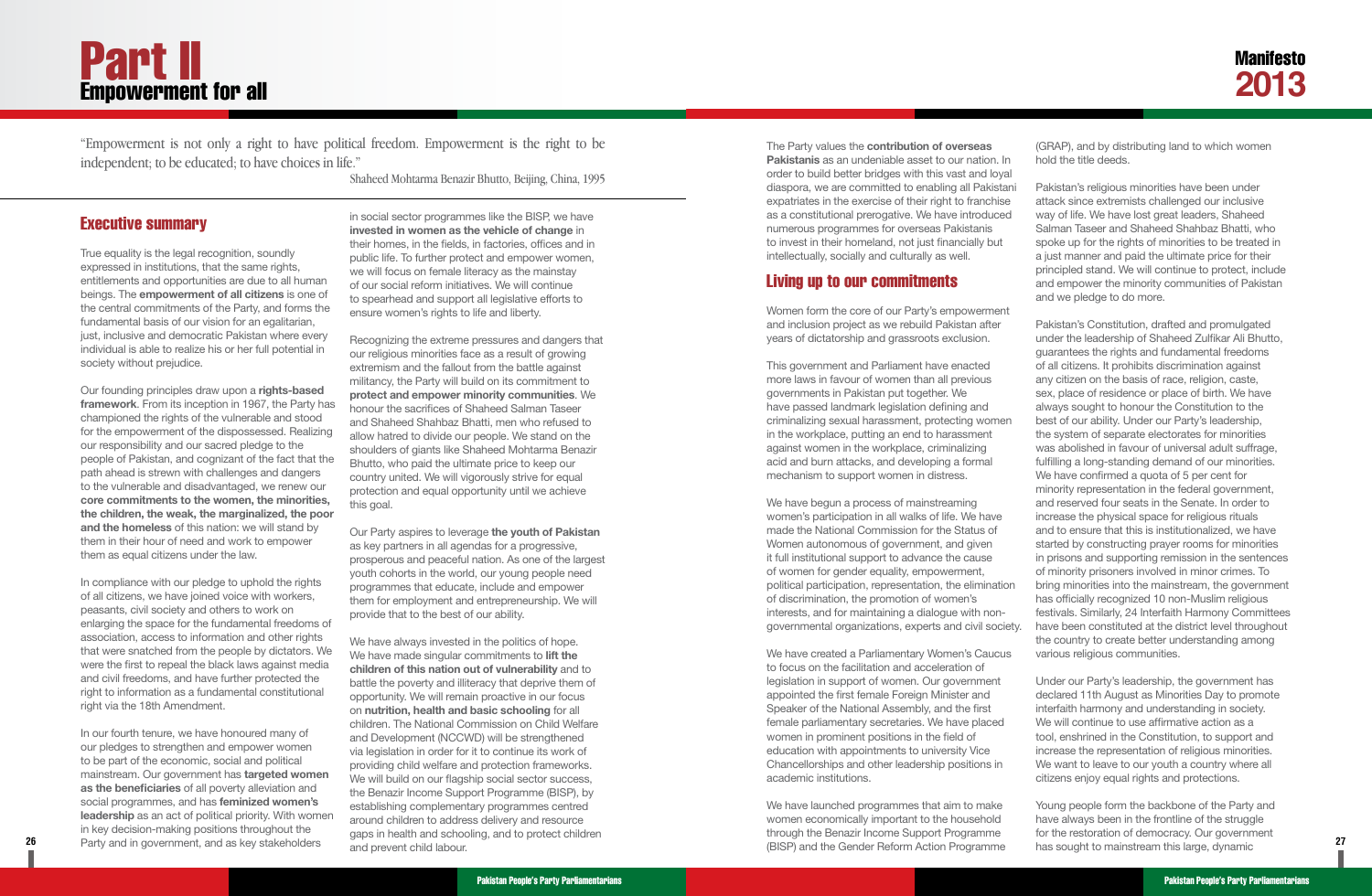## Manifesto **2013**

- • Further strengthen the Benazir Income Support Programme by expanding education, vocational training and health services in coordination with federal agencies, the provinces and line departments.
- Institute quotas in political parties to increase the participation of women. We will propose a law for political parties to commit to an additional 10 per cent quota for women while selecting candidates on general seats.
- Announce a Fair Pay and Fair Job Policy for women, and put in place an Equality Commission which will work to ensure fair pay for women and minorities. It will also seek to ensure that there is no discrimination on the basis of sex, religion or class.
- Increase the job quota for women to 20 per cent, backed by mechanisms for implementation.
- **Ensure the mandatory representation of women** in all private- and public-sector boards.
- • Engage the National Commission for Human Development to target one million women for literacy and education programmes.
- Frame progressive legislation and ensure its implementation at all levels to secure women's rights to life, dignity, access to resources, employment, inheritance and justice.
- Frame a dedicated law on the prevention of acid crimes to safeguard women, and on the rights of home-based women workers. Legislation against domestic violence will be extended to all of Pakistan.
- Ensure the provision of credit for women

- Encourage every district to establish cottage ar craft industries, with marketing initiatives through public–private partnerships.
- Encourage all social welfare programmes to take special measures to offer social protection to single women not under the care of parents and families, as well as widows and women with special needs.
- Design a special programme to ensure that every woman giving birth is provided safe medical support and every child born is entitled to protection, nutrition and vaccination until the ag of 5 years.
- Promote the participation of women in all fields of work, and provide opportunities and services to facilitate this trend. The Party has a strong record of appointing women in high-level decision making positions. It will continue to do so, and to open up opportunities for working women at all levels.
- Through Parliament, ensure that a quota for women judges is put in place so that women are integral to the judicial process at all levels.
- Take concrete steps to ensure the protection of women by initiating reforms in law enforcement agencies and banning illegal alternative justice systems which legitimize crimes against wome.

#### The way forward

#### Power to women

<span id="page-17-0"></span>

| demographic by fast-tracking growth in employment<br>options. We have set up National Youth Councils<br>to empower young voices and to promote their                                                                                                                                                                                                                                                                                                                                                                                                                                                                                                          | engagement with Pakistanis abroad, and in today's<br>globalized world we will maintain their relationship<br>with our culture and economy.                                                                                                                                                                                                                                                                                                  | encouraging commercial banks to develop their<br>SME portfolio and training women entrepreneurs<br>to set up or expand SME businesses.                                                                                                                                                                                                                                                                                                                                                                                                                                                    | owes a great debt of healing and protection to its<br>minorities, the Party pledges to strive to:                                                                                                                                                                                                                                                                                                                                                                                                           |
|---------------------------------------------------------------------------------------------------------------------------------------------------------------------------------------------------------------------------------------------------------------------------------------------------------------------------------------------------------------------------------------------------------------------------------------------------------------------------------------------------------------------------------------------------------------------------------------------------------------------------------------------------------------|---------------------------------------------------------------------------------------------------------------------------------------------------------------------------------------------------------------------------------------------------------------------------------------------------------------------------------------------------------------------------------------------------------------------------------------------|-------------------------------------------------------------------------------------------------------------------------------------------------------------------------------------------------------------------------------------------------------------------------------------------------------------------------------------------------------------------------------------------------------------------------------------------------------------------------------------------------------------------------------------------------------------------------------------------|-------------------------------------------------------------------------------------------------------------------------------------------------------------------------------------------------------------------------------------------------------------------------------------------------------------------------------------------------------------------------------------------------------------------------------------------------------------------------------------------------------------|
| participation in policy making and civic processes.<br>Our Party will build on the success of this outreach<br>and set up a Youth Parliament at the national and<br>provincial levels. We seek to provide legal cover to<br>the National Internship Programme (NIP), opening up<br>new avenues of opportunity and career advancement<br>in the private and public sectors.<br>The Party recognizes that we have an uphill battle<br>to fight for the rights of our children, too many of<br>whom remain without access to proper nutrition, are<br>denied education and work lengthy hours in unsafe<br>conditions. We know the future lies in the talents of | The way forward<br><b>Power to women</b><br>In its spirit and philosophy, from the very first PPPP<br>government of Shaheed Zulfikar Ali Bhutto, and<br>especially through Shaheed Mohtarma Benazir<br>Bhutto's terms in office, the Party has promoted<br>a clear agenda and stood for the rights of the<br>disadvantaged and vulnerable segments of society.<br>Taking forward this agenda, we pledge to:                                 | • Encourage every district to establish cottage and<br>craft industries, with marketing initiatives through<br>public-private partnerships.<br>Encourage all social welfare programmes to<br>take special measures to offer social protection<br>to single women not under the care of parents<br>and families, as well as widows and women with<br>special needs.<br>Design a special programme to ensure that every<br>woman giving birth is provided safe medical<br>support and every child born is entitled to<br>protection, nutrition and vaccination until the age<br>of 5 years. | Create equal opportunities through progressive<br>legislation and policy reform.<br>Build consensus for special procedures in the<br>law to prevent forced conversions.<br>Incorporate into the primary and high school<br>curriculum the 11th August 1947 speech of<br>Quaid-e-Azam Mohammad Ali Jinnah, which<br>provided a roadmap for religious harmony in the<br>country.<br>Further strengthen interfaith harmony and<br>promote dialogue by involving the best religious<br>scholars of the country. |
| our children and we will remain vigilant in offering<br>legal protection and the legal enforcement necessary<br>for their success. Pakistan's prosperity depends on<br>our ability to meet these goals. Under our leadership,<br>the National Commission for Child Welfare and<br>Development (NCCWD) has developed a National<br>Plan of Action and a comprehensive National                                                                                                                                                                                                                                                                                 | Further strengthen the Benazir Income Support<br>$\bullet$<br>Programme by expanding education, vocational<br>training and health services in coordination<br>with federal agencies, the provinces and line<br>departments.<br>Institute quotas in political parties to increase the                                                                                                                                                        | Promote the participation of women in all<br>fields of work, and provide opportunities and<br>services to facilitate this trend. The Party has a<br>strong record of appointing women in high-level<br>decision making positions. It will continue to do<br>so, and to open up opportunities for working<br>women at all levels.                                                                                                                                                                                                                                                          | Protect religious properties and places of<br>worship with effective security, and refurbish,<br>expand and rebuild them where necessary.<br>Acknowledging that violence which takes<br>lives and destroys property can never be fully<br>compensated, make reparations for lost assets,<br>incomes and opportunities.                                                                                                                                                                                      |
| Child Protection Policy. The Party is committed to<br>abolishing child labour and achieving the Millennium<br>Development Goals.                                                                                                                                                                                                                                                                                                                                                                                                                                                                                                                              | participation of women. We will propose a law for<br>political parties to commit to an additional 10 per<br>cent quota for women while selecting candidates<br>on general seats.                                                                                                                                                                                                                                                            | Through Parliament, ensure that a quota for<br>women judges is put in place so that women are<br>integral to the judicial process at all levels.                                                                                                                                                                                                                                                                                                                                                                                                                                          | Ensure that the Equality Commission monitors<br>the implementation of job quotas for minorities,<br>people with disabilities and other communities<br>facing discrimination.                                                                                                                                                                                                                                                                                                                                |
| To protect some of the most vulnerable children in<br>society, the Baitul Maal has established a network of<br>orphanages across the country. We set up some 100<br>of these 'Sweet Home' orphanages, with assistance<br>from philanthropists, to provide shelter to nearly<br>3,000 children.                                                                                                                                                                                                                                                                                                                                                                | Announce a Fair Pay and Fair Job Policy<br>$\bullet$<br>for women, and put in place an Equality<br>Commission which will work to ensure fair pay<br>for women and minorities. It will also seek to<br>ensure that there is no discrimination on the<br>basis of sex, religion or class.                                                                                                                                                     | Take concrete steps to ensure the protection of<br>women by initiating reforms in law enforcement<br>agencies and banning illegal alternative justice<br>systems which legitimize crimes against women.<br><b>Mainstreaming and protecting minorities</b>                                                                                                                                                                                                                                                                                                                                 | Add one more seat in Parliament for minorities to<br>represent the Islamabad Capital Territory (ICT).<br>Revive and reconstitute the National<br>Commission on Minorities as a statutory body<br>with terms of reference that make regular                                                                                                                                                                                                                                                                  |
| Our Party, itself so often denied access to<br>information and the right of association, has worked<br>unremittingly to secure these fundamental rights for<br>the people of Pakistan. Democracy cannot function<br>without an informed public free to express opinions<br>and assemble without fear of reprisal. These are<br>civil rights due to each citizen, and in that spirit we<br>dismantled the laws prohibiting press freedoms and<br>opened the public space for civil society to take its                                                                                                                                                         | Increase the job quota for women to 20 per cent,<br>backed by mechanisms for implementation.<br>Ensure the mandatory representation of women<br>$\bullet$ .<br>in all private- and public-sector boards.<br>Engage the National Commission for Human<br>Development to target one million women for<br>literacy and education programmes.<br>Frame progressive legislation and ensure its<br>implementation at all levels to secure women's | The Party has always stood for an inclusive society<br>where the rights of minorities are protected. The<br>Party has itself made tremendous sacrifices to<br>combat extremism that often targets minorities.<br>Shaheed Mohtarma Benazir Bhutto is in the<br>vanguard of such proud martyrs to the cause. We<br>also recall here the martyrdom of Shaheed Salman<br>Taseer and Shaheed Shahbaz Bhatti who put<br>their lives on the line for a more tolerant Pakistan,<br>honouring the white stripe in our national flag.                                                               | meetings mandatory, provide a budget and<br>establish a secretariat. Its members will include<br>representatives of minority and vulnerable<br>communities.<br>Seek Parliament's advice through its two<br>standing committees on minorities to review the<br>effects of constitutional clauses that discriminate<br>on the basis of religion.<br>Ensure that all educational institutions, including<br>primary and secondary schools, higher                                                              |
| rightful place in the civic process.<br>We acknowledge the significant contribution of<br>overseas Pakistanis. Their love for and commitment<br>to the motherland is a great source of pride, and their<br>successes demonstrate the potential that lies in our<br>people. Our government has introduced the Foreign<br>Remittance Card and the Pakistan Remittance<br>Initiative to allow overseas Pakistanis to be involved<br>with their homeland. We remain committed to our                                                                                                                                                                              | rights to life, dignity, access to resources,<br>employment, inheritance and justice.<br>• Frame a dedicated law on the prevention of acid<br>crimes to safeguard women, and on the rights<br>of home-based women workers. Legislation<br>against domestic violence will be extended to all<br>of Pakistan.<br>Ensure the provision of credit for women<br>$\bullet$<br>entrepreneurs and rural women farmers by                            | The Party's vision is to build a Pakistan where the<br>distinction between minorities and majorities will be<br>erased, and where equality, interfaith tolerance and<br>plural values will be promoted. We are committed to<br>preventing the misuse of laws to target minorities.<br>We are working hard to foster religious harmony<br>and tolerance and to prevent incitement to violence<br>on the basis of religion. Recognizing that Pakistan                                                                                                                                       | education institutes, colleges and universities,<br>protect their students from discrimination on the<br>grounds of religion by implementing effective<br>mechanisms for redress and accountability.<br>Work to ensure that a more inclusive curriculum<br>is taught at the primary and secondary<br>school level by producing and disseminating<br>educational materials and textbooks that<br>promote equality and respect for diversity.                                                                 |

#### Mainstreaming and protecting minorities

We are working hard to foster religious harmony and tolerance and to prevent incitement to violence on the basis of religion. Recognizing that Pakistan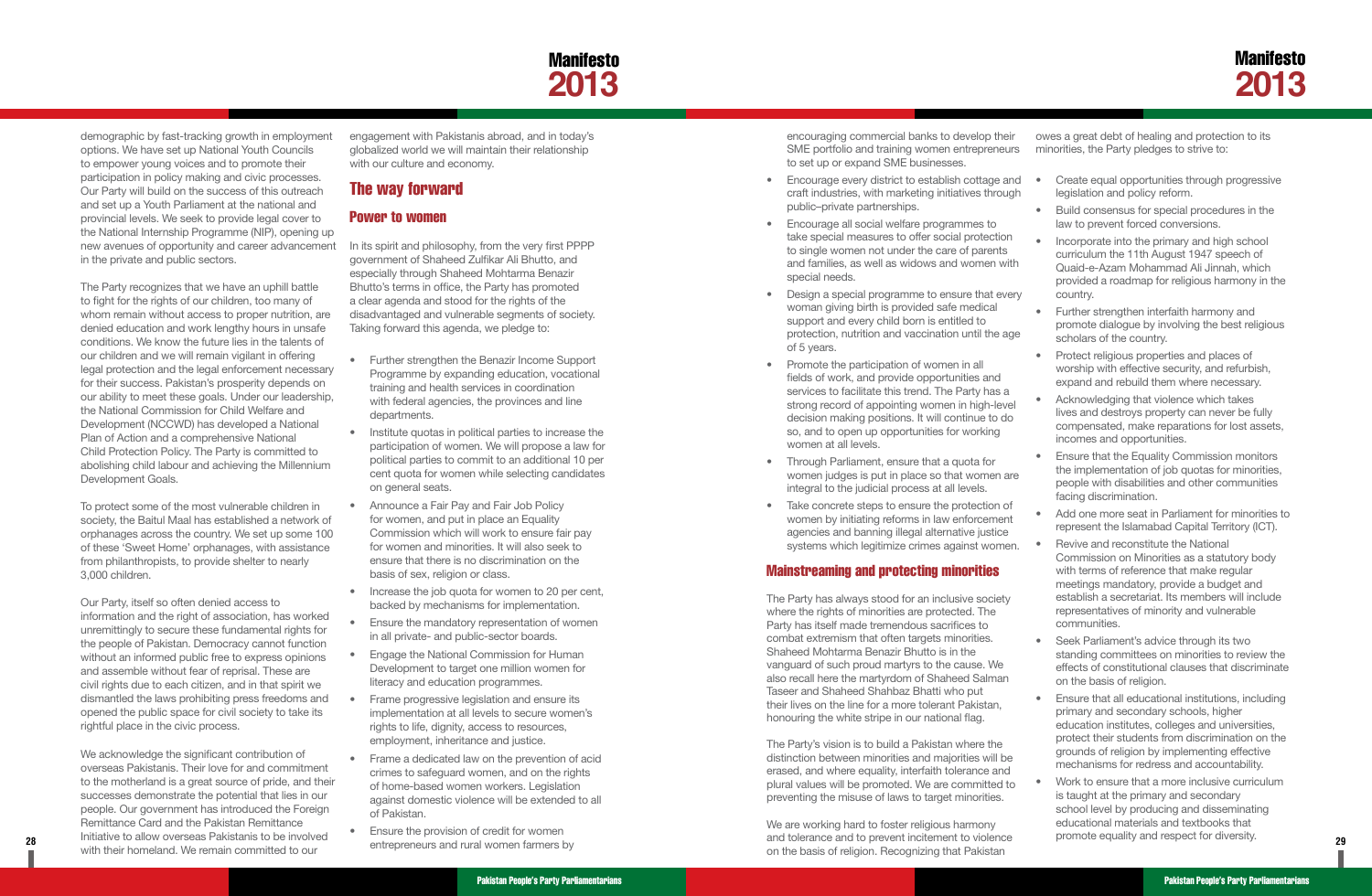## Manifesto **2013**

- <span id="page-18-0"></span>• Encourage religious tolerance within society through public information campaigns and by sending a clear, unequivocal message to the institutions of the state that state institutions and actors engaging in bigotry, intolerance, discrimination and abuse will be held accountable.
- • Urge media houses to set up mechanisms for monitoring and accountability that discourage irresponsible and inaccurate reporting while taking note of public incitement to violence and hate speech against any segment of society, particularly religious minorities.
- • Conduct awareness-raising exercises to train the media on reporting on minority issues.

#### Power to the youth

Throughout the history of the Party, young people have played a vital role as agents of change at the forefront of movements to restore democracy. With more than 60 per cent of our population now under the age of 30, Pakistan is faced with the challenge of bringing millions of young people into the economy. We intend to transform this youth 'bulge' into an invaluable human capital dividend that will benefit Pakistan's future generations.

Set up Youth Councils to promote youth participation in policy making, with representatives from ministries, youth organizations and provincial youth nominees.

By lowering the voting age to 18, we have confirmed our commitment to the youth of this nation. The Party recognizes the long road ahead in providing opportunities to our young women and men to realize their potential individually and collectively, and to effectively mainstream them as agents of change for development and transformation.

The low level of skill among Pakistani youth is of great concern, while the current infrastructure for skill development and training remains inadequate. The Party will seek to correct this imbalance by increasing the employability of young people and moving the country towards a knowledge-based economy.

To successfully mainstream young people in development and enhance opportunity, the Party makes the following pledges to the youth of Pakistan. In our next term we will:

- Establish a Youth Parliament at the national and provincial levels, set up by the respective Youth Councils and with regular funding from the government.
- Emphasize skill development, training and workforce development by strengthening and enhancing the National Vocational and Technical Training Commission (NAVTTC) and its provincial counterparts.
- Provide legal cover to the National Internship Programme, which will be made autonomous with its own board comprising private-sector, industry and media representatives, so that youth internships are not restricted to government organizations.
- Expand the Benazir Bhutto Shaheed Youth Development Programme, a training and apprenticeship scheme based in Sindh, to operate in other provinces through the Benazir Income Support Programme.
- To encourage young people to develop IT skills, undertake a public–private initiative to set up specialized software training centres. NADRA will be further mandated to include training and capacity building in all its registration centres in the districts.
- Motivate our youth to contribute to the national economy by encouraging them to set up small businesses. Banks will be given the mandate to introduce special schemes to reach out to young people establishing SMEs.
- Create a National Scholarship Programme to allow youth from various provinces, especially less-developed areas, to be integrated into the national mainstream. Provide 10,000 scholarships for higher education and specialized technical education for students in FATA and Balochistan.
- • Continue to promote the active citizenship of the young by strengthening the National Volunteer Movement set up by Shaheed Zulfikar Ali Bhutto. Through a structured programme of civic engagement and community service, volunteers will be recruited and placed to assist the government in disaster management, education, health and social welfare activities.

will be formed at the national, provincial and district levels.

> The NCCWD has prepared a National Plan of Action for Children which provides concrete measures for the protection of children from all forms of neglect, abuse and exploitation. Provincial and district-level stakeholders have been sensitized through a series of consultations.

> The NCCWD and the Ministry of Social Welfare and Special Education, in consultation with all relevant stakeholders, have prepared a comprehensive National Child Protection Policy. This policy provide for the adoption of legislative and regulatory measures to protect children from all forms of abuse and exploitation, and for enhancing administrative and institutional capacities at the national, provincial and district levels to effectively address these issue

- Bring all laws and rules in conformity with our national and international commitments.
- Strengthen the NCCWD through legislation by providing it with an independent and autonomous status. As the subject of child protection is spread across several departments of the provincial government, the NCCWD will play the role of coordination and reportage at the national level. Child Protection Authorities and Bureaus that coordinate child welfare and protection at the provincial level will be consolidated.
- Amend the Pakistan Penal Code to raise the minimum age of criminal responsibility from

#### The rights of children

**30 31** The Youth Council will be a statutory body and In our next term, we will enact an effective Freedom of Information law, in consultation with all stakeholders. We believe in the rights of all workers, and will endeavour to implement the Wage Board Award for newspaper employees. During our tenure, a Press Commission has been established, which will be strengthened and made more effective, in consultation with all stakeholders. We will work with private media companies to provide security and safeguards for working journalists. We pledge to set up a media city and university in Islamabad to train and educate media

The future of Pakistan is its children. The fulfilment of national goals and the welfare and happiness of

the people depend on the opportunities available to them. We are working towards breaking the shackle of the generational poverty that has shuttered Pakistan's growth.

Under our Party's leadership, the government has made progress towards achieving key metrics of the Millennium Development Goals (MDGs), particularly those relating to the gross enrolment rate (GER) and infant mortality. A report of the Department of Labor notes that Pakistan has taken a number of steps to abolish child labour.

We will use the lessons learned from the BISP to create a child-centred system of social programmes across three sectors: nutrition, primary and maternal health, and basic schooling. At the same time, legal mechanisms will be put in place to ensure that children's rights are emphasized and protected. We pledge to:

| J<br><b>es</b> | 7 to 12 years, in accordance with Pakistan's<br>commitment to international covenants.                                                                                                    |
|----------------|-------------------------------------------------------------------------------------------------------------------------------------------------------------------------------------------|
|                | Amend the Juvenile Justice System Ordinance<br>2002 to allow for the creation of children's<br>courts, and assess other means to strengthen<br>the juvenile justice system.               |
| Ιe<br>þ<br>ur  | Make rules and put in place enforcement<br>mechanisms to ban the employment of children<br>under the age of 14, and regulate employment<br>between the ages of 14 and 18.                 |
| n              | Provide training programmes and opportunities<br>for children between the ages of 14 and 18 as a<br>supplement to their secondary education.                                              |
|                | Amend the Prevention and Control of Human<br>Trafficking Ordinance 2002 to include internal<br>trafficking, drug trafficking, the organ trade and<br>forced marriages.                    |
| ł              | Parallel to and in correspondence with the<br>BISP, establish a cross-sectoral child-centred<br>programme operating at the appropriate tiers<br>of government. Areas and sectors that are |
| ЭŚ             | the domain of provincial governments will be<br>responsible for provincial interventions, and<br>those at the federal level will work with national                                       |
| e              | interventions. Child nutrition and development                                                                                                                                            |
| al<br>S.       | will be the main objectives of this programme,<br>which will be framed primarily around three<br>existing hubs of intervention: schools, health<br>centres and LHWs.                      |
| S<br>al<br>I   | <b>Freedom of Expression and the Right to</b><br><b>Information</b>                                                                                                                       |

The Party believes in the fundamental right of access to information for all citizens. Within the first 100 days of its current term in office, our government successfully dismantled the black laws inhibiting press and media freedoms.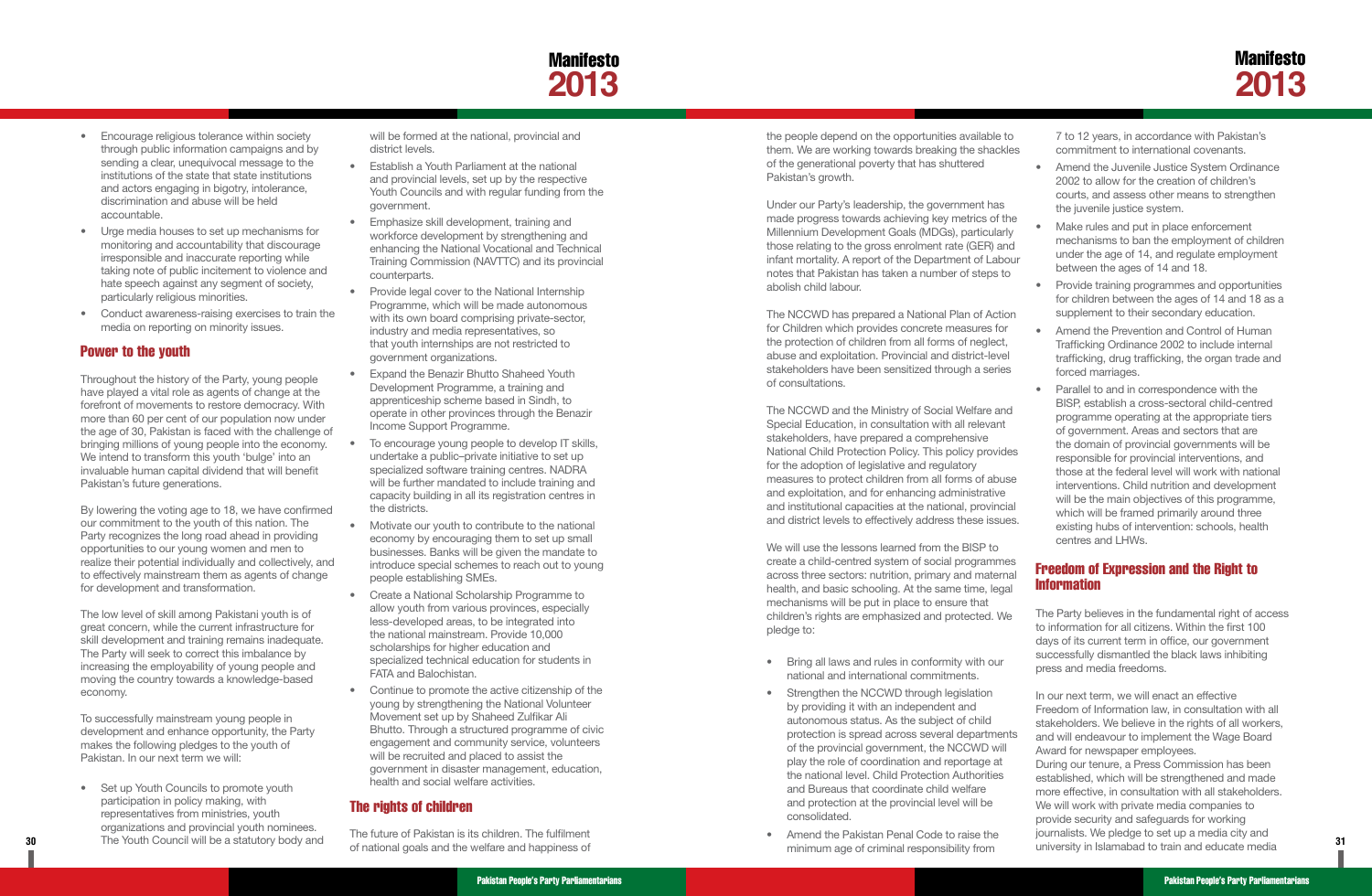

# **INCLUSIVE AND EQUITABLE GROWTH**

Pakistan People's Party Parliamentarians **Pakistan People's Party Parliamentarians** Pakistan People's Party Parliamentarians

<span id="page-19-0"></span>professionals in the highest journalistic standards. We will work towards reforming Pakistan Press Council legislation to strengthen this important forum for media accountability.

#### International human rights instruments and Pakistan

Under the Party's leadership, Pakistan has ratified the International Covenant on Civil and Political Rights (ICCPR), the Convention against Torture and other Cruel, Inhuman or Degrading Treatment or Punishment (CAT), the Convention on the Rights of Persons with Disabilities, and the Optional Protocol to the Convention on the Rights of the Child on the sale of children, child prostitution and child pornography. With these ratifications, Pakistan has become a party to all core human rights instruments. We are now focusing our efforts on implementing these conventions and treaties.

**32 33** rights organizations in drafting and implementing key As Pakistan goes through a period of transition while battling forces of extremism, the need of the hour is to counter and resist extremist elements through a vibrant and robust civil society. The Party has worked with civil society and leading human

Pakistan now also serves on the UN Human Rights Council. The government, under our Party's leadership, attaches great importance to constructive engagement with special mechanisms of the Human Rights Council. Our government has demonstrated its cooperation with the UN's human rights machinery by extending invitations to the UN High Commissioner for Human Rights and three special mechanisms, namely, the Special Rapporteur on Independence of Judges and Lawyers, the Special Rapporteur on Freedom of Opinion and Expression, and the Working Group on Enforced or Involuntary Disappearances.

In our next term, we will continue to work with international human rights organizations to ensure the fundamental rights of Pakistani citizens are safeguarded. We will uphold and work towards further implementation of all international covenants and treaties to which Pakistan is a signatory, and will fulfil our obligations to promote and protect fundamental human rights.

#### Civil society

- Continue our engagement with Pakistanis abroad, facilitate their travel and strengthen their ties with the national economy by increasing and improving their access to investment at home.
- • Encourage expatriate Pakistanis to invest in social-sector programmes including education and health.
- Build consensus and the necessary infrastructure to allow Pakistanis abroad, including those with dual nationality, to exercise their right to vote.

legislation to safeguard human rights, especially the rights of women. While keeping in mind the law and order situation, our government has strived to protect civil society's right of association, and we will ensure this right is safeguarded in our next tenure. Aware of its role as a vital stakeholder, the Party will continue to work with and seek inputs from civil society on issues of national importance, legislative measures and the implementation of human rights.

#### Enforced disappearances and missing persons

The Party is committed to resolving cases of enforced disappearances and missing persons. A Commission of Inquiry on Enforced Disappearances is working on this issue and has been successful in the resolution of a large number of cases. The Party supports all efforts to bring to justice those involved in wrongdoing, and to provide relief to the affected families. Pakistan is also cooperating with the UN Working Group on Enforced or Involuntary Disappearances and a number of cases have been cleared.

#### Strengthening ties with overseas Pakistanis

The Party is proud of Pakistanis living abroad who have helped advance the cause of Pakistan through hard work and entrepreneurship wherever they have settled. Shaheed Mohtarma Benazir Bhutto's policies to export labour have allowed millions of Pakistanis now settled abroad to send remittances home, thereby helping to bolster the local and national economy. The Party has introduced the Foreign Remittance Card and the Pakistan Remittance Initiative, which have raised the number of cash transfers to Pakistan. In our next term we will: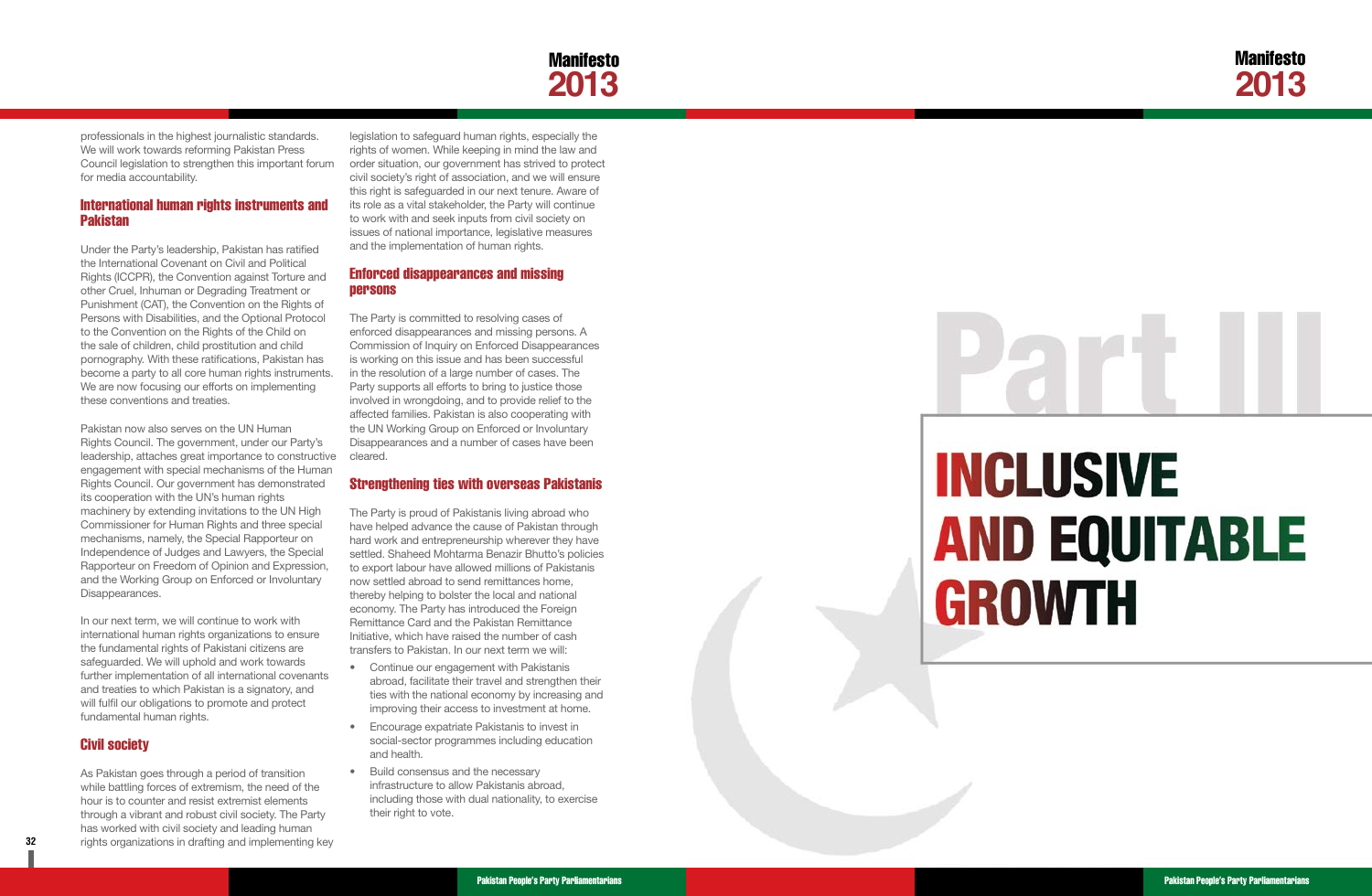#### Executive summary

Since the days of the first PPPP government, when Shaheed Zulfikar Ali Bhutto took his message of change to the country, the Party has stood on the frontlines of shaping **imaginative and equitable policy responses to the core needs of Pakistan's people**. The provision of credit and jobs in rural and urban sectors, the protection of labour, and the creation of capital to spur growth and investment in social and human development remain at the heart of our pro-poor economic policy.

We **lowered inflation** to single digits, and reduced and **restructured subsidies for the public sector**

In the last five years we have guided the national economy through choppy global economic waters, with rising food and oil prices, natural disasters that left livelihoods, homes and fields in tatters, virtually no investment in energy, and a battle against militancy and terror that slowed down investment as well as job creation. We inherited a bubble economy based perilously on consumer credit, stock market speculation, property mark-ups, non-transparent privatization and foreign aid. Inflation stood at 25 per cent, stripping the middle classes of mobility, making the poor dangerously vulnerable to local and international shocks.

Our government moved immediately to **stabilize the fragile economy** and cut budget deficits by sharply reducing government expenditure, correcting the artificial exchange rate for the rupee, extending the tax net, boosting exports, and protecting the poorest by making the first social transfers based on poverty in the history of this nation. Continuing with our promise to bring equity to labour, we pioneered the concept of **industrial workers owning a share** in the public-sector company in which they work.

fiscal squeeze resulting from external pressures and global recession, our prudent management attracted **record overseas remittances** and **cut the fiscal deficit** from 7.6 per cent of GDP in 2008 to 6.6 per cent in 2013, a record that compares favourably with many bigger economies. Despite the challenges that came our way from disastrous flooding and terrorism's impact on the investment and job climate, we kept public borrowing under 60 per cent of GDP so we could maintain our threshold for meeting external liabilities. Our prudent policies allowed us to turn a current account deficit of 14 billion US dollars in 2008 to a **surplus** of 62 billion US dollars in 2013.

Under our leadership, investor confidence grew. The Karachi Stock Exchange (KSE) index, which stood at 4,800 points in 2008, crossed 18,000 points in 2013.

Going forward with capitalizing on the country's untapped **geographical and natural resources**, our aim is to increase the GDP growth rate to 6 per cent by 2016, and 8 per cent by 2018. Our economic policy will focus on agriculture, access to finance, equitable taxation, responsible borrowing, and building on our social safety programmes.

During our current term we raised the support price of wheat, bringing relief to farmers across Pakistan. As a result, **wheat yields were increased** and we were able once again to export the surplus. We encouraged mechanized farming, distributing agricultural equipment and farm implements at subsidized rates, and provided seed and fertilizer free of cost to farmers affected by the devastating floods of 2010 and 2011. Our government also provided 16 billion rupees in subsidies to farmers for tube wells. Looking beyond the immediate needs of farmers, we developed a policy for crop insurance which we will implement during our next term. Our policies so far have taken a significant step towards increasing food security in Pakistan.

The Party recognizes that while agriculture accounts for 24 per cent of GDP, it directly and indirectly

**34** without damaging labour's needs. In fact, despite the the contract and individually contract the second second second the contract of the contract of the contract of the contract of the contract of the contract of the The Party's commitment to eradicate poverty through transparent initiatives like the Benazir Income Support Programme (BISP) has lifted millions of people out of abject poverty. As Pakistan's first real social security net, **BISP is already recognized as one of the largest and most successful poverty reduction programmes internationally**. Established in 2008, it has to date disbursed 138 billion rupees to five million women, all of whom are now registered CNIC holders. In the next five years we will transform the BISP from a poverty alleviation programme to a **comprehensive social security programme** with income groups. We will **reduce government borrowing**, and work on a balanced monetary and fiscal policy. We will lower the budgetary deficit to less than 4 per cent of GDP by 2017 and aim to keep our total debt within 60 per cent of GDP. Our revised fiscal policy will provide the required revenue to enable us to achieve our monetary objectives. Pakistan's foreign exchange reserves, as low as 8.2 billion US dollars when we assumed office,

# <span id="page-20-0"></span>**Part III** Inclusive and equitable growth

employs 60 per cent of our workforce. In order to maximize gains from this big employer we will create **clusters or cooperatives of farmers** covering up to 500 acres. Facilities and inputs such as tractors, laser levellers, fertilizer, seeds and pesticides will be accessible through collective credit, or 'group loans'. Agriculture markets at the tehsil/taluka level will be set up with dry and cold storage facilities, using storage as fast-track collateral for financial institutions, thereby unlocking new potential. To conserve water, which is a major priority, drip irrigation will be encouraged along with greater use of solar tube wells, biogas and wind turbines. In order to reduce rural dependency on the arti or middleman, market prices will be made available in real time. To provide stability, support prices of wheat, rice, sugarcane and cotton will be announced every year. In order to increase capital for farmers, the State Bank of Pakistan (SBP) will direct commercial banks to **increase the allocation of credit** for this sector. We will continue to provide **land to landless farmers**, and to invest in research and development to improve crop yields. We will initiate the legalization of land title deeds. an unprecedented new layer documentation. Life and health insurance will be added to its delivery priorities. Pakistan's **banking sector has shown great resilience**, emerging virtually unscathed from the global financial meltdown of 2008. The sector is fairly mature in terms of supply and product ranges including Shariah-compliant products. Although we have made progress in electronic payments, the entry of cellular companies in tele-banking has been truly remarkable. Currently, 9 per cent of payments are settled through mobile phones, the penetration of which is assessed to be more than 60 million, or one third of the population. Realizing that 85 per cent of Pakistanis do not have **access to formal banking and credit**, we will tackle the problem of financial exclusion by extending the outreach of the **branchless banking** initiative undertaken by this government. Through this pathbreaking move, citizens in remote areas will be empowered with the ability to open a basic banking account along with access to savings and domestic remittance facilities. We will leverage the **smart** 

We will pioneer a **People's Agriculture Programme** (PAP) to target farmers with landholdings under 25 acres. They will be supported with new models of land preparation, drip irrigation, access to capital, high-quality seeds and advice on yield enhancement. **NADRA card** to enable all Pakistanis with mobile phones to maintain a savings account. We will raise our low tax-to-GDP ratio to 15 per

Given that livestock comprises 13 per cent of GDP and Pakistan is the world's 5th-largest producer of milk, special emphasis will be given to this sector. A programme similar to the PAP will be piloted, establishing **new livestock cooperatives** that will work through women owners of animal capital, with linkages provided to producers for scale. Access to credit will be provided through the ZTBL and microfinance institutions, and by encouraging commercial banks to lend to SMEs. cent by 2017, bringing into the tax net all sectors of the economy. During our current term, we raised tax revenues from 1 trillion rupees in 2008 to more than 2 trillion rupees in 2013. In our next term we will further curtail revenue leakages as a result of exemptions, loopholes, inequitable statutory regulatory orders (SROs) and under-reporting, with an effective auditing system. We will also use the NADRA database to **tax the high-consuming non-taxpaying elites**, increasing the number of taxpayers to 5 million by 2014. We will complement this initiative by **revising subsidies** provided to electricity, gas and petrol users, targeting only low-

*"The People's Party is a party of the industrial workers, the agricultural labourers and the small man. The interests of these people will continue to have the first call on our resources. We are determined to have an egalitarian society."*

*Shaheed Zulfikar Ali Bhutto, Karachi, Pakistan, 1972*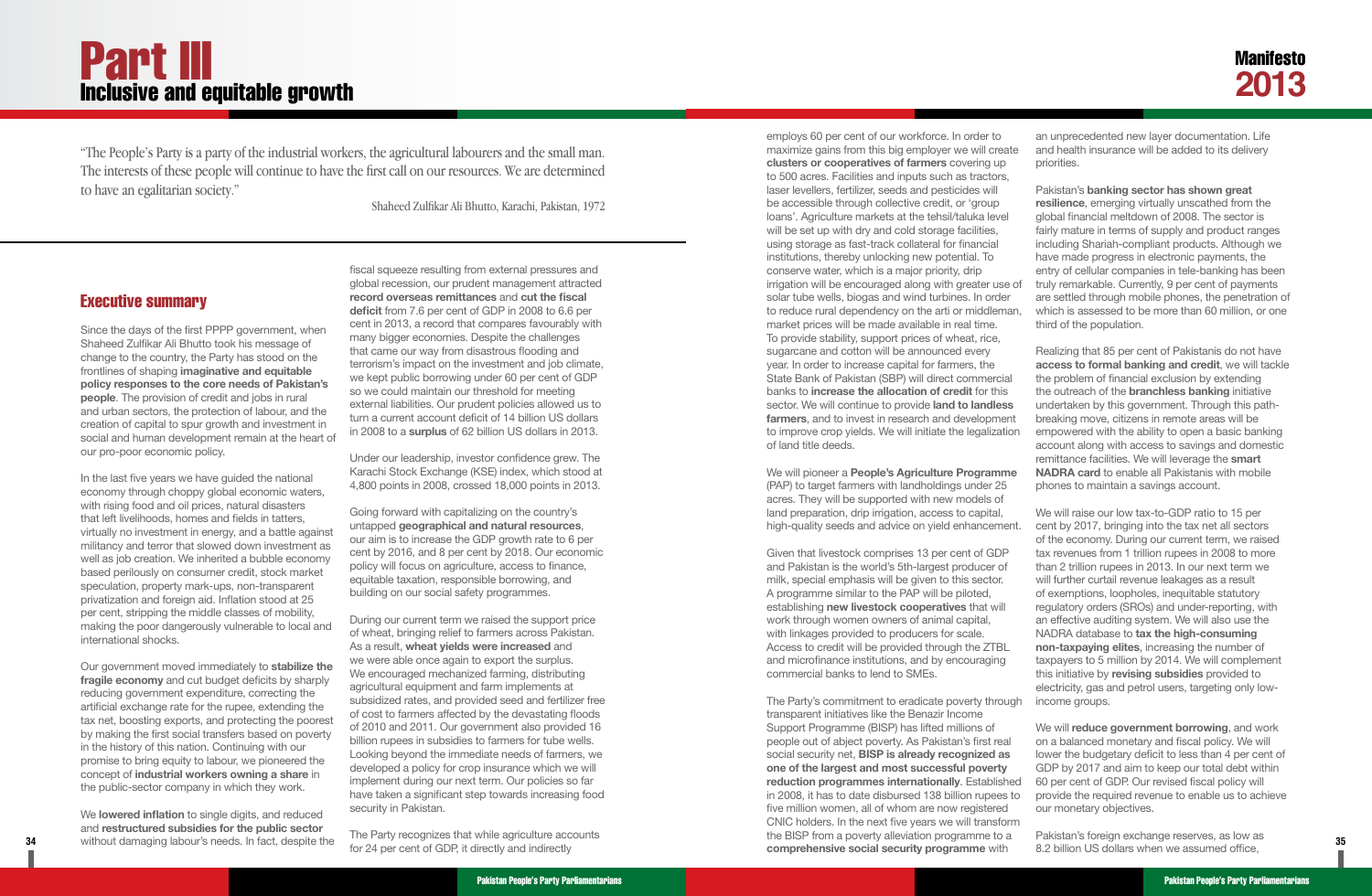

On the international front, our debt policy will focus on **loans for productive purposes** which include a large grant component and the servicing of which does not put excessive pressure on our foreign exchange reserves.

<span id="page-21-0"></span>now stand at 13.2 billion. Under our watch, **foreign remittances** under the Pakistan Remittance Initiative (PRI) have grown exponentially, currently amounting to between 13.5 and 14 billion US dollars, up from 6.4 billion US dollars in 2008. We will further increase the annual quantum of incoming foreign exchange to 20 billion US dollars by attracting remittances for the purpose of investment as opposed to consumption. Investment funds will be created for housing societies and the SME sector to provide **new investment opportunities** to the Pakistani diaspora.

We paid close attention to the needs of the **textile industry**. As a result, Pakistan's textile exports rose from 10 billion US dollars to 13 billion over the last five years. An important achievement in this regard was the development and approval of the country's first Textiles Policy, which announced various shortand long-term measures to support the industry and restore the competitiveness of our exports. We took a number of steps to build the necessary infrastructure to promote investment in the sector, thereby also creating thousands of jobs. To build a technically sound base for the sector, we established a vocational training institute for garment workers and set up a number of training programmes. Major reforms were also carried out to revitalize and reenergize the National Textile University.

**Small and medium enterprises** (SMEs) can serve as the engine of growth for the economy. This sector contributes 6.74 per cent to GDP and accounts for 6.6 per cent of the banking industry's loan stock. In our next term we will prepare the ground for largescale investment in the SME sector by improving governance and introducing capital discipline.

Understanding the challenge of **global competitiveness to attract foreign direct investment**, the government has promoted the enactment of the Special Economic Zones (SEZ) Act 2012.

#### Living up to our commitments

In line with Party pledges to labour, 12,000 contract employees were regularized during this government, enabling them to benefit from permanent employee status and benefits. In addition, 12 per cent equity in state-owned enterprises was distributed gratis to 500,000 employees through the BESOS programme. We reinstated 60,000 workers to their jobs and facilitated the employment of 660,000 Pakistanis abroad. Since 2008, 100,000 internships have been provided under the National Internship Programme. We redoubled our efforts to provide a social safety net for this country's poor. With the introduction of the Benazir Income Support Programme (BISP), we created a world-class, transparent initiative. Under this gold standard of safety programmes, 5 million women were provided 2,000 rupees every other month, totalling 70 billion rupees. An additional 7 billion rupees was distributed to the poor through the Baitul Maal and other channels, while 52 billion rupees went to flood affectees under the Citizen Damage Compensation Programme (CDCP). Despite our austerity policy which required the slashing of government expenditure, we did not neglect the Public Sector Development Programme, increasing allocations for crucial development projects from 280 billion rupees in 2008 to 450 billion rupees in 2013.

While increasing spending on critical areas such as poverty alleviation, our government has taken measures to bring more earners into the tax net. During our current term, we raised tax revenues from 1 trillion rupees in 2008 to more than 2 trillion rupees in 2013. As a result of our efforts, during the year 2011–12 alone, tax revenues grew by 22.4 per cent compared to the previous year. In fact, the FBR's year-on-year tax revenue increase has been the highest in the last decade. It is also a significant achievement that tax revenue has doubled since 2007–08.

In order to provide relief to the common man, inflation was reduced to single digits, standing at 9.6 per cent in 2013. Meanwhile, a policy of fiscal prudence kept public borrowing under 60 per cent of GDP. Debt as a percentage of GDP is currently at the same level as 2007–08. The fiscal deficit was 6.6 per cent of GDP (compared to India at 8.7 per cent and the US at 8.9 per cent). As a result of our policies, we were able to turn a current account deficit of 14 billion US dollars in 2008 to a surplus of 62 billion US dollars in 2013. Our foreign exchange reserves, as low as 8.2 billion US dollars when we assumed office, now stand at 13.2 billion. To generate growth and lower the cost of borrowing, we brought the interest rate down from 15 per cent in 2008 to 9.6 per cent in 2013. In the current fiscal year

**36 37** not only worked within a policy framework that Under our Party's leadership, legislation was enacted to provide for the establishment of special economic zones. The passage of the Special Economic Zones Act 2012 is a major achievement. This law will enable the creation of industrial clusters, supported with liberal incentives, adequate infrastructure and In the last five years our economic growth was based on investing in the people of Pakistan. During this period of extreme global recession, the Party

alone, the interest rate was reduced by 150 basis points. International remittances under the Pakistan Remittance Initiative (PRI) have more than doubled

over the last four years, from 6.4 billion US dollars in 2008 to between 13.5 and 14 billion US dollars currently. Under our leadership, investor confidence grew. The Karachi Stock Exchange (KSE) index, which stood at 4,800 points in 2008, crossed 18,000 points in 2013. Our government developed a comprehensive Recognizing that agriculture accounts for 24 per cent of GDP and directly or indirectly employs 60 per cent of our workforce, during our current term we raised the support price of wheat, bringing relief to farmers across Pakistan. As a result, yields were increased and we were able to once again export the surplus. The wheat we produce is of the highest quality, and with further support measures we will be able to

Strategic Trade Policy Framework to boost the country's exports. We acted immediately to implement the policy and, as a result, exceeded our target a year ahead of schedule, with a record 24.82 billion US dollars of exports in the year 2010–11. We reached market access agreements with a number of countries and regions, and were able to negotiate favourable terms and concessions for our exports. To cement these gains, we sent nearly 50 trade delegations to 30 countries, besides continuing to support the Expo Pakistan annual exhibition which attracted more than 4,000 buyers from 17 countries. Under our Party's leadership, a law was passed to establish the Pakistan Institute of Fashion Design (PIFD), and six colleges affiliated with the PIFD were set up, one each in Faisalabad, Hala, Islamabad, Multan, Peshawar and Quetta. We also established the Pakistan Horticulture Development and Export Company (PHDEP), which has already found new markets for our fruit exports. attract foreign investment to this sector. To encourage mechanized farming, we distributed agricultural equipment and farm implements at subsidized rates. Thousands of tractors have been provided to farmers through transparent balloting, especially in Sindh. Cognizant of the fact that many farming communities were devastated by the floods of 2010 and 2011, we supported and helped to rehabilitate destroyed farms by providing free seed and fertilizer. Our government made available 16 billion rupees in subsidies to farmers for tube wells. Looking beyond the immediate needs of farmers, we developed a policy for crop insurance which we will implement during our next term. This will add a layer of protection and help to increase agricultural output. Most importantly, our policies so far have taken a significant step towards increasing food security in Pakistan.

| investor facilitation services to increase productivity |
|---------------------------------------------------------|
| and reduce costs.                                       |

Aware of the need to promote enterprise, we took steps to facilitate large and small businesses. The Small and Medium Enterprises Development Authority (SMEDA) established 'Business Incubation Centres' for women entrepreneurs in Karachi, Lahore, Mingora, Peshawar and Quetta. A foundry service centre was established in Lahore, which benefited 800 foundries. The Economic Revitalization of Khyber Pakhtunkhwa and FATA (ERKF) initiative was launched in 2011. A project to revive Multan's traditional blue pottery was initiated. To revitalize the traditional craft of handloom weaving (khadi), the Khadi Crafts Development Company was established. Focusing on the rural economy, a processing centre for red chillies was set up in Sindh. The provision of social and economic justice is a central tenet of our Party's policy goals. Without it there can be no pursuit of freedom or access to fundamental entitlements. Sustained growth can only be achieved by continuous investment in our human resources, and no nation can ever be secure until its people are able to obtain the basic necessities and standard of living that bring dignity and fulfilment to the human race. While building on social and human development, creating employment continues to be a core policy objective, buttressed by a roadmap for tangible results that improve the daily lives of Pakistani citizens.

#### The way forward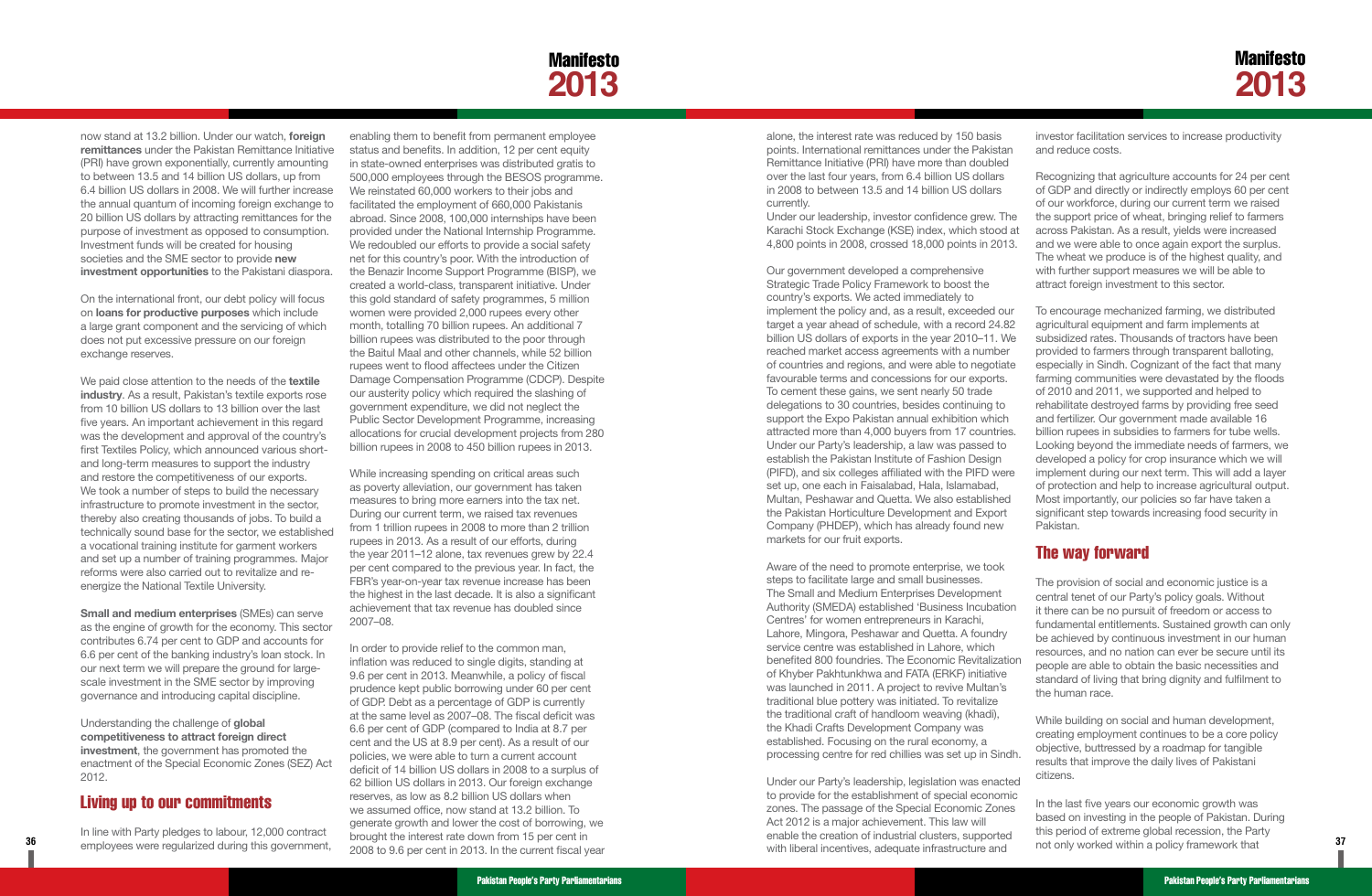## Manifesto **2013**

was responsive to daily fluctuations in the national and international economy but also developed mechanisms to control inflation, boost local production, ensure quality and competition in all sectors and industries, and promote exports. We developed policies and legislation to enhance the ease of doing business in order to make Pakistan a business-friendly and investor-friendly country.

Our Party generated new employment on a large scale in the public sector, provided job security by regularizing temporary workers, and expanded the impact of social security systems by increasing wages, salaries and pensions.

Through the BESOS programme, we transferred almost 50 per cent of our small holdings in publicsector enterprises to industrial workers in units that had earlier been sold at throwaway prices to monopolies and profiteers. These steps were taken despite the fact that the loot privatization of profit-making public-sector units by our ideological opponents had shrunk the public sector by more than 80 per cent. This non-transparency and profligacy is not the way forward.

We will reduce trade barriers and enter into agreements for free trade with friendly countries to benefit Pakistani industries and exports.

The Party will aim to maintain and strengthen macroeconomic stability with the ultimate objective of fostering an environment of pro-poor growth with low and stable inflation. This policy will be underpinned by well-articulated measures aimed at creating an egalitarian and efficient economy with poverty alleviation as a central focus.

Inflation has already been brought down to single digits for the first time in five years, and is now at the same level as other regional economies such as India. Going forward, we will take measures to ensure that inflation is kept at a level of 6–8 per cent that will not cause hardship to the public's purchasing power.

We will aim to raise the average growth rate to 6 per cent by 2016 and to 8 per cent by 2018. We will focus on increasing growth in the agriculture, industrial and services sectors by facilitating markets and improving the competitive environment. We will push through further deregulation regimes in the energy, airlines, and transport and communications sectors.

We will focus on reducing food prices by encouraging supply side improvements (for example, improving agriculture yields, facilitating small farmers, improving farm-to-market access).

We will follow prudent policies to ensure that there are no current expenditure overruns. Inflationinducing expenditure with low employment and income impact will be strongly discouraged.

We will facilitate businesses by increasing the availability of energy and improving governance, with the goal of making Pakistan a business destination.

We will encourage the banking sector to provide innovative banking and financial solutions, including Islamic banking.

We will raise the tax-to-GDP ratio to 15 per cent by 2017. We will increase revenues by bringing into the net elites that evade taxes, and rationalize the tax regimes for direct and indirect taxes. With respect to direct taxes, we will make the centrepiece of our fiscal reforms a well-functioning, transparent, equitable and effective tax system that is simple to implement. Every sector of the economy will be required to contribute its share to the revenue pool, including agriculture, the stock market, real estate, trade, manufacturing and the services sector. Revenue leakages through exemptions, loopholes, evasion and under-reporting will be curbed with strict compliance requirements and an effective auditing system.

We will reduce government borrowing from the State Bank, work on a balanced monetary and fiscal policy, lower the budgetary deficit by 2017 to less than 4 per cent of GDP, and keep our debt within 60 per cent of GDP.

We will bring stability to the Pakistani rupee by ensuring that the country has sufficient foreign reserves to meet all its foreign exchange liabilities.

We will encourage the manufacturing sector to increase exports with the aim of doubling our exports by 2017. In addition, we will establish special economic zones and facilitate foreign investment.

We will continue to engage with multilateral and bilateral financial institutions, and acquire loans only for the purposes of development.

Recognizing that an effective growth strategy requires resource mobilization, we will encourage domestic savings, with a target of 15 per cent of GDP, and streamline the fiscal operations of the government for more efficiency.

Expenditure for social safety nets, such as the BISP, will be protected and the effectiveness of programmes enhanced by means-testing for better targeting. We will ensure that a significant component of this expenditure is transformed into 'cash on delivery' programmes, where payments are predicated on acquiring skills or education, to foster economic independence over the medium term and discourage the culture of lifelong dependence.

Our debt management policy will ensure that the twin deficits of budget and balance of payments are financed without placing undue stress on the economy. This policy will be guided by the principle of debt sustainability, and will entail measures to

The primary aim of our financial policy will be to keep inflation low, encourage savings, help maintain a stable and competitive exchange rate, and protect the value of investors' and depositors' financial assets.

While the government can provide a stable macroeconomic framework, a dynamic private sector is the engine of growth. We will encourage small and medium enterprise (SME), a sector that accounts for nearly two thirds of national output, employment and exports. We will promote women's entrepreneurship by increasing their access to credit.

The politics of subsidies needs a massive overhaul. Dictatorships have promoted the transfer of resources from the poor to the rich by providing subsidies to the rich. Our Party believes in working actively for the betterment of the poor and dispossessed. We will rationalize subsidies in favour of the poor without squandering state resources on those sections of society that have the financial means to support themselves.

keep fiscal deficits small enough that government borrowing supports low interest rates, checks inflationary pressures, and does not crowd out funds for private-sector investment. With respect to external debt, only those loans will be incurred that have a high grant element and a long repayment period, and the servicing of which does not drain precious foreign exchange resources. In November 2012, Pakistan received international recognition from the Financial Times and the World Bank for its leading role in microfinance and branchless banking, with over 3 million borrowers. Going forward we will maintain this momentum and invest in strategic initiatives to transform the financial market into an equitable system of efficient marketbased financial services that include the hitherto

| We have successfully executed currency swap           |
|-------------------------------------------------------|
| agreements with China and Turkey. Plans are already   |
| in the pipelines to reach similar agreements with     |
| other countries to increase trade. This strategy      |
| will not only raise the level of our exports but also |
| improve our balance of payments. It will enable       |
| small- and medium-sized companies to increase         |
| productivity for both domestic and overseas markets.  |
|                                                       |

Despite the global financial crisis, our banking system has remained strong. The entry into Pakistan in 2011 of the Industrial Commercial Bank of China (ICBC), the largest bank in the world, is a testament to our financial stability. Other internationally renowned institutions have already agreed and expressed willingness to establish a physical presence in Pakistan, which will provide new and competitive financial products and services to the public.

- excluded poor and marginalized segments of society.
- We will aggressively promote access to finance in underserved areas and provide a safety net for small depositors. Over the last five years, a network of more than 32,000 branchless banking agents has been established throughout the country, providing financial services to low-income groups who do not maintain bank accounts. This is a huge success. We expect this network to double in size in the coming years to serve the unbanked sectors of the economy.
- 
- Our strategy to date has seen home remittances more than double, from 6.5 billion US dollars in 2008 to 13.2 billion in 2012, improving our overall balance of payments. We will target an annual 2 billion increase in remittances. Our efforts will focus on ensuring continued increases in the years ahead with further incentives for Pakistanis abroad to use banking channels to remit their savings to Pakistan.
- **38 39** *IMPIONISTY CONSIDERED AND CONFIDENT OF CONTRACT CONTRACT OPERATORS* **OF THE CONSIDERED <b>39** *CONFIDENT OF CONFIDERED AND CONFIDERED AND CONFIDERED AND CONFIDERED CONFIDERED CONFIDERED <b>39 <i>CONFIDERED AND CONF* We will expand the Crop Insurance Programme to cover small farmers growing wheat, rice, cotton, sugarcane and maize to protect them in the case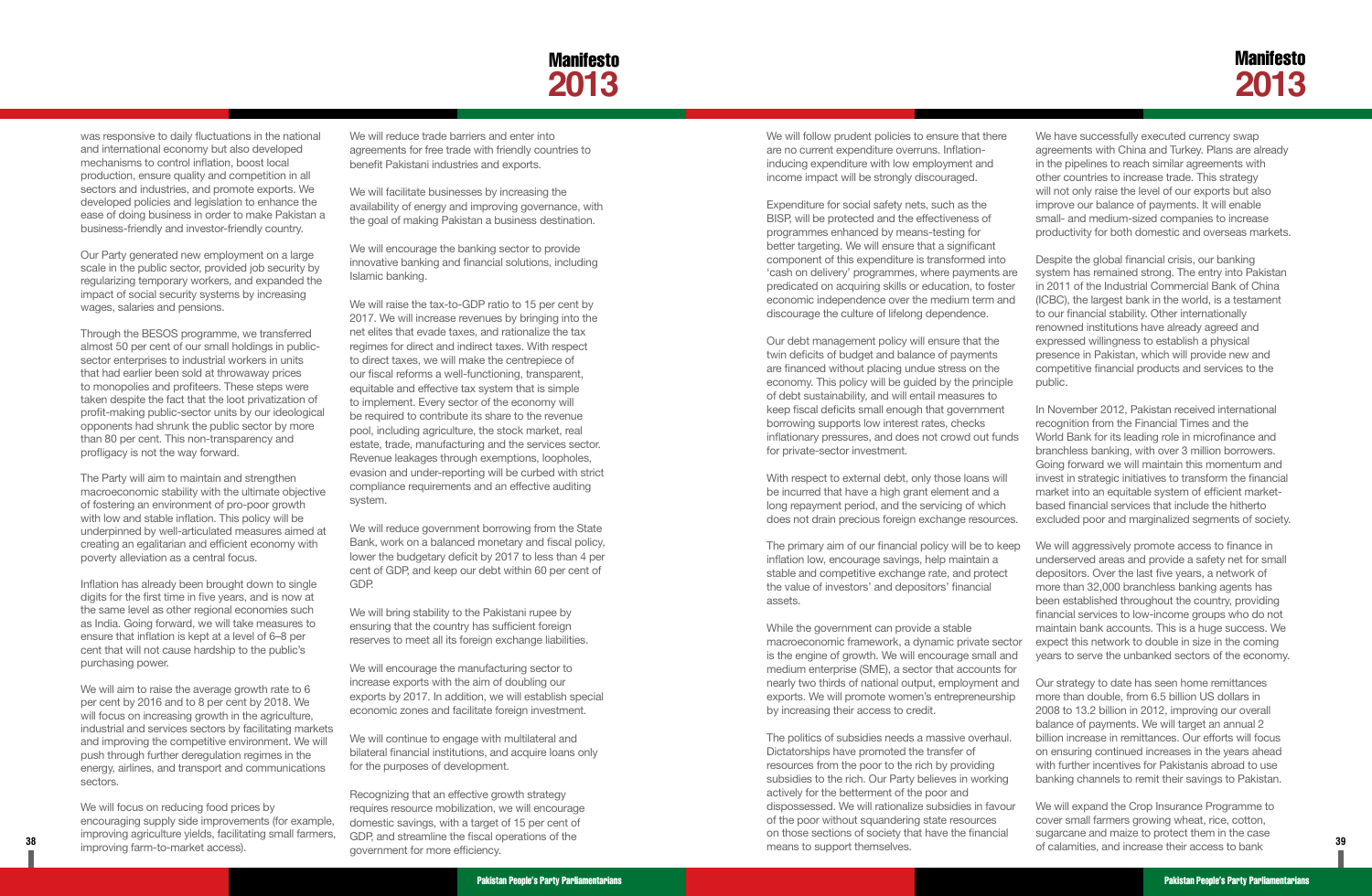

<span id="page-23-0"></span>financing. In addition, credit guarantees will be provided under the Financial Inclusion Programme.

As one of the largest megacities of the world and the country's port, Karachi will receive a special grant in the NFC Award from the federal divisible pool.

#### Poverty alleviation: the Benazir Income Support Programme

Our commitment to attack poverty directly and strategically is clear from our poverty alleviation programmes. This includes the Benazir Income Support Programme (BISP), which is one of our government's greatest achievements. Among the largest poverty reduction programmes in the region, the BISP is now widely acknowledged by the international development community as a worldclass social protection initiative. Its most significant achievement to date is the establishment of systems through which the state can reliably and efficiently reach out to individual citizens, particularly women, from the poorest households.

Through this programme, which creates the organizational basis for a direct relationship between citizens and the state, we have started to build the first people's welfare state in Pakistan.

The BISP compensates 5 million women from lowincome households, identified through a special survey, and provides them with a cash grant of 2,000 rupees every two months. More than 70 billion rupees has so far been disbursed to the poorest of the poor, while additional programmes for technical education and enterprise development target the same households.

An indirect benefit of this programme has been an increase in women's registration for the Computerized National Identity Card (CNIC). To date, 15 million women have registered for CNICs as a result of the BISP. The CNIC is a prerequisite for most government entitlements and for voting. The BISP has thus empowered women by not only providing financial support but also taking them a step closer to exercising full citizenship rights.

- Aim to provide jobs to more than 1 million Pakistanis each year for the next five years. We will achieve this in part by facilitating the private sector in improving productive capacity.
- Incentivize new business by making available the required funding assistance.
- Provide tax breaks to young entrepreneurs, creating an incentive for them to invest in the future of the nation.
- Strive to find jobs for semi-skilled labour in foreign countries.
- Invest further in vocational training.
- **40 41** rice, sugarcane and cotton, and specifying the • Improve the standard of higher education so that our graduates are competitive in the global marketplace and are able to provide world-class services.

The same targeting and programmatic approach proved highly effective in the IDP crisis and during the floods of 2010 and 2011. Linking cash compensation with the NADRA database, through requirements such as the Watan Card and Pakistan

Card, also facilitated NADRA enrolment. This represents an application of the same organizational ideas that are responsible for the success of the BISP.

In the next five years we will transform the BISP from a poverty alleviation programme to a comprehensive social security system, with increased documentation and data. Health security will also be included within its ambit. At the same time, we will increase BISP monthly cash payments to 2,000 rupees, pegged to inflation annually.

> In addition to direct benefits in terms of employmer protection, food security and local infrastructure development, the PWP will also empower the rural poor by encouraging and facilitating the documentation of their citizenship through CNICs, and creating a sense of ownership through the public display of the union council roster.

#### People's employment

The country's unemployment rate stands at over 6 per cent, with educated youth disproportionately represented. Unemployment in Pakistan is not a function of extreme poverty but rather a question of limited social mobility, particularly for the lower middle classes and educated youth. While publicsector employment has shrunk due to rightsizing, the private sector has not yet stepped in to create jobs and career opportunities of a reasonable quality for the country's educated youth.

The Party recognizes that Pakistan's economy urgently requires the input of young educated people. The country needs not just a few highly skilled specialists, but large numbers of well-trained youth with a positive work ethic. To this end, we will:

- Introduce a flat rate for electricity for tube wells, especially in areas where there is no other source of irrigation except groundwater.
	- Plan, build and upgrade farm-to-market roads to improve the transportation of agricultural goods and products across the country.
- Set up agriculture markets at the tehsil/taluka level, with proper storage facilities such as silos and cold storage units. These will be run as public–private partnerships. Farmers will be able to store their produce in exchange for receipts which can be used instead of cash to make payments. Similarly, farmers markets will be established in every district.
	- Encourage the local manufacturing of drip irrigation systems and promote the lining of all water channels. Schemes for solar powered tube well will be developed throughout the country.
	- Pilot projects to control water distribution to tailend growers, subject to reasonable regulation by the government.
	- Announce an agriculture policy at the beginning of every year, fixing the support price of wheat,

#### The right to employment

During our next government we will provide relief to the poor and to unemployed youth through a new initiative. The People's Employment Programme has two components: the Public Works Programme and the Educated Youth Employment Scheme, providing work guarantees of different types to these two segments of the population.

Jobs will be created for agricultural workers in the off season, involving labour-intensive activities such as canal lining, watercourse and canal cleaning, and public works schemes for embankments and roads. Implementation will be handled by the relevant line agencies, and audit systems will explicitly include the monitoring of workdays generated and offered local households in a roster maintained in the local union council.

The Educated Youth Employment Scheme will provide employment to all young people who complete their matriculation, intermediate or graduation in any given year. The programme will include career development, training and mentoring, with the aim of facilitating young people to take up employment in the formal sector or to set up their own business after completing two years of work experience. A large proportion of the jobs created will be in the social sector (elementary education, basic health care) and will form part of the Party's programme for the expansion of social services.

#### Modernizing agriculture and enhancing production

The Party recognizes that Pakistan's agrarian base provides employment and sustains the economy. We acknowledge the role that effective agricultural policies can play in poverty alleviation, especially given that a significant proportion of the country's labour force is either directly or indirectly employed in agricultural activity.

There are two main structural challenges in the agriculture sector: the lack of modern practices to promote agricultural yields, and the lack of investment capital. In addition, 94 per cent of farmers own 25 acres or less, and have little or no agriculture support. We hope to address these issues in the People's Agriculture Programme.

#### Expansion and consolidation of agricultural facilities

| h<br>ıd<br>S. | Agricultural facilities will be expanded and<br>consolidated to boost the agricultural economy. We<br>propose to undertake the following:                 |  |
|---------------|-----------------------------------------------------------------------------------------------------------------------------------------------------------|--|
| to            | Establish clusters or cooperatives of farmers.<br>Run by farmers, these cooperatives, covering up<br>to 500 acres, will provide tractors, laser levellers |  |
|               | and other implements on rent. Soft loans for the<br>purchase of fertilizer, seeds and pesticide will be                                                   |  |
| nt            | provided by banks, with minimal requirements<br>for paperwork in the land revenue department.<br>The cooperatives will themselves be responsible          |  |
|               | for loan repayment.                                                                                                                                       |  |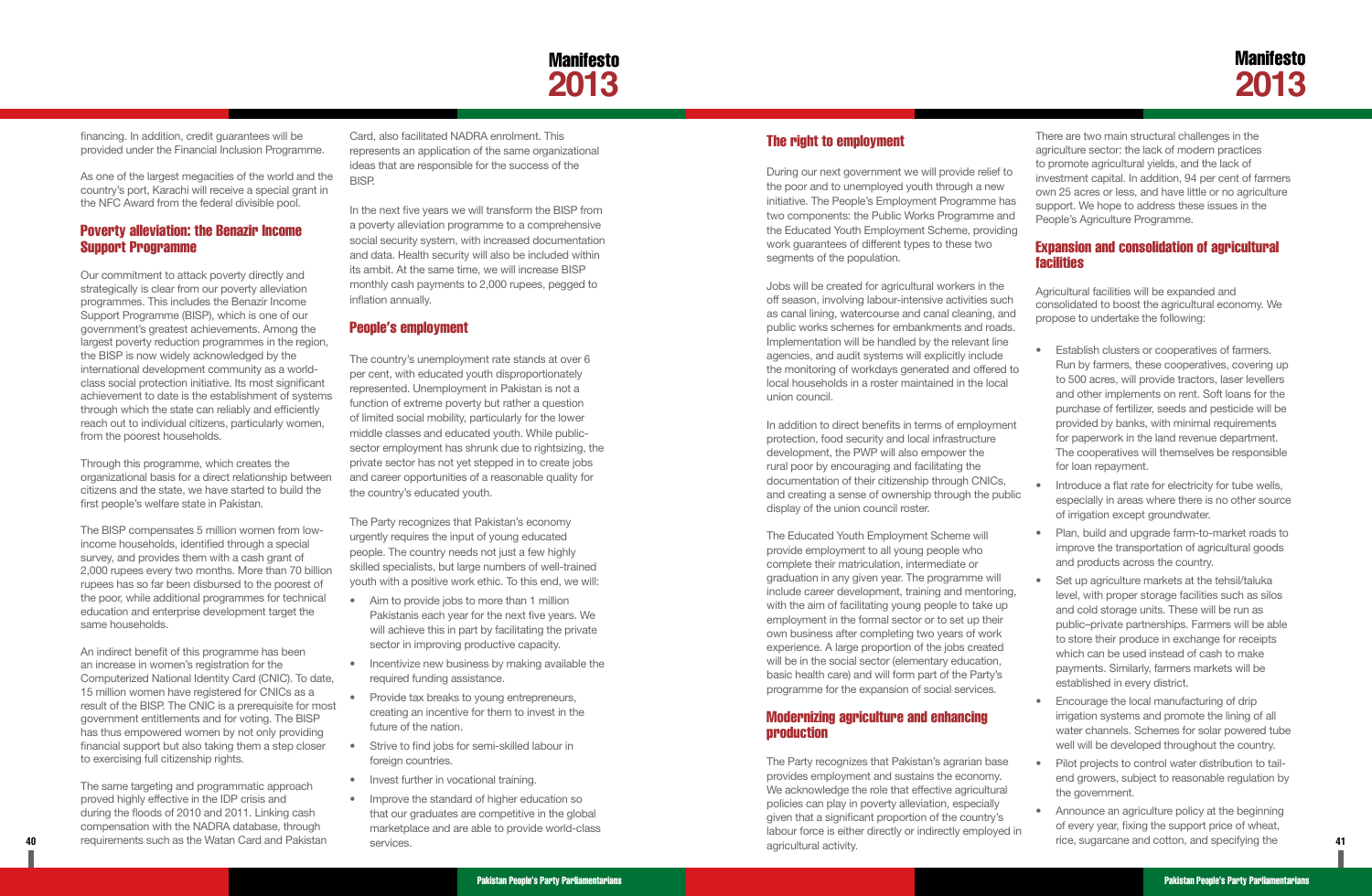## **Manifesto 2013**

<span id="page-24-0"></span>subsidies that are to be provided for inputs. The pricing of agricultural commodities will take into account the cost of inputs, marketing, distribution, transportation, communication, land, labour and credit. In addition, we will maintain a check on fertilizer prices through a regulatory body which will include agriculturists.

- Provide agricultural subsidies at par with those in other countries in the region, and devise mechanisms for public–private partnerships to fund subsidies for local farms. These regimes will be developed in consultation with all stakeholders.
- • Hold periodic consultations with all stakeholders to fund farm subsidies for the purpose of arresting waterlogging and salinity and conserving groundwater supplies. The location of new agro-based units for sugar, cotton ginning, oil extraction and fruit juices will be determined on the basis of suitable cropping zones.
- Introduce new laws providing an effective enforcement machinery and strict penalties to check the widespread contamination of pesticides, fertilizer and other agricultural inputs.
- **Ensure increased allocations of credit from** the Zarai Taraqiati Bank Limited (ZTBL) for production activities on a timely basis, improve the functioning of the one-stop window for farmers, seek increased provision of credit from the SBP, and ensure adequate availability of credit for the financing of agricultural implements including tractors.
- Continue to provide land to landless peasants and to those who practise subsistence farming on small holdings, with the eventual intent to create a network of small farm cooperatives. All state lands brought under irrigation or otherwise reclaimed for cultivation will be reserved for landless peasants or peasants with less than subsistence-level holdings.
- **42 43** development. Field-oriented research will be Increase allocations for research and development for seed improvement, pest control, fertilizers, pesticides, soil analysis and water management. Non-governmental organizations (NGOs) and the private sector will be encouraged to promote research and
- Ensure that seeds, fertilizers, insecticides and pesticides are supplied in sufficient quantities and in a timely manner. There will be no indirect taxation on the agriculture sector by paying less than market prices for agricultural produce.
- Introduce policy incentives to promote agroindustry in rural areas to encourage demand-led growth and provide employment opportunities.
- Legalize title deeds for agricultural lands so that farmers are not at the mercy of revenue officials. Farmers will be able to use title deeds as collateral to obtain credit and other benefits.
- Address as a priority the issue of propriety rights over military farmland in towns across the country, and safeguard the legitimate interests of tenants, peasants and workers.
- **Establish new livestock cooperatives with focus** on women as owners, equipped with chillers and provided with linkages to corporations manufacturing dairy products.

carried out on site, in addition to the work of agricultural research centres.

> The cross-border flow of foreign direct investment (FDI) and the creation of production networks by multinational companies are a distinguishing feature of the era of globalization. The goal of our investment policy will be to address and adjust economic priorities in the context of a global economic slowdown coupled with domestic challenges due to energy shortages and the war on terror. Our target is to generate foreign direct investment to the tune of 2 billion US dollars in 2013, which should reach 5.5 billion US dollars annually by 2017. We will follow the following guiding principles:

- Lower the cost of doing business.
- Reduce the time required to set up a business and increase efficiency for businesses in operation.
- Provide for the ease of doing business.
- Link trade and industrial policy with monetary policy.
- • Protect investors' rights, enhance physical security and protect intellectual property rights.
- • Create special economic zones (SEZs) to facilitate foreign direct investment (FDI).

#### People's Agriculture Programme

- Encourage the setting up of business support services.
- Improve corporate governance through stronger financial and corporate discipline.
- Create provincial- and national-level training centres which will provide nationally recognized and certified courses.
- Leverage the Small and Medium Enterprises Development Authority to promote business linkages between SMEs and big business.
	- **Direct the State Bank of Pakistan (SBP) to** provide directed credit limits.
- Work with donors to create debt funds and equity for this sector.

Exempt from customs duties and taxes all capital goods imported for the development and

• Provide a 10-year exemption from all taxes on

This programme, aimed at modernizing agricultural practice, will target farmers with landholdings of less than 25 acres. A sample of small growers will be selected and four acres of their land will be supported with land preparation and drip irrigation systems, along with high-quality seeds and optimal fertilizer usage, identifying crop diseases and treating them appropriately. Crop yields will be increased and agricultural output and revenues will be stabilized. Crop selection will be carried out according to location and demand. Export-oriented crops will be encouraged. Efficient water usage, correct harvesting techniques to minimize wastage, and proper packaging to prevent losses will be promoted. In addition, training will be given in ISO and GAP certification so that all agricultural produce can be exported. This five-year programme will cover the entire country. It will assist Pakistan's small growers to improve their yields and increase their earnings.

- 
- 
- 
- Allow Zone enterprises to be exempt from customs duties on all capital goods imported for production.

#### **Banking**

- Realign the focus of the banking sector to concentrate on core activities and lending to the private sector.
- Resume the role of the government as a 'price setter' rather than a 'price taker' in the credit market.
- Aim to develop a more robust and focused strategy to meet the needs of SMEs.

Through the PAP and other initiatives for crop yield enhancement and livestock, we will increase the agricultural growth rate to 5 per cent.

#### Livestock and fisheries

Cognizant of the need to empower women at the bottom of the rural pyramid, the Party will ensure that access to credit and start-up livestock capital will be provided by the government. As part of a countrywide livestock revenue enhancement plan, women from selected rural households will be provided with the requisite livestock resources in order to earn a sustainable income. Women farmers will be specifically targeted though the establishment of cooperatives that will generate self-sustaining revenue.

The economic and social status of fishing communities will be raised by providing fishers with modern equipment to improve their catch, improving safety at sea through enhanced rescue services, and the provision of security through accident insurance.

Credit facilities for small fisheries packaging and processing units will be extended through the ZTBL and SME banks in order to expand entrepreneurship in these fields.

#### Investment policy

#### Small and medium enterprise

Small and medium enterprises (SMEs) can serve as the engine of growth for economy. The sector constitutes 6.74 per cent of GDP and 6.6 per cent of total bank lending. We intend to provide solutions to the challenges faced by this sector. We will:

#### Special economic zones

In our next government we will facilitate investment and manufacturing through the establishment of special economic zones (SEZs). We will:

maintenance of an SEZ.

accruable income.

We seek to strengthen our banking sector. In our next term, we will: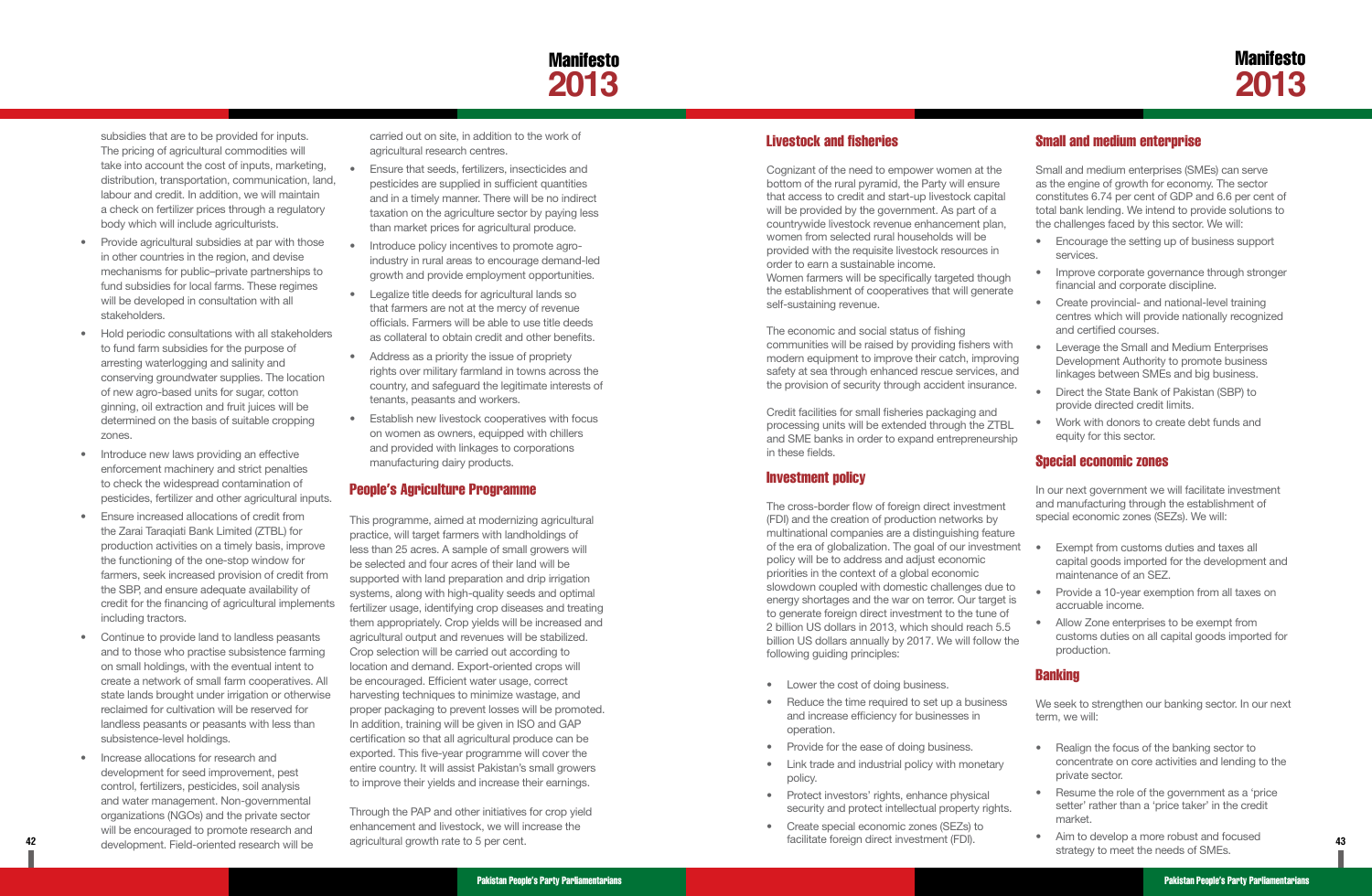

# **INFRASTRUCTURE FOR THE FUTURE**

Pakistan People's Party Parliamentarians Pakistan People's Party Parliamentarians

- <span id="page-25-0"></span>• Incentivize the use of the formal financial system • to increase the deposit-to-GDP ratio through prudent regulations.
- Develop a long-term yield curve, revamp recovery laws and introduce market-oriented reforms to improve lending to the private sector.

#### **Trade**

Our government's Strategic Trade Policy Framework saw Pakistani exports reach an unprecedented 24.82 • billion US dollars in the year 2010–11. In our next term we will:

- Develop and approve the country's first Cotton Policy to help maximize cotton production.
- Provide the necessary incentives to help improve cotton picking, storage and transportation, to preserve the fibre and reduce the trash content.
- **44** With the ginning industry. • Set up the country's first Cotton Ginning Research and Training Institute, in coordination with the ginning industry.
- • Consolidate gains made in the expansion of exports and explore new measures to boost trade.
- • Strengthen trade ties with existing partners and reach market access agreements with new countries and regions.
- Continue to support the Expo Pakistan annual exhibition, and promote new initiatives to attract international buyers to Pakistan.
- • Establish more centres of learning and excellence for industries with export potential.
- Provide the necessary support to the Pakistan Horticulture Development and Export Company (PHDEP), enabling it to find new markets for more fruit varieties.
- Support the establishment of centres of learning, such as the Pakistan Institute of Fashion Design (PIFD), which tap into new international markets and trends, and help promote our vibrant culture abroad.

#### **Textiles**

During our next term, we intend to build upon and carry forward the gains we have achieved. We will:

- With a view to taking full advantage of GSP+ status in the EU, facilitate the industry in carrying out the necessary modernization and expansion of facilities. Expansion is also required to meet emerging market trends with regional economies shifting away from textiles to high-tech industries.
- **•** Establish a 'Weaving City' in Faisalabad to help relocate the informal power looms industry and assist in modernization.
- Launch a new skills development programme to train 500,000 workers in five years.
- Install combined effluent treatment plants in at least three clusters to help the industry meet environmental standards.
- Provide assistance and support to make textile exports competitive.
- Bring all vocational training institutes under the umbrella of the National Textiles University with a view to introducing quality and standardization in their curricula and syllabus, and to enhance their training capabilities.
- • Further support the National Textiles University in expanding its outreach, research programmes and links with the industry.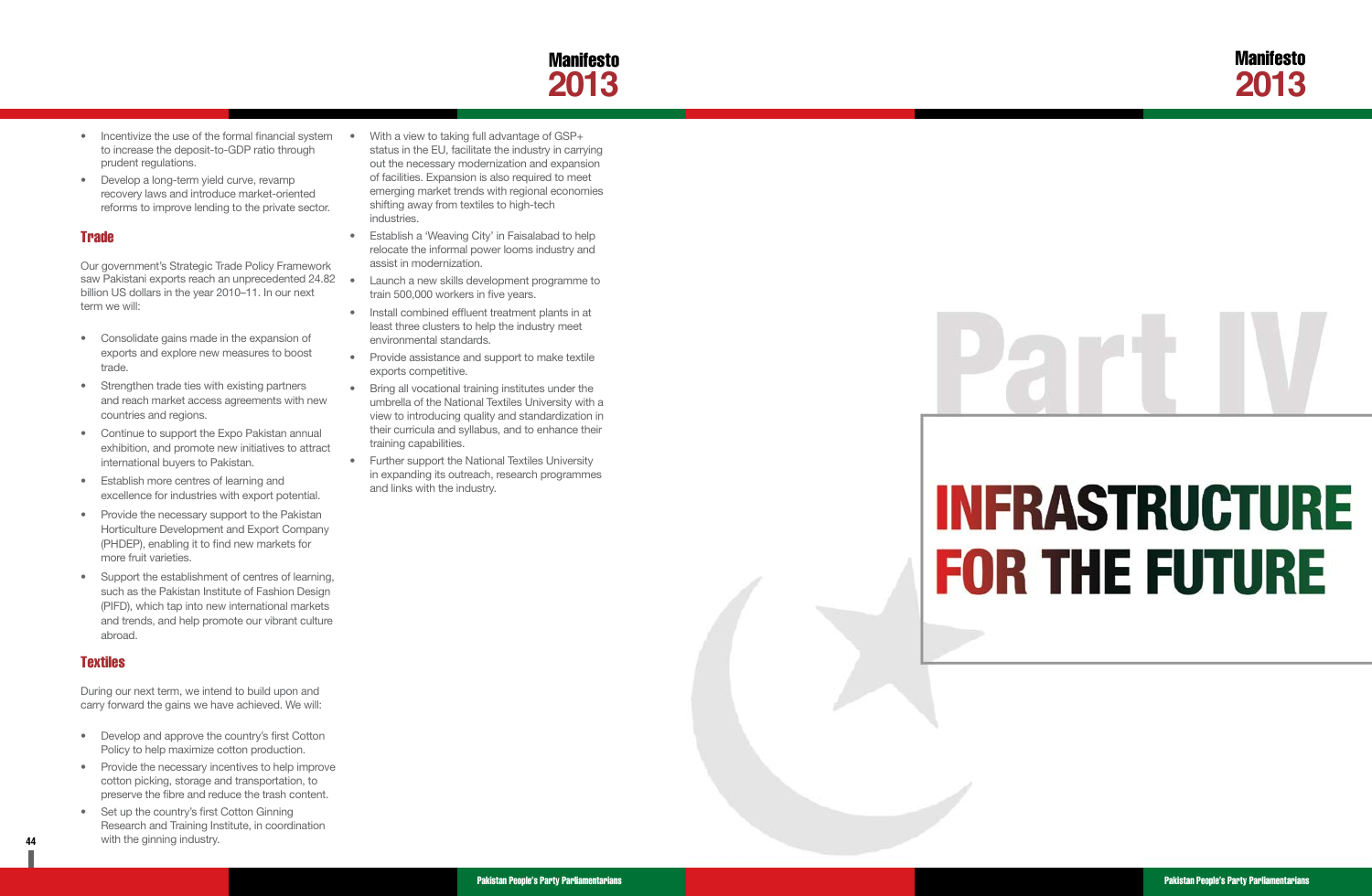#### Executive summary

We believe that the future of this country lies in **harnessing modern technology for growth and social justice while conserving our heritage and the environment**. The development of **sustainable, well-maintained infrastructure** is a prerequisite for unleashing Pakistan's growth potential.

Our Party has historically advanced **power generation** in the country. Other parties, when in government, have stalled this policy and, in doing so, interrupted multiple projects. As a consequence, the current government inherited crippling power shortages and a daunting circular debt.

Despite these challenges, our government **added 3,700 MW of power to the national grid** during its tenure. Long-gestation projects in which the government has invested are soon to come online. To take Pakistan into a future where all its schoolchildren can read by uninterrupted light and to ensure that industry can work full cycles, we will rebuild the national grid and its sources of power to provide reliable and affordable electricity.

The Party is committed to **developing mining** and providing adequate infrastructure. We will create an **infrastructure fund** with our neighbours in the region. In addition, we plan to develop **wind and solar solutions** throughout the country. Creating **biogas** power solutions using animal waste will also be a priority. To meet the ever-growing demand for energy, we plan to build **run-of-theriver hydropower plants**. At the same time, we will increase the supply of gas by encouraging new exploration and importing liquefied natural gas. We will work to **reduce power tariffs** by increasing the use of a mix of hydroelectricity and coal.

The Party will prioritize **large-scale infrastructure programmes** to modernize and expand roads, bridges, canals and dams, promoting public–private partnerships in all sectors as the driving force behind accelerated progress. We have laid down a new grid of motorways connecting Islamabad to Peshawar, Faisalabad to Multan, Gwadar to Ratodero and further knitting the provinces in one transport chain.

Urban planning that meets the needs of Pakistan's changing demographics is critical for modern cities that cater to the **safety, municipal and environmental requirements of urban spaces**. Through reforms in existing laws, we will work to ensure that urban areas are revitalized and redeveloped to meet the challenge of housing a burgeoning population.

The Party will address the issue of **land scarcity and the proliferation of katchi abadis**. In urban areas, the government will **increase land supply** through high-density mixed-use developments. A certification process will be introduced for property dealers. We will also address sanitation issues by **diverting sewage to treatment plants** in large parks so that recycled water can be used for horticulture purposes.

The Party recognizes that **protection from the effects of climate change and natural disasters** is essential to the survival and well-being of large swathes of the population. The last 10 years have clearly signalled a strong need for disaster risk mitigation and management policies. These too will be mainstreamed as part of planning for **water and environmental security** for the future.

We will develop **large storage sites** along rivers and **small dams** on hill torrents. To address water shortage issues, we seek to **line earthen watercourses** and channels, and to **conserve**  water by drip irrigation. In addition, we will create **water reservoirs** to harness rainfall and flood water. For the survival and sustenance of the Indus delta, we will ensure that the required environmental flows are maintained below Kotri. Our goal is to **provide** 

46 *bridges canals and dams promoting public-private* **<b>clean drinking water to every citizen of Pakistan.** And a material and the second and the second constituent of the second constituent of the second constituent of th To keep the price of electricity down, the government has spent 1,200 billion rupees in the last four years, while at the same time adding an urgently needed 3,700 MW to the national grid. In order to increase the power supply we have set the stage for moving forward on the Diamer-Bhasha Dam which is expected to produce more power than the Tarbela and Mangla dams combined. We completed significant repairs to three units of the Tarbela Dam and initiated the fourth Tarbela Extension Project. The rich potential of wind power has not been neglected, and 11 wind power projects have been commissioned, of which one has already started power generation. The Private Power and Infrastructure Board (PPIB) has initiated work on 39 multiple-fuel projects with a cumulative capacity of 1,011 MW. These projects will become operational

Planning ahead for **living in a knowledge-based global society** means introducing an information technology (IT) policy that easily and economically interfaces with every sector involved in **developing social and economic capital for the future**. It is also the only way forward to safeguard the people's entitlements in health, social security, agriculture and citizenship records, leveraging land and digital money to unlock underused potential in a country rich with untapped resources. The Party has already been in the vanguard of **building the infrastructure for an IT-based future** through investment in NADRA and its software linkages with the BISP and other programmes. We Pakistan's rich **cultural and religious diversity is a source of national pride** and must be promoted. The Party promises to achieve this by encouraging diversity and promoting the arts. We pledge to set up art councils in every district. Our government will **protect indigenous languages** and cultures, and set up language boards to promote research. We will support and **preserve public spaces** like parks, public squares, museums and art galleries, and establish a **national endowment fund for the arts**. Pakistan's tourism industry has been badly hit by external and internal conflict. Our democratic partners have launched various tourism initiatives for the Swat valley, an area that used to be known as

The Party actively seeks to promote **accountability and meritocracy**, and the introduction of biometric attendance measurement is a step in this direction. To reduce government expenditure, we will promote video conferencing and a paperless environment in the public sector.

Pakistan has tremendous potential in terms of **natural resources**, with significant reserves of natural gas, minerals and precious stones. Our government will develop mechanisms for their extraction, but with **transparency and responsibility**, thus ensuring the **protection of these resources for future generations**.

will continue to move ahead with innovative and indigenous cellular and Internet technology solutions to meet multiple challenges by formalizing a databased e-state outreach initiative. the Switzerland of Asia. We will continue to support all such endeavours and will focus on **revitalizing the tourist industry in militancy-affected areas** through incentives for hoteliers, tour operators and commerce.

In compliance with our environment-friendly policies, we will **preserve national parks and sanctuaries**, while new reserves will be developed. We will **curb the trafficking of endangered** species and strengthen efforts to increase environmental awareness.

During our next term we will develop **software parks** and promote the construction of new educational facilities. We will build a cellular and IT base to document and enhance basic entitlements to social security instruments like the BISP card. We will enhance **financial inclusion** by digitalizing cash and leveraging collateral through properly recorded land titles. We are currently working to enhance ties with other countries in the region though **joint ventures to promote software exports**. We will **develop e-business in both Urdu and English**, thereby including low-income groups in this revenue-building opportunity. Our Party is actively working to **improve and modernize sports**. To this end, we will amend the Sports (Development and Control) Ordinance 1962. We will support the Pakistan Sports Board as the supreme regulatory body to monitor the activities of national **sports federations**, and ensure the proper utilization of **annual and special grants** provided by the Board. Living up to our commitments

Faced with crippling infrastructure deficits and virtually no investment in energy, our government has had to lay the foundations for long-gestation projects while meeting immediate demand.

## <span id="page-26-0"></span>Part IV Infrastructure for the future

*"As chief executive of one of the nine largest populated countries in the world, I and the Government are faced with the awesome task of providing for homes, schools, hospitals, sewerage, drainage, food, gas, electricity, employment and infrastructure."*

*Shaheed Mohtarma Benazir Bhutto, Cairo, Egypt, 1994*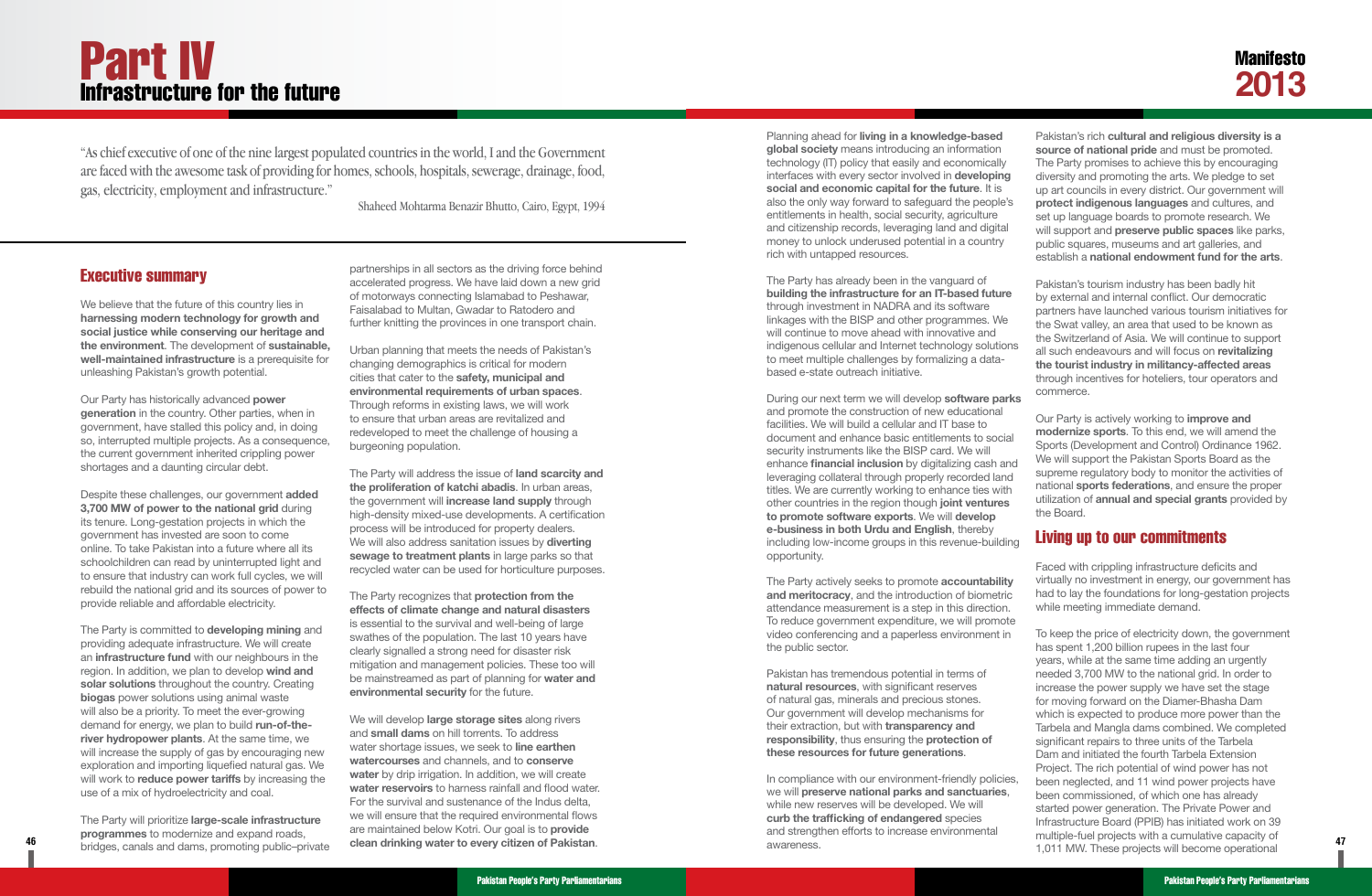## **Manifesto 2013**

<span id="page-27-0"></span>in the near future, to power Pakistan into a new era of growth and energy security. At the same time, we have expedited work on the Neelum-Jhelum Hydropower Project, and forged ahead with the Jinnah Hydropower Project and the Chashma Satpara Dam.

We also began work on the rehabilitation of the Sukkur Barrage which was under severe stress following decades of silting and structural deterioration. To overcome growing and acute water shortages, we upgraded the existing power system so that pumps and irrigation systems remained functional, and completed work on the Mirani Dam. We also started work on the Gomal Zam hydropower dam in South Waziristan, which will increase water storage by 6 per cent, benefitting over 30,000 households.

To exploit the region's energy sources, we have signed agreements with regional partners such as India, Iran, Tajikistan and Turkmenistan. We were able to add 3,700 megawatts to the national grid.

Focusing on the development of infrastructure for the future, during the last four years the government spent 2,200 billion rupees on development projects with more than 200 projects completed. These include Chashma Nuclear Power 2, the Mangla Dam Raising Project, the Islamabad–Peshawar Motorway and the Islamabad–Muzaffarabad Expressway. To connect modern Pakistan's villages and towns to its megacities, we have completed 46 road development projects with a combined span of 2,985 kilometres at a cost of 245 billion rupees.

To overcome the trauma of unprecedented natural disasters and protect the people from future calamities, we created the National Disaster Management Authority (NDMA) through an Act of Parliament. This enabled us to effectively manage the devastating monsoon floods of 2011 and conduct the largest relief operation in our history, providing relief in both human and financial terms to the tune of 10 billion rupees. Given the recurring and dangerous cycle of natural disasters in the recent past, we also initiated the process of providing disaster risk insurance for breadwinners, as well as insurance schemes to ensure food and crop security.

We focused in our current term on laying the foundation for a robust science and technology sector. We established the National Defence University, and passed laws to allow for the

**48 49** available to the people. We will: Our Party has historically advanced power generation in the country. Our power policy of 1994 successfully attracted private investment in the sector and decreased power outages. Other political parties and regimes stalled this policy and, with it, various projects, resulting in extreme power shortages. As a result, our government inherited circular debt and the country was forced to endure severe load-shedding. Our government began its tenure in 2008 with only a few energy projects in the pipelines. To address the anticipated rise in demand for electricity, we immediately invested in sustainable and renewable energy projects. From 2008 to date, the government has added 3,700 MW of electricity to the national grid and worked on creating additional sources of supply to meet the growth in demand. We intend to generate 12,000 MW of additional power by mobilizing new investment to the tune of 36 billion US dollars through independent power producers (IPPs). We have rehabilitated existing public-sector power plants and begun work on the conversion of these plants to run on coal in place of furnace oil. We have enabled provincial governments to set up power plants in the private sector, while at the national level we have created the Pakistan-China Energy Working Group (PCEWG) under which various regional companies have begun to partner with their Pakistani counterparts for energy production.

establishment of the Institute of Space Technology and the NFC Institute of Engineering and Technology. We prepared the National Science, Technology and Innovation Policy, and provided vocational and technical training to 132,487 young people through programmes sponsored by the National Vocational and Technical Training Commission (NAVTTC). The National University of Sciences and Technology (NUST), now recognized as one of the top 400 universities in the world, shifted to a new campus, offering new courses and establishing new centres of excellence.

Our Party takes pride in the vibrant enthusiasm of Pakistan's sports culture. We have promoted sports development in communities and strengthened local sports associations. We will invest in state-of-the-art sporting facilities to encourage youth participation in the international arena.

### The way forward

#### Sustainable and renewable energy

- Encourage foreign investment by establishing policies, procedures, and tax and pricing regimes with respect to petroleum exploration and production, and provide an impetus by modifying current contracting terms.
- Collect wind and solar energy data throughout the country and prioritize green energy in all provinces in coordination with provincial governments.
- Provide incentives to the private sector for building run-of-the-river hydropower plants on 70 identified hydropower sites, and begin construction on storage dams, especially small dams, for which there is also national consensus.
- Introduce an energy conservation bill which will focus on energy efficiency.
- Staff NEPRA and OGRA with professionals selected through a transparent process. Regulatory decision making will be made transparent to share information and increase public confidence.
- Reduce power tariffs by increasing the use of hydroelectricity and coal in the fuel mix, phasing out furnace oil and diesel, and checking revenue losses in distribution companies. Circular debt is to be eliminated with vigilant governance.
- Increase the supply of gas by encouraging exploration in new areas, ensuring that local communities share in the benefits, tapping tightgas and low-BTU gas resources, and promoting the import of LNG. Schemes for transnational pipelines will be encouraged.
- Bring transmission losses down to 15 per cent. Information and communications, science and technology The next two decades will bring momentous changes in Pakistan's demographics. By 2030, more than half of the country's population will be living in cities and semi-urban clusters. In view of the 18th Amendment, urban development will largely be undertaken by local and city governments. Efforts will

The cornerstone of our energy policy will be to provide reliable and affordable electricity to the people by taking the following steps:

Our government enacted policies that have resulted in substantial gains in the Internet and cellular technology sector. We have consistently worked to improve the quality of these vital platforms with plans to issue 3G and 4G licences, and to make broadband Internet services available throughout the country, while striving to ensure both convenience and security. As of 2012, Pakistan has the 15thlargest population of Internet users in the world, at just under 30 million people. We remain committed to improving this sector and making ICT increasingly

- • Continue developing software parks and promoting the building of educational facilities, thereby opening up new opportunities.
- **Establish vocational training facilities, sustain an** investor-friendly environment to provide growth in the sector, and encourage research and innovation.
- Set up 250 ICT centres in smaller cities.
- • Further enhance regional ties in the field of IT through joint ventures, investment and the exchange of expertise. We can boost mutual trade in the IT sector by a potent 5 billion US dollars through such efforts.
- • Develop financial, educational, e-business and other services in both Urdu and English, thereby eliminating the exclusion of low-income groups from this employment opportunity.
- Bridge the 'digital divide' by promoting mass literacy through public–private partnerships.
- Further enhance the nationwide disaster prewarning and post-disaster communications systems that have already been developed during our current tenure.
- Improve access to justice through the automation of procedures and the computerization of court and police records.
- Promote accountability and meritocracy through biometric attendance and analytics-based performance evaluation.
- Cut governance expenses through video conferencing, secure distant sharing facilities and 'paperless' workplaces.

#### Urban planning

- therefore be made to strengthen the administrative and financial autonomy of local governments in the ongoing restructuring process. The Party is committed to making further progress towards achieving a developed and industrialized Pakistan. We will:
- 
- Improve the business environment and promote the urban economy through the expansion of markets in the inner cities and the promotion of cluster development.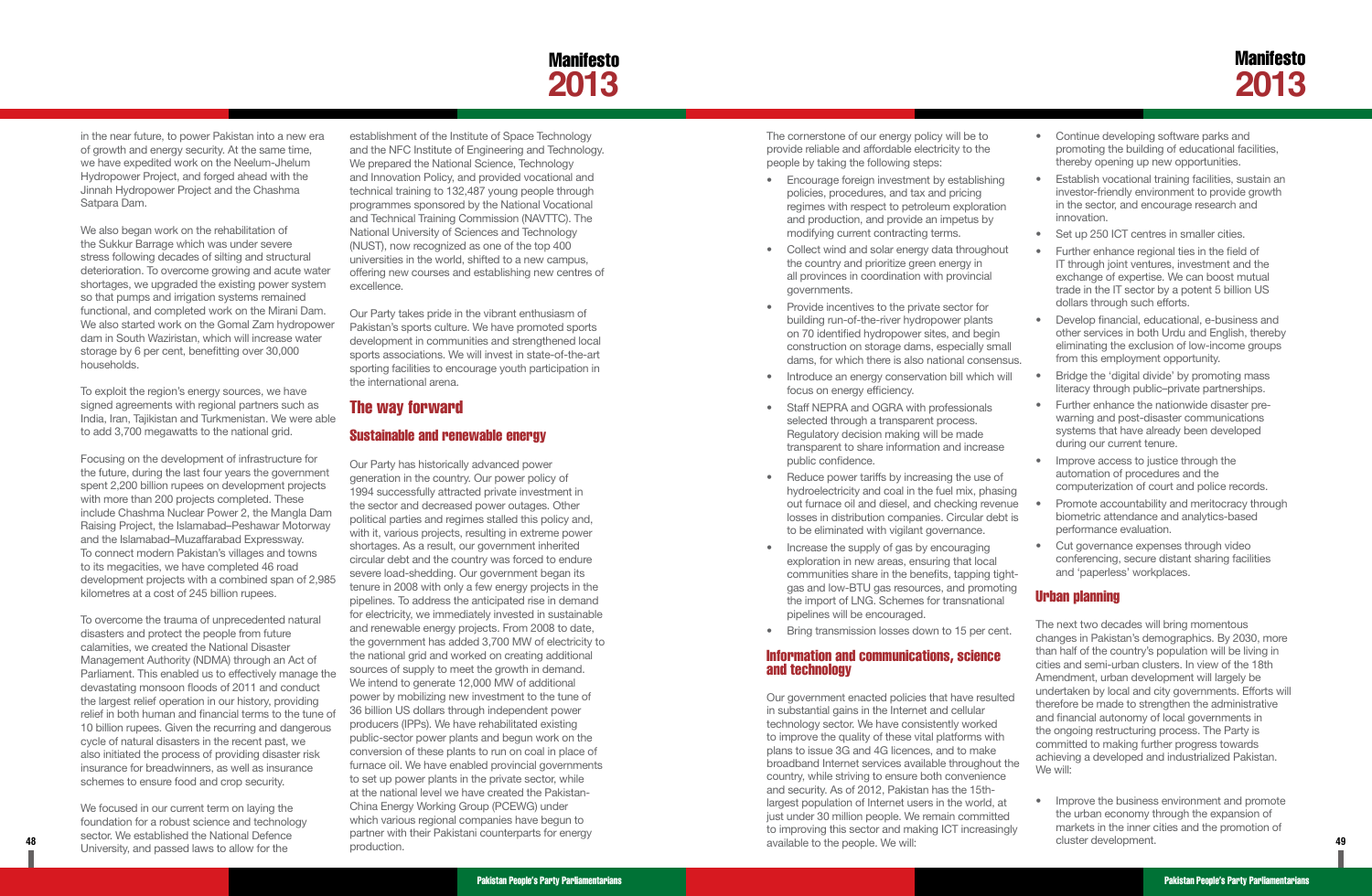## Manifesto **2013**

- <span id="page-28-0"></span>• Revamp existing building regulations and ensure compliance with design standards to meet the challenges of the 21st century.
- Address issues of land scarcity, high land prices and grants of land, which can be wasteful due to flaws in land use regulations and planning standards. The inability of cities to meet land and housing demands has led to large-scale encroachment on public and private lands and the proliferation of katchi abadis.
- **Expand urban land supply through high density,** mixed use renewal projects in inner city areas, and promote new high-density housing and development projects.
- Adopt best practices to ensure compliance with urban safety requirements including building codes and standards, building licences, and emergency procedures.
- Amend zoning and building regulations to match local market trends to allow for high-density, high-rise and mixed land use developments.
- Introduce a certification process for property dealers in the formal sector. Certification will require a minimum knowledge of property law, property transfer procedures and the dynamics of property markets.
- Encourage provincial governments to initiate the processes required to implement the federal government's sanitation, water and environment policies, which have a direct bearing on the provision, maintenance and operation of infrastructure.
- Address sanitation issues by giving priority to gravity flow systems, diverting sewage to treatment plants in large parks so that waste water can be used for horticulture. Explore the option of solar pumping for sewage disposal to reduce energy costs, and shift all recycling activity in large towns to landfill sites. The informal sector will transfer recyclable waste to landfill sites or relocate their activities to landfill sites.
- Recognizing that the urban cultural space has greatly shrunk for all citizens, devise strategies to create public spaces open to people from all walks of life by promoting high-density and convivial living.
- Promote social, cultural and entertainment venues such as art galleries, theatres, cinemas, exhibition halls, fair and festival grounds, parks and playing fields, public meeting places, city halls, tea and coffee houses, and libraries.

• Support road construction, street paving and

- Coordinate land use planning, transport planning and traffic management, and improve public bus services.
- • Consider proposals to float municipal bonds for raising funds to finance transportation systems, and give priority to transportation projects and investment.
- Conduct a thorough assessment of environmental degradation in urban areas that has placed the natural environment under tremendous stress.
- • Enact policies to make buildings energy efficient, require the use of cleaner fuel in transport, and promote compact urban design.
- Ensure responsive, efficient and accountable urban governance. Security of life and property, including security from accidents (fire, disasters, building collapse, terrorism), has deteriorated due to a breakdown in law and order. Various interest groups and mafias, and sectarian and ethnic groups have emerged in urban areas, fragmenting society, causing conflict, and encouraging violence and disturbances. Citizens must be educated about the importance of these reforms so that there is full ownership of these measures.
- Engage the private and not-for-profit sectors in urban planning and renewal schemes.

- Develop large storage sites on rivers and build small dams on hill torrents.
- Embark upon major schemes to line watercourses and channels to prevent seepage losses, and revamp and rehabilitate aging barrage and canal systems.
- Conserve water by drip and sprinkle water application systems, and devise technologies to harvest rainwater in arid zones.
- Revamp and rehabilitate existing drainage infrastructure, and build drainage systems in the remaining areas.

the construction of covered drainage systems to protect road surfaces.

- Ensure that the required environmental flows below Kotri are maintained for the survival and sustenance of the Indus delta.
- Update the rain forecasting system of the Pakistan Meteorological Department (PMD) for more effective flood management and strengthen the existing flood protection infrastructure.
- Reactivate old abandoned natural river courses to help prevent flooding from rainfall, and excavate new drains to quickly drain rainwater independently or in conjunction with new drainage systems.
- Provide clean drinking water to every citizen and sanitation to all habitations where a water supply system is already in place.

#### Water security and flood management

Pakistan is increasingly becoming a waterstressed state. With climate change taking a toll on regeneration capacity, we must implement strong systems through which water-related issues are efficiently managed. Equity will and must be a prime consideration in water distribution. In the next five years we pledge to:

- Set up arts councils in every district with the help of the provinces to promote the arts at the local level. Through public–private partnerships, we will set up training institutions and community centres in large urban areas and smaller cities.
- • Promote Pakistan's national, provincial and regional languages by encouraging provinces to include regional and indigenous languages in the curriculum. We will set up language boards to promote research and translation. A centre for national and local languages will be established to promote research and preserve linguistic diversity.
- **Establish language learning institutions for** indigenous languages.
- Protect indigenous languages and cultures, especially those that are threatened with extinction, including Baltit, Brahvi, Kalash, Shina and other languages of northern Pakistan.
- Strengthen national cultural institutions such as the Pakistan National Council of Arts, the National Book Council and Lok Virsa through increased budgetary allocations and reforms in the institutions' systems.

#### Protecting natural resources, wildlife and the environment

Pakistan has tremendous potential in terms of natural resources, including natural gas, minerals and precious stones. Our government will develop mechanisms for their extraction, but with responsibility so as to ensure their protection for future generations. In our next term, we will:

levels. It emphasizes not just strong economic performance but intra-generational and intergenerational equity. It rests on an integrated and balanced consideration of social, economic and environmental goals and objectives in both public and private decision making.

#### Enlarging cultural space

Pakistan is home to the ancient Indus Valley civilization, a heritage that every Pakistani is proud to call their own. The Indus civilization, Gandhara culture, and our pre-Mughal and Mughal heritage testify to the historical and cultural value of the region.

- • Develop national parks, sanctuaries and reserves, and promote ecotourism.
- Take action to conserve biodiversity, and especially to curb deforestation.
- • Develop more effective measures to protect the country from the effects of climate change, including to protect mangroves and coastal areas.
- Curb the trafficking of endangered species, and devise special programmes to ensure that Pakistan's rich wildlife is protected. Ecotourism initiatives will be used to generate much-needed investment in expanding wildlife sanctuaries.
- Strengthen federal and provincial institutions engaged in sustainable development activities, and bolster efforts to increase environmental awareness.
- • Use the green economy framework to achieve sustainable development.
- **50 51** far-sighted approach to decision making at all Ensure that the principle of sustainability is built into all future plans for development. Sustainable development requires a holistic, equitable and Promote and protect public spaces including museums, parks, public squares, art galleries, cultural complexes, cinema halls and theatres across cities and in the rural areas.

Pakistan's rich cultural and religious diversity is a source of national pride and must be promoted. We must recognize the heterogeneous, multicultural, multilingual and pluralistic nature of Pakistani society and culture. The Party promises to achieve this by encouraging diversity and promoting the arts. We will: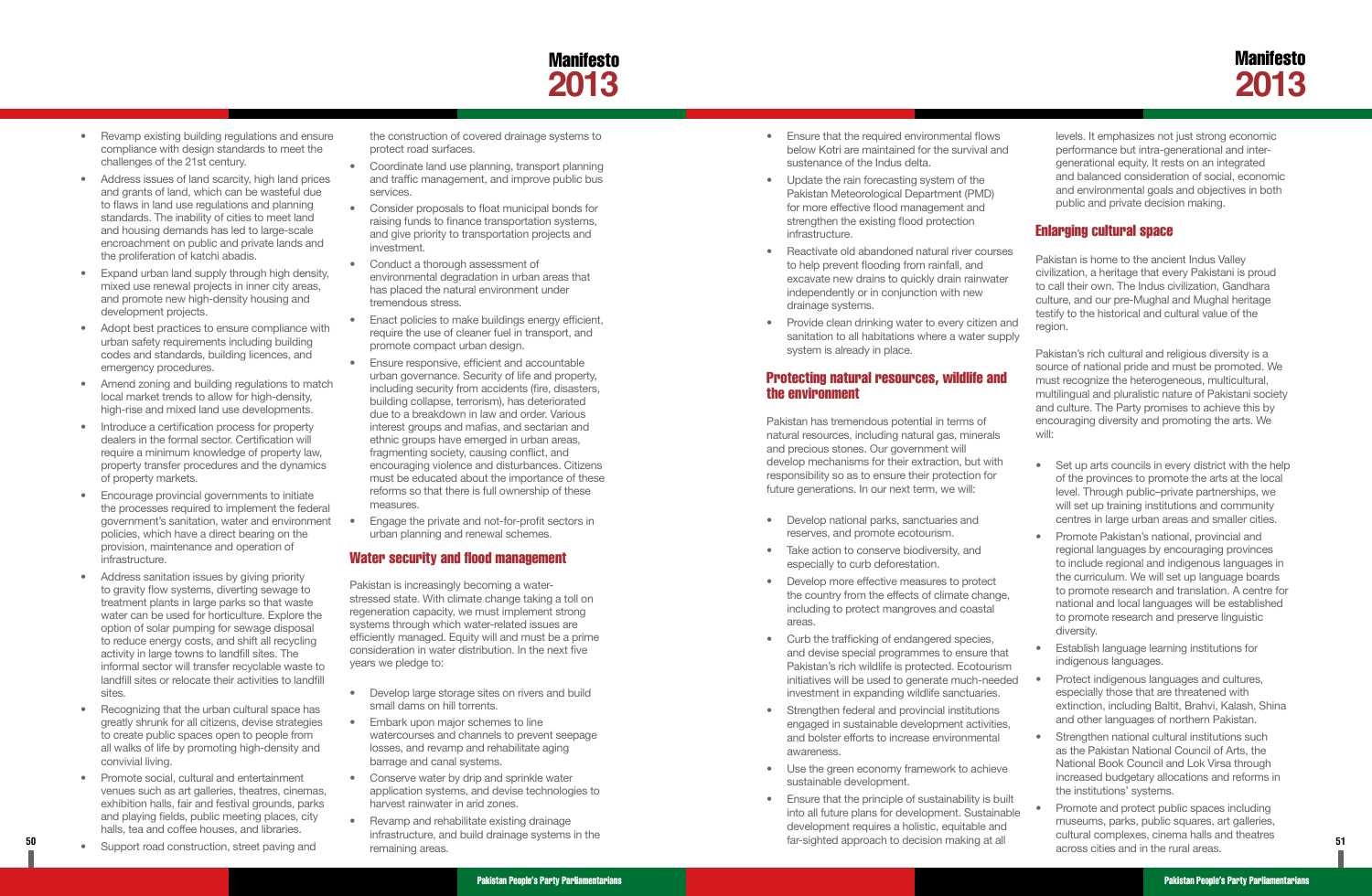

# **TOWARDS A NEW SOCIAL CONTRACT**

Pakistan People's Party Parliamentarians **Pakistan People's Party Parliamentarians** Pakistan People's Party Parliamentarians

- <span id="page-29-0"></span>• Encourage and incentivize the development of new public spaces and cultural complexes with cinemas and theatres.
- Establish a national endowment fund for the arts to promote and fund cultural activities, especially theatre, dance, music and film.
- Regulate zoning by-laws, making it mandatory for developers to provide cultural facilities, such as auditoriums, cultural centres and other public spaces, in return for the use of urban land.
- Promote reading as a hobby in schools and through behaviour change campaigns.
- Facilitate and organize literary festivals and book fairs across the country, and encourage Pakistan's leading literary figures to spearhead a campaign to promote reading.

#### Tourism and travel

**52** Space for challents in the rieart of the city. In our rieart In our current tenure, we have helped secure efforts to preserve our heritage and historical buildings. Through a public–private partnership, Madr-e-Millat Fatima Jinnah's property, Mohatta Palace, was rescued from ruin and converted into a museum complex where entry is free of charge, providing citizens a chance to view art and cultural exhibits. We have also worked towards revitalizing and conserving the Frere Hall Museum and gardens as a public space for citizens in the heart of the city. In our next term, we will:

Pakistan's tourism industry has been badly hit as a result of external and internal conflict. The Swat valley, once known as the Switzerland of Asia, was considered a tourist haven, but its image has suffered greatly due to the rise of militancy and the fallout from the military operation to flush out extremist elements. During our current tenure, our democratic partners have launched tourism weeks to promote the Swat valley as a tourist destination. We will support all such endeavours and focus on revitalizing the tourism industry by providing incentives to hoteliers, tour operators and shops in militancy-affected tourist sites. We will provide the best possible security to tourists visiting areas that are recovering from the effects of extremism. We will make efforts to revive tourism by promoting travel in areas that are largely unaffected by militancy, and promote ecotourism in protected parks and sanctuaries.

- Protect and conserve heritage sites through public–private partnerships.
- Ensure heritage properties are zoned and given landmark status that is fully implemented.
- Preserve heritage sites such as Harappa, Mehargarh, Moenjodaro and Taxila with institutional support and international cooperation.
- Protect and conserve religious sites and monuments.
- Institute mechanisms to promote artists and artisans through economic support, and provide them with opportunities to pass on their skills and traditional crafts. We will set up artisans' cooperatives through public–private partnerships.
- Organize and provide support to national arts festivals and exhibitions, including music and theatre, thereby providing artists from across the breadth of Pakistan a platform to promote their work. We will encourage the youth of Pakistan to play a larger role in this field.
- Promote the image of Pakistan's rich heritage through cultural exchanges with the support of our diplomatic missions across the world.

#### Protecting heritage and culture

#### Sports and community development

While our cricket and hockey teams are amongst the world's finest, we have yet to realize the full potential of our sporting talent. We must promote sports as essential for the character development of our youth. We will:

- • Promote sports for the development of communities.
- Strengthen local sports associations and help organize annual sporting events at the district and city level.
- Invest in state-of-the-art sporting facilities and grounds to encourage youth participation in sporting activities.
- Encourage the participation of women in all sporting events held domestically and internationally.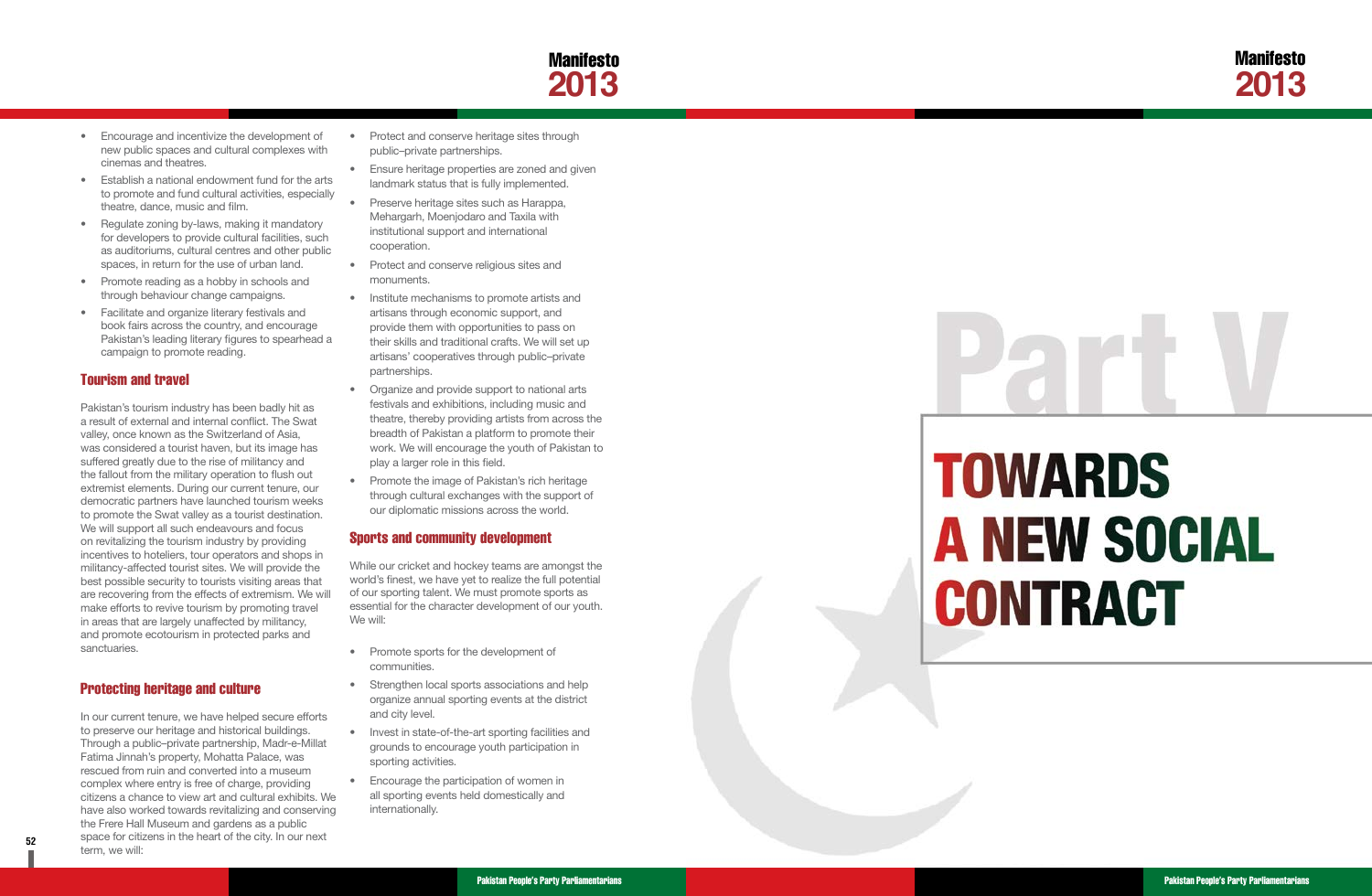### Executive summary

The Pakistan People's Party Parliamentarians has always been the nation's **standard-bearer of democracy**. During our first government, we laid the foundations for sustainable democracy in the nation by giving Pakistan the 1973 Constitution, notable for being the country's first consensus Constitution. Now in its fourth term, the Party has delivered on many of the promises made in that historic document. In doing so, the Party has refashioned the state's social contract with the people by not only making government accountable but also fundamentally transferring the locus of power to the federating units of the state.

Four important Constitutional Amendments have been passed during our fourth term. The 18th, 19th, 20th and 21st Amendments have **strengthened the federation by devolving powers to the provinces**, allowing for the creation of a transition government, creating the framework and mechanism for fair and free elections, and standardizing judicial appointments. The Council of Common Interests (CCI), which strengthens inter-provincial coordination, has been revived and the country rid of dictatorship. The President has voluntarily handed down his powers to Parliament, which has been empowered as the sovereign voice of the people.

**54 55** minister and provincial ministers (Article 129). Our Party has always been the strongest advocate of federalism. This gave us the political will and the capacity to bring about the unanimous passage of the historic 18th Amendment with the help of democratic forces. This Amendment restores the rights of the provinces, giving them autonomy and fiscal power, and has laid the foundation for a new social contract with the people of Pakistan. In its next term, our Party will devolve power to the grassroots, forging public consensus on the framework of local governments across the breadth of the country. During our current term, were are proud to have implemented major parts of the historic Charter of Democracy (2006) by undoing the damage to the Constitution, restoring and appointing the senior judiciary through a parliamentary committee, reducing the voting age to 18, and setting up an independent Election Commission.

Party has always felt the pain of the insecure and marginalized, and the President's public apology the people of this neglected province was followe by fundamental fiscal, constitutional and affirmati action reparations to the people, including for the use of natural resources. We will bring to bear both political will and resources beyond the Aghaz-e-Haqooq-e-Balochistan (AHB) package to build strategies for peace and interfaith harmony in this vulnerable province.

Through Constitutional amendments, the Party has also **expanded the scope of fundamental rights for all citizens**. The 18th Amendment affirms three new rights: the right to due process and a fair trial, the right to information, and the right to education.

The Party supports the **creation of a new provin in southern Punjab** to address the deprivation in this area and to ensure the people are represente the federal and provincial levels.

As the Party that **restored the senior judiciary**  and respectfully accepted the **judgements** of **the Supreme Court** even in removing its unanimously elected Prime Minister, we uphold the Constitution supporting an independent judiciary free of politic prejudice and committed to institutional integrity. will continue to implement judicial reforms to ensure all citizens have access to the basic right to justic

After a gap of 13 years, our government was able to forge consensus for the 7th National Finance Commission (NFC) Award, according to which nearly 70 per cent of the federation's resources are transferred to the provinces. This will in effect provide more financial resources and greater autonomy to the provinces over key subjects such as health, education, municipal services, and law and order.

> In its current five-year term, the Party has focused its energies and resources on **holding the nation together** through Shaheed Mohtarma Benazir Bhutto's **policy of reconciliation**, both at home and abroad.

Public **accountability** lies at the heart of democratic and just governance. As the only mainstream federal party of Pakistan, and as the country's first elected government to have completed its full constitutional term, ours has been the most accountable government in the country's history. We established a Cabinet committee on the prevention of corruption, and its recommendations for sweeping reform have been approved.

In the spirit of building an architecture of institutions that will sustain the democratic transition, we have created through multi-party consensus a **strong and independent Election Commission of Pakistan**. The Party will work to ensure that the Commission is strengthened and empowered to prepare a level playing field for free and fair elections.

The Party initiated the first tranche of meaningful **reform in the Federally Administered Tribal Areas** (FATA). In our next term we will continue to mainstream this impoverished and neglected area into the fabric of the country. We will do the same for Gilgit-Baltistan, and move to simultaneously enhance infrastructure and entitlements for Azad Jammu and Kashmir, which has been hit by consecutive natural disasters.

We will invite all political forces to **address the grievances of the people of Balochistan**, a province that undergoes frequent trauma as it faces a surge of violence from regional instability. Our

We reaffirm our **commitment to the Charter of Democracy** and to pursue those provisions which have yet to be implemented. More than 80 per cent of the Charter, signed in May 2006, has already be implemented.

#### Living up to our commitments

Honouring its heritage of federalism and fulfilling its commitment to the Charter of Democracy, the Party and other democratic forces created history unanimously passing the 18th Amendment. Enacter in 2010, this Amendment reforms and revitalizes the democratic pact between the federation and the provinces. It strengthens the Federation by consolidating provincial autonomy. The Amendment provides for the devolution of federal ministries, re-establishes the Prime Minister as the country's Chief Executive and has expanded the scope of the fundamental rights of citizens. It allows federal resources to be redistributed according to the National Finance Commission Award, and empowers

| l the<br>to<br>эd<br>ive-                                        | the provinces to levy taxes on services while<br>maintaining strong ties between the Federation and<br>the provinces.                                                                                                                                                                                                                                                                                                                                                                                                                                           |  |  |
|------------------------------------------------------------------|-----------------------------------------------------------------------------------------------------------------------------------------------------------------------------------------------------------------------------------------------------------------------------------------------------------------------------------------------------------------------------------------------------------------------------------------------------------------------------------------------------------------------------------------------------------------|--|--|
| th<br>3                                                          | The 18th Amendment has expanded the scope of<br>the fundamental rights of citizens, affirming three<br>new rights: the right to fair trial and due process, the<br>right to information, and the right to education. The<br>salient features of the Amendment are as follows:                                                                                                                                                                                                                                                                                   |  |  |
| ice<br>Ì.<br>d at<br>the<br>ly<br>n in<br>cal<br>We<br>ure<br>æ. | Implements structural reforms that affect all<br>pillars of the state: legislature, executive and<br>judiciary.<br>Expands the scope of constitutionally<br>guaranteed fundamental rights.<br>Redefines political and fiscal relations as well<br>as the legislative jurisdiction of the federal and<br>provincial governments.<br>Introduces an innovative concept of institutional<br>power through Parliament, the provincial<br>assemblies, and federal forums such as the<br>Council of Common Interests (CCI) and the<br>National Economic Council (NEC). |  |  |
| d<br>Ì.<br>and<br>۰h<br>ent<br>een                               | The 18th Amendment revised or repealed many<br>articles of the Constitution. The Sixth and Seventh<br>Schedules, which required Presidential approval<br>for the amendment of certain laws and stipulated<br>more stringent requirements for the amendment of<br>others, respectively, have been omitted. The Fourth<br>Schedule, which outlined the legislative jurisdiction<br>of the federal and provincial governments, was<br>substantially revised to devolve greater powers to<br>provincial governments.                                                |  |  |
| y by                                                             | The 18th Amendment marks a return to the true<br>spirit of parliamentary democracy. Key powers stand<br>transferred to Parliament, which is now supreme.<br>The Amendment brings about the following major<br>changes:                                                                                                                                                                                                                                                                                                                                          |  |  |
| ted:<br>ent<br>š                                                 | At the federal level, the Prime Minister is<br>the Chief Executive and will be responsible,<br>along with the Cabinet, to both the National<br>Assembly and the Senate (Article 91(6)). Earlier,<br>this requirement applied only to the National<br>Assembly (NA).                                                                                                                                                                                                                                                                                             |  |  |
| al<br>wers                                                       | At the provincial level, executive authority is<br>exercised in the name of the Governor by the<br>provincial government, consisting of the chief<br>minister and provincial ministers (Article 129).                                                                                                                                                                                                                                                                                                                                                           |  |  |

## <span id="page-30-0"></span>Part V Towards a new social contract

*"Democracy is our politics. Without democracy Pakistan would not have been formed." Shaheed Zulfikar Ali Bhutto, Khairpur Mirs, Pakistan, 1968*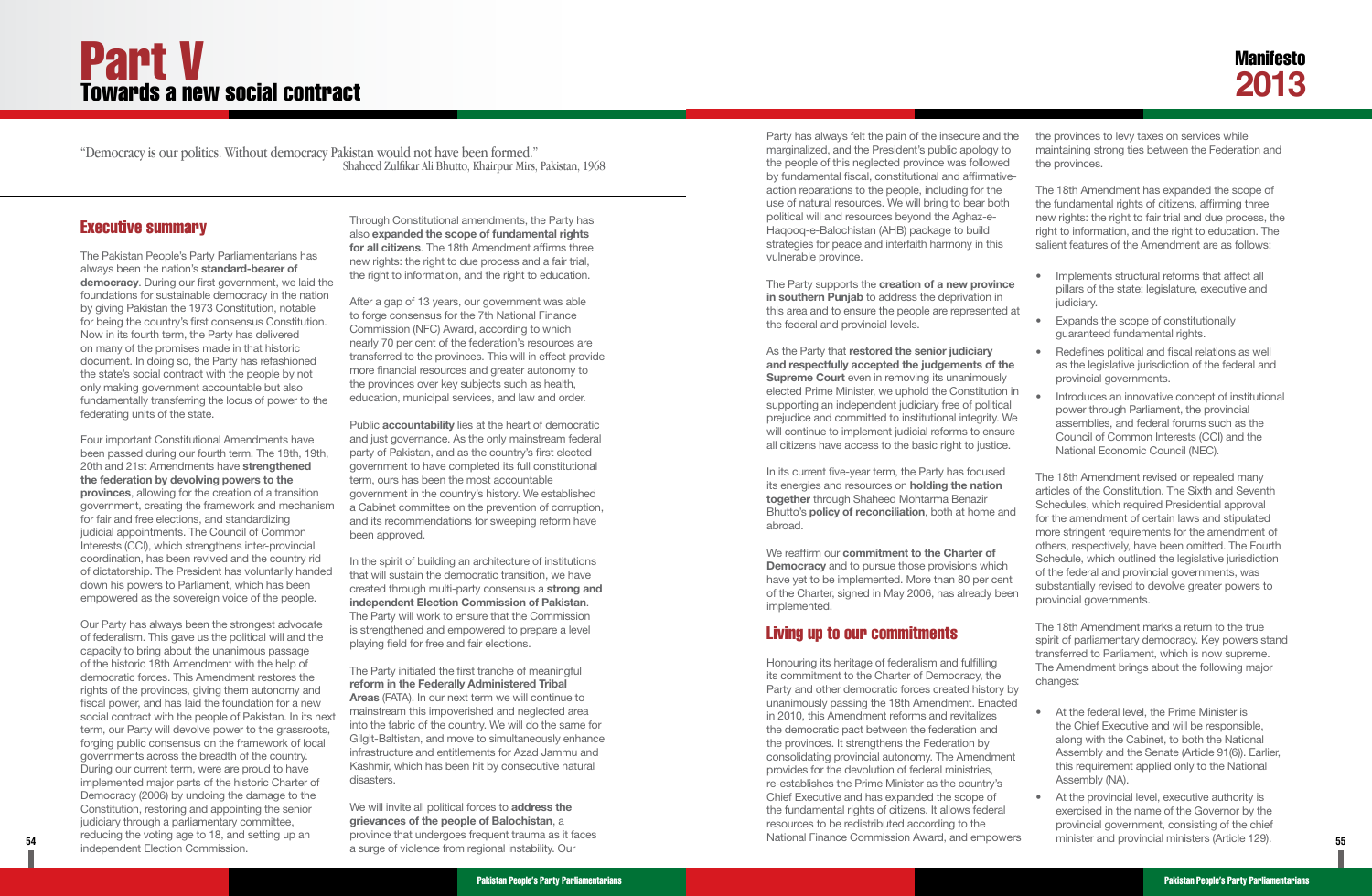## **Manifesto 2013**

- <span id="page-31-0"></span>• After the 2013 elections, the size of the federal and provincial cabinets is not to exceed 11 per cent of the total membership of Parliament and respective provincial assemblies (Article 92 and 130).
- The NA and the provincial assemblies must meet on the 21st day following the day on which a general election to the assembly is held, but the President and provincial governors may summon the NA or the respective provincial assembly sooner than that date.
- The concept of run-off elections has been introduced in the case of the Prime Minister and the provincial chief ministers. The restriction on the number of terms in office has been lifted.
- The discretionary powers of the President to dissolve the NA under the notorious Article 58(2) (b), and similar powers of provincial governors vis-à-vis the provincial assembly under Article 112(2)(b), have been omitted.
- The legislative consent of the provincial assembly is required in case of the imposition of emergency rule in the province concerned.
- The President cannot promulgate an Ordinance while the Senate or the NA is in session. An Ordinance may be promulgated only once, and a one-time extension can be accorded by a resolution of the NA or the Senate (Article 89). Similarly for the provinces, Article 128 has been amended.
- The number of Senate working days has been increased from 90 to 100, and the number of days to make recommendations on a Money Bill from 7 to 14.
- For religious minorities, four seats, one from each province, have been added to the Senate, raising its strength to 104 (Article 59(f)).
- • Parliamentary committees on the appointment of judges and the Election Commission are functional.
- The formation of a parliamentary committee for the appointment of a caretaker PM, and similar provincial committees for the appointment of a caretaker CM in a province, is conditional upon agreement between the Leader of the House and the Leader of the Opposition in the respective assembly.
- The President's discretion to refer a question to a referendum has been removed and now rests with the PM. A joint session of Parliament will
- The President retains the right to be informed on all matters of internal and foreign policy and on legislative proposals.
- • A time limit has been imposed for the President to act on the advice of the PM.

The 18th Amendment bolsters provincial autonomy in a number of ways. It empowers provinces to levy sales tax on services. Provinces will now exercise joint control with the federal government over 18 subjects including sea ports, all regulatory authorities and national planning as well as national economic coordination, the supervision and management of public debt, census, certain natural resources and other matters specified in Part II of the Federal Legislative List.

The 18th Amendment also lays the framework for the distribution of federal revenues through the National Finance Commission (NFC) Award. The share of the provinces is protected and cannot be reduced below the percentage decided in the previous NFC Award. The distribution of resources is to be carried out on the basis of multiple criteria (population, poverty, 'backwardness', revenue collection and generation, and inverse population density).

The role of the Council of Common Interests (CCI) has been expanded. The CCI is to become a powerful constitutional body, comprising representatives of the federal and provincial governments, for the formulation and regulation of policies related to key matters listed in Part II of the Federal Legislative List. The Council will exercise supervision and control over related institutions. The CCI will also become an effective dispute resolution, economic planning and developmental forum, with a rationale of joint responsibility. It is mandated to meet once every quarter.

Consultation with provincial governments is mandatory prior to making a decision to construct hydroelectric power stations (Article 157). The provinces now have the power to raise domestic or international loans within the limits prescribed by the National Economic Council (NEC) (Article 167(4)). Further, there is joint and equal ownership of natural resources such as oil and gas (Article 172(3)) between the Federation and the province where the natural resource is located. Previously, the Federation was the sole owner. Thus a major demand of the provinces for ownership of resources and a voice in policy formulation has been met.

**56 57** frame the question(s) to be put to a referendum. Recognizing the needs of the province, our government also doubled the Baloch beneficiaries of the Benazir Income Support Programme (BISP) to 750,000, while Balochistan's share in the NFC Award was increased from 43 billion rupees to 93 billion. In addition, all contractual employees from Balochistan recruited in the federal government have been regularized from 2012, and 11,500 new jobs financed The way forward Devolving power to local government Governance cannot be effective unless it is responsive to the people, and local government is essential for responding quickly and efficiently to

The National Economic Council (NEC) has been reformed with an advisory role to review the overall economic situation of the country and to advise the federal and provincial governments in economic planning.

During our current term in office, the Party has also taken important steps to bring the Federally Administered Tribal Areas (FATA) into the political mainstream. The Political Parties Act 1962 was extended to FATA, and much-needed reform introduced into the outdated Frontier Crimes Regulation (FCR) 1901. Similarly, in a historic act of commitment to the people of the region previously known as the Northern Areas, Gilgit-Baltistan was given self-rule. It now has its own Legislative Assembly, chief minister and governor. The province of Khyber Pakhtunkhwa was given its indigenous identity. for students of high merit has been significantly expanded, benefitting twice as many students from Balochistan, and an endowment fund has been created to sustain the initiative. Our Party in its fourth tenure has been the most accountable government in the history of Pakistan, submitting without hesitation to all judicial and other instruments of accountability. We established a Cabinet committee on the prevention of corruption, which presented 12 recommendations for sweeping reform. These recommendations, all of which have been approved, include documentation of the economy, automation of revenue records and documentation within public institutions.

In recent years, Balochistan has suffered one trauma after another. Following President Asif Ali Zardari's public apology to the people of this province for the wrongs done to them, the government launched the first phase of a reconciliation package of rights and entitlements. This includes the devolution of power from the federation, as well as the introduction of the Aghaz-e-Haqooq-e-Balochistan (AHB) package which calls for affirmative action in employment and development quotas, among other commitments for reform to secure the lives of Balochistan's people. The AHB package also provides for the release of prisoners not involved in terrorist acts. Our Party has ensured that Balochistan is the biggest beneficiary of the current NFC award. Compared to the previous NFC Award, the province's share in the divisible pool of finances has been more than doubled. Under the AHB package, the payment of We have also worked to strengthen the democratic process. Conscious of the need to provide a level playing field, we transformed the ground rules for holding elections by strengthening the Election Commission of Pakistan (ECP) through the 18th and 20th Amendments to the Constitution. The Chief Election Commissioner's tenure has been increased from three to five years. The appointment is to be made through consultations between the Prime Minister and the Leader of the Opposition in the National Assembly, and after the approval of a parliamentary committee comprising 12 members, half from the treasury benches and half from the opposition. The ECP is now a permanent body with four members appointed through a similar mechanism.

by the federal government have been created for the youth of the province. Our government has also extended for another 20 years provincial quotas in federal government jobs.

The Prime Minister's programme of free schooling

arrears worth 120 billion rupees in the shape of a Gas Development Surcharge has begun. Similarly, 4 billion rupees has been transferred to the Water and Power Development Authority to subsidize farmers in Balochistan. We have removed uncertainties regarding the elections; they must be held within 60 days of the completion of the term of the assemblies, or within 90 days in cases where the assemblies are dissolved.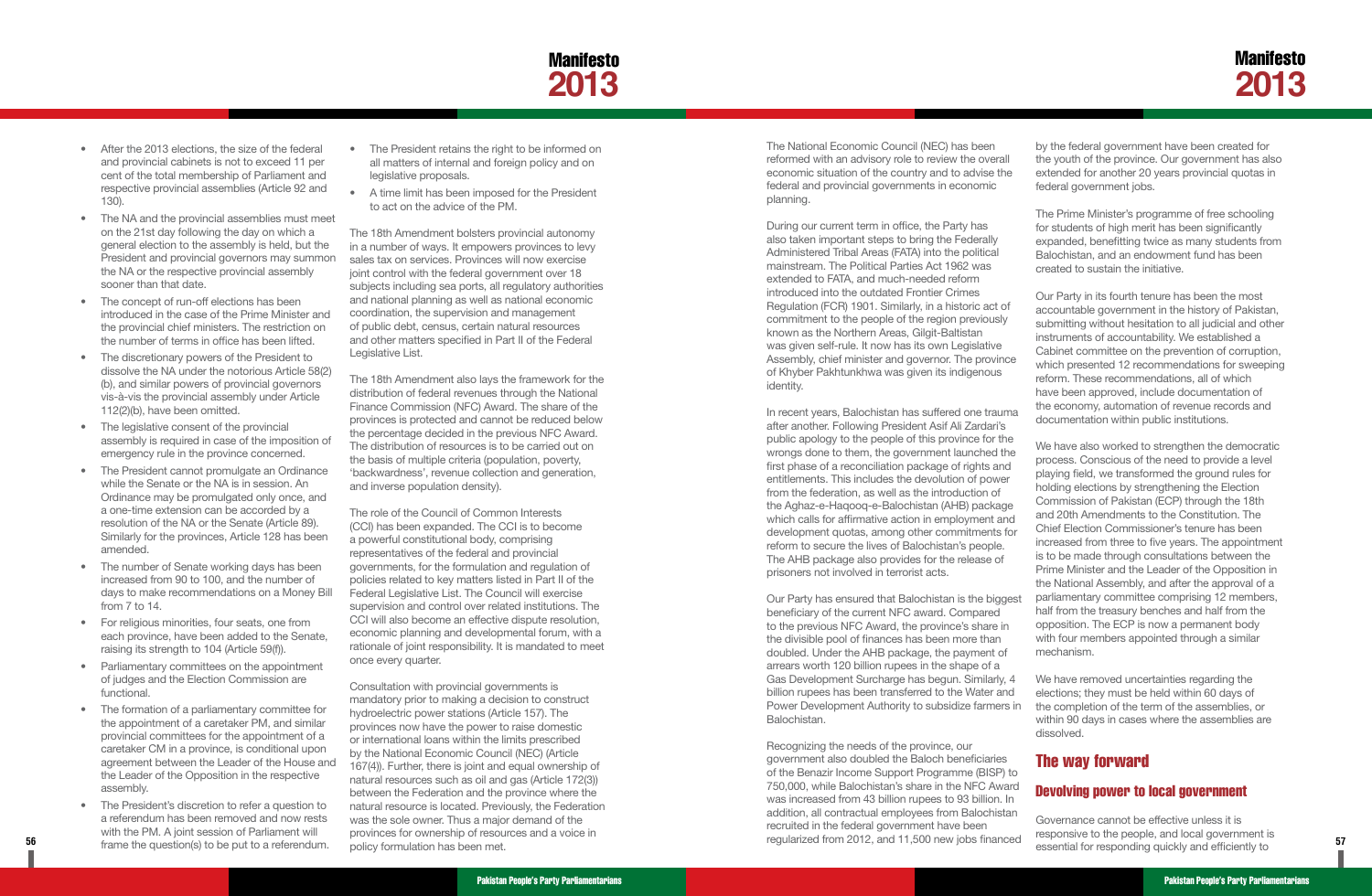

<span id="page-32-0"></span>the immediate and basic needs of the population. The 18th Amendment stipulates: "Each Province shall, by law, establish a local government system and devolve political, administrative and financial responsibility and authority to the elected representatives of the local government" (Article 140A). The Election Commission of Pakistan will oversee local government elections.

#### Reconciliation, coordination and cooperation

We promise to mentor and materialize structural reforms in the architecture of governance. We are optimistic that these changes will usher in an era of best practices in the provision of services, with a better quality of life for the people of Pakistan. While reconciliation and federalism remain the key drivers of our efforts, we pledge to make this journey even more meaningful. To this end, our Party will:

- Promote a culture of inter-provincial coordination and cooperation to facilitate the provinces in reforming their governance and sharing best practices with each other.
- Further strengthen the doctrine of 'institutional power' by enhancing the capacity of forums of federal–provincial interaction and shared responsibility such as the Council of Common Interests (CCI) and the National Economic Council (NEC).
- Promote a culture of negotiated conflict resolution in the case of inter- and intraprovincial disputes.
- Review the efficacy of the 7th NFC Award formula for resource distribution, which takes into account a number of new indicators, to further democratize resource distribution in the next NFC Award (2014–15).
- • Encourage provincial governments to adopt similar formulas for equitable resource distribution among the districts.

**58 59** the civil service. This has raised the real wage of civil Our Party has formed a parliamentary commission on the creation of a new province in southern Punjab,

As one of the largest megacities of the world and the country's port, Karachi will receive a special grant in the NFC Award from the federal divisible pool.

#### New provinces

to be named Bahawalpur-Junoobi Punjab. We envision a new provincial unit to promote national harmony and inclusive democracy, keeping in view the historical deprivation that this region has faced. Similarly, FATA is to be mainstreamed as a provincial entity. Our Party believes that for all practical purposes power may be distributed, and the creation of new provinces is a step in this direction. We will, upon assuming power, set into motion a mechanism to chart new provinces as deemed necessary by the representatives of the people.

#### Bahawalpur-Junoobi Punjab

The people of South Punjab have long been demanding recognition of their identity and the redressal of neglect and underdevelopment of the region. Our Party is committed to create a new province in South Punjab, in accordance with the wishes of its people. For the first time, the Party established a separate South Punjab chapter with its own president, general secretary and all other provincial office-bearers. Following the 2008 elections, the Party nominated Yousuf Raza Gillani from South Punjab and got him elected as Prime Minister. When Mr Gillani was disqualified, the Party included another MNA from South Punjab, Makhdoom Shahabuddin, in the list of its nominees for the office of PM.

- Undertake law reforms and frame new legislation, particularly for access to speedy and inexpensive justice.
- • Update jail manuals and modernize prisons, with special attention to juvenile and women prisoners.

Consequent upon the unanimous resolutions passed by the National Assembly and the Provincial Assembly of Punjab in May 2012, calling for the creation of a separate province in South Punjab, the President addressed a communication to the Speaker asking her to set up a commission for the purpose. The commission unanimously proposed carving out a separate province of Bahawalpur-Junoobi Punjab. It also proposed a Constitutional Amendment Bill to give effect to its proposal. Our government piloted the 24th Constitutional Amendment Bill in the Senate, which was passed with a two-thirds majority.

With this landmark achievement, the process of honouring the wishes of the people of South Punjab for a separate province of their own has acquired irreversible momentum. The Party pledges to pursue the mission and take all other constitutional measures necessary to make the province of Bahawalpur-Junoobi Punjab a reality.

#### Accountability at all levels

Our government in its fourth tenure has been the most accountable government in the history of Pakistan. It has submitted, without hesitation, to all judicial and other instruments of accountability, including a fiercely independent media. Even at the risk of losing elected office, the Party has preferred to sacrifice its unanimously elected Prime Minister rather than be seen as a spoiler in democratic institution building.

In our current term, we have carried Shaheed Mohtarma Benazir Bhutto's vision forward, ensuring that no political prisoners were taken during our tenure. No one has faced political persecution like the PPPP leadership itself, which has spent years in jail and in exile, with Party workers enduring hardship and torture. No revenge has been extracted for years of political persecution, or for the loss of life, office, monies, dignity and peace of mind.

In its next term the Party will introduce further governance and transparency reforms in the areas of taxation and public management including civil services, government procurements and decentralization. It will introduce a culture of accountability in the delivery of public services by setting metrics for performance, and it will strengthen the Ombudsman's office.

#### Judicial reform

and capacity building for lawyers.

Pakistan has witnessed two extreme trends in judicial tradition: one where the judiciary has colluded with anti-democratic forces and the other more recent trend of judicial activism which some have seen as an attempt to appropriate executive power. While our Party has fought for the independence of the judiciary, it is also cognizant of the principle of separation of powers as the basis of good democratic governance. Taking forward this vision, we pledge that we will: institution; it should work within constitutional limits and in harmony with parliamentary mechanisms. In accordance with the Charter of Democracy, and to strengthen the Federation, a constitutional court will be established with equal representation from all federating units and the inclusion of other areas administered by the state. Civil service reform

|           | Pursue further reforms to make elections more<br>transparent.                                                                                                                                                                                                                         |
|-----------|---------------------------------------------------------------------------------------------------------------------------------------------------------------------------------------------------------------------------------------------------------------------------------------|
|           | Formulate laws to expedite and increase access<br>to justice by introducing mobile courts and<br>evening courts, and by establishing formal<br>mechanisms for alternate dispute resolution<br>(ADR) through the local government system.<br>Free legal aid will be institutionalized. |
|           | Revisit the review and writ jurisdictions of the<br>courts to ensure that norms of justice are being<br>upheld.                                                                                                                                                                       |
|           | Strengthen civil courts with a time limit on<br>adjudication, and strengthen sessions courts.                                                                                                                                                                                         |
|           | To inject greater transparency into the process,<br>review laws pertaining to the appointment of<br>judges and identify ways to make the judiciary<br>more inclusive, with special measures to ensure<br>the representation of women and minorities in<br>the higher judiciary.       |
| $\bullet$ | Computerize the records of registrar's offices<br>and the lower judiciary to improve efficiency and<br>record keeping.                                                                                                                                                                |
|           | Improve the quality of education and training<br>for lawyers and paralegal staff, with particular<br>focus on the professional development of young<br>lawyers.                                                                                                                       |
|           | Introduce laws on ethical practice and sensitize<br>the legal fraternity on issues of gender, minorities<br>and democratic norms.                                                                                                                                                     |
|           | A strong judiciary is an independent and accountable<br>institution: it should work within constitutional limits                                                                                                                                                                      |

• Strengthen prosecution services through training

In the last five years, our government has provided credible and competent leadership to the Federal Public Service Commission, which has ensured merit-based induction at the entry level.

We have significantly increased salaries in all tiers of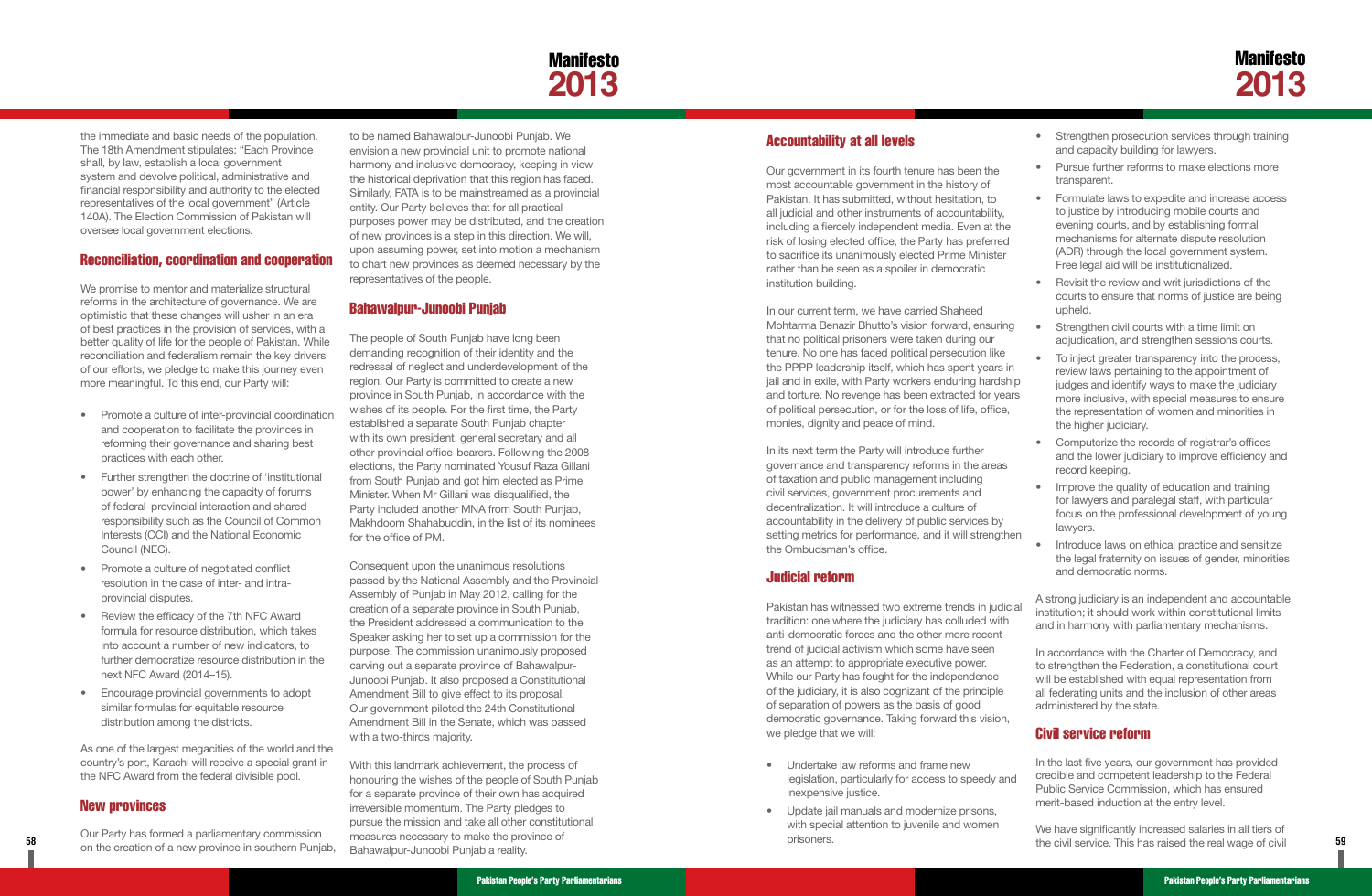

# **PROTECTING THE PEOPLE OF PAKISTAN**

<span id="page-33-0"></span>servants and bridged the gap between public- and private-sector salaries. As a result, the disincentive to join the civil service and the incentive for corruption have been weakened. This process needs to be taken further to monetize all benefits so that the actual income of civil servants is rationalized and transparent. In our next tenure, we will:

- Devise mechanisms to ensure merit-based appointments are made in the provincial public service commissions.
- • Establish a parliamentary commission with representation from all parties to recommend a range of civil service reforms. The commission will recommend policies to ensure security of tenure in the civil service to protect against illegal and politically motivated transfers and postings based on patronage.
- Take into account suggestions from stakeholders, including retired civil servants, academics and members of civil society, who will have equal status as members of the parliamentary commission.
- **•** Establish a new system of accountability based on outcomes. Existing accountability methods through the audit change report (ACR) do not measure performance in terms of guidelines followed or implementation outcomes achieved. The procedure and hierarchy of the process of accountability will also be rationalized and made transparent.
- Put in place credible sanctioning mechanisms based on the new system of accountability. The existing system of penalization through transfers or rendering a civil servant non-operational (the 'officer on special duty', or OSD, culture) will be discontinued.
- Restructure mid-career training and refresher courses for civil servants to meet the requirements of dynamic changes in the economy, and to take into account new areas that require focus (most importantly counterterrorism) and the world of diplomacy.

**60 a b b a b different interval particle**  $\mu$  **different interval particle**  $\mu$ During its current tenure the Party, in consultation with all stakeholders and political parties, introduced reforms to the outdated Frontier Crimes Regulation

#### FATA reforms: a work in progress

(FCR) 1901. We also extended the Political Parties Order 2002 to the tribal areas, encouraging the residents of FATA to organize themselves politically.

Moving beyond the introduction of political parties in FATA, we will do our best to gradually assimilate the area and its citizens into the mainstream of the country, going forward in the future with the creation of a new provincial entity, based on the needs of the people. We will work to extend to FATA laws applicable in the rest of the country, starting with legislation to protect natural resources, wildlife and the environment. The Party feels strongly that the constitutional clause defining FATA separately from the rest of the country's provinces should be jettisoned to remove FATA's special status. We will also move to enhance two seats reserved for women candidates from FATA.

#### Gilgit-Baltistan: self rule and forward

The Party has provided autonomy and selfgovernance to Gilgit-Baltistan (GB), formerly administered by the Northern Areas regional administration at the federal level. We granted selfrule to the area by creating an elected Gilgit-Baltistan Legislative Assembly. Today GB has de facto province-like status and powers, with its own chief minister and governor. In our next term we will work to consolidate these measures. We will also support the development of infrastructure and mining, ensuring that the benefits are shared equitably with local communities. Promoting income generation activities will be a priority, with focus on fruit and agriculture processing while exploring new ways to boost the local economy.

#### Azad Jammu and Kashmir: rebuilding lives

Over the last several years, the people of Azad Jammu and Kashmir have endured consecutive natural disasters that have destroyed homes and livelihoods, and severely damaged infrastructure. Our government mobilized all its resources to bring emergency relief to the area, and we have not lost sight of the need to rebuild lives, restore infrastructure and revitalize the local economy. In our next term, we will continue with post-earthquake reconstruction. At the same time we will work to enhance entitlements for the people of Azad Jammu and Kashmir, and improve and streamline governance.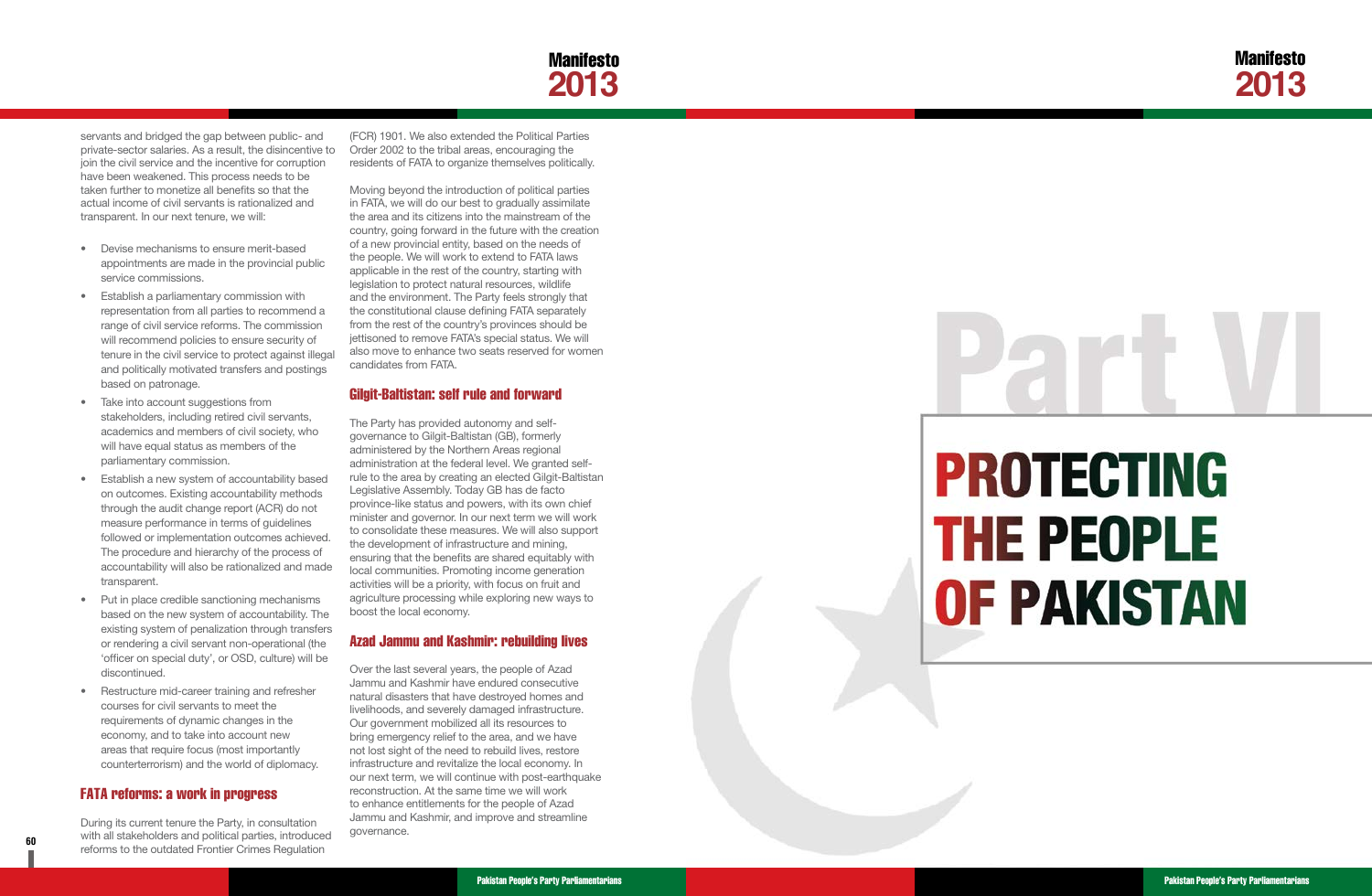#### Executive summary

Since 2001, **violence at the hands of extremists has claimed more than 46,000 Pakistani lives**. The victims have been innocent civilians and law enforcement personnel. Our leader Shaheed Mohtarma Benazir Bhutto gave her life defending Pakistan's people and its soil from the advance of terrorism. Extremist elements have attacked all organs of the state. They have spilt the blood of the innocent, attacking mosques, shrines and schools across the country. **We have buried far too many of our own and laid wreaths at more graves than any other nation in this century. We cannot and will not let this state of affairs continue**. Our future generations should not have to live in the shadow of militancy and terror.

We are dedicated to ensuring that all citizens. including vulnerable minorities, are able to enjoy their fundamental rights. We will build political consensus for a **comprehensive strategy to deradicalize society and deny space to terrorists**, and implement a series of coordinated measures to

Recognizing that our nation is under attack from militant groups seeking to enforce their writ through terrorist activities, our Party remains committed to the cause of **protecting Pakistan's citizens and reinforcing the writ of the state**. To this end we have sought to take back large swathes of territory from terrorist control in the tribal areas. We built unprecedented parliamentary consensus for the conduct of military operations and successfully relocated millions of people from troubled areas which are now returning to peace.

During our next tenure we will bring to bear all resources in finding solutions that address the **multiple and interlinked issues of governance, reform, economic challenges and security** .

**guarantee that extremism is wiped out once and for all** .

Recognizing the scale and urgency of the security imperatives at stake, we will immediately move forward with a **multi-phased National Security Plan**  to secure our borders, cities and villages from both external and home-grown terrorism, and to tackle the rise of militancy in Pakistan.

In our next term, we will seek **policy solutions that combine conventional tactics and counterinsurgency measures**, to implement the rule of law and bring security to the people. Our policy has focused on **framing and strengthening legislation**, and our next step will be to ensure its **effective enforcement** through federal and provincial agencies. We will channel resources, build political consensus and bolster law enforcement capacity for enforcement. We will **engage all religious leadership loyal to the state of Pakistan** to work with a nationwide communications campaign that condemns the use of terror and reinforces Islam's message of peace for all communities, sects and religions.

**62 63** opinion and support, and launched a military-led We introduced a policy of dialogue, development and deterrence that has helped to lay the groundwork for a more inclusive and tolerant society. We successfully garnered public support for military operations against terrorists. Through joint resolutions in Parliament, we created an important consensus to defy all forces aligned behind the terrorist banner. We galvanized public

We have led from the front to **build a lasting peace with our neighbours**, aware of the fact that this is central to peace within our borders. We have done so **without compromising on national sovereignty**. We democratized external security policy in a series of historic parliamentary initiatives that brought transparency and accountability to the process. Our government not only shut down Shamsi Airbase for use by foreign countries but also ensured that no such agreements are made without public consent. The use of unmanned aircraft by foreign governments in the tribal areas has been clearly and unambiguously defined as an unacceptable encroachment on Pakistan's sovereignty.

Pakistan's national defence relies on our **conventional and nuclear capabilities**, and is strengthened by a growing confidence-building gradient between the civilian and military leadership.

Our Party has always seen itself as a bulwark against extremism in Pakistan. We have borne **immense sacrifices in the fight against terrorism** and we remain committed to ensuring our country is safe from the threat of terrorist forces, viewing terrorism as a challenge to our sovereignty. Our **policy of dialogue, disarmament and deterrence** is based on a peacekeeping model where the rehabilitation of former militants is conditional on their acceptance of the Constitution of Pakistan and the writ of the state.

#### Living up to our commitments

Our government introduced public ownership to the war against terrorism in Pakistan by introducing debate on the issue in the National Assembly. We worked to increase the level of trust between the armed forces, elected representatives and the people.

Despite the seemingly insurmountable nature of the challenge and the sacrifices that this may continue to entail, we are committed to the task of facing up to extremism and terrorism. To further this goal we have taken significant and practical measures to protect the people of Pakistan. Our government developed a comprehensive counterterrorism strategy based on political engagement and economic development, backed by credible military force. At the same time, we unequivocally conveyed to the world the Pakistani people's anger over drone strikes inside our territory. When dialogue and deterrence did not bring about the desired results, our government authorized military action. Since 2008, security forces have launched two dozen major and smaller military operations against militants in FATA and Khyber Pakhtunkhwa, weakening the infrastructure and operational capabilities of the militants, and eliminating some of their key leaders. Our government developed a new strategy to combat terrorism in urban areas. This included

operation in the Swat valley to flush militants out of the area.

Our government jammed radio stations that openly broadcast terrorist propaganda and hate speech under the previous regime. As part of a broader effort to reduce the space available to those who promote terrorism, we acted through PEMRA to prohibit media coverage of a number of banned organizations. To this end, 64 notices were issued to various media organizations.

To counter the message of hate spread by such organizations, our government launched Radio Swat with the support of the ISPR. We launched public service campaigns on nearly 50 television channels and 30 radio stations, and in 200 national and regional newspapers in our strategic communications offensive against terrorism.

- coordination among intelligence agencies, building the capacity of law enforcement agencies, putting curbs on terrorist financing, and taking strong action to designate militants and extremist organizations as
- terrorists and to ban these outfits and their affiliates.

Military operations conducted during our government successfully regained territory lost to extremist elements. In doing so, over two million people, including women and children, were relocated to camps elsewhere in the country. This wave of dislocation was the largest in the country's history. In a coordinated inter-agency response, our government established dozens of camps for internally displaced persons (IDPs) in and around conflict zones in FATA and Khyber Pakhtunkhwa. In October 2010, we constituted and supervised an inter-agency task force to assist in the return of thousands of IDPs to FATA. In one of the most

## <span id="page-34-0"></span>Part VI Protecting the people of Pakistan

*"The Pakistan People's Party Parliamentarians and my colleagues in opposition believe that this is a war on Pakistan, this is a war on our soil. It is our boys who are dying, our children who are homeless, our daughters who are being shut out of their homes, and we will defend our land."*

> *President of Pakistan, and Co-Chair Pakistan People's Party Parliamentarians Asif Ali Zardari, Karachi, Pakistan, 2008*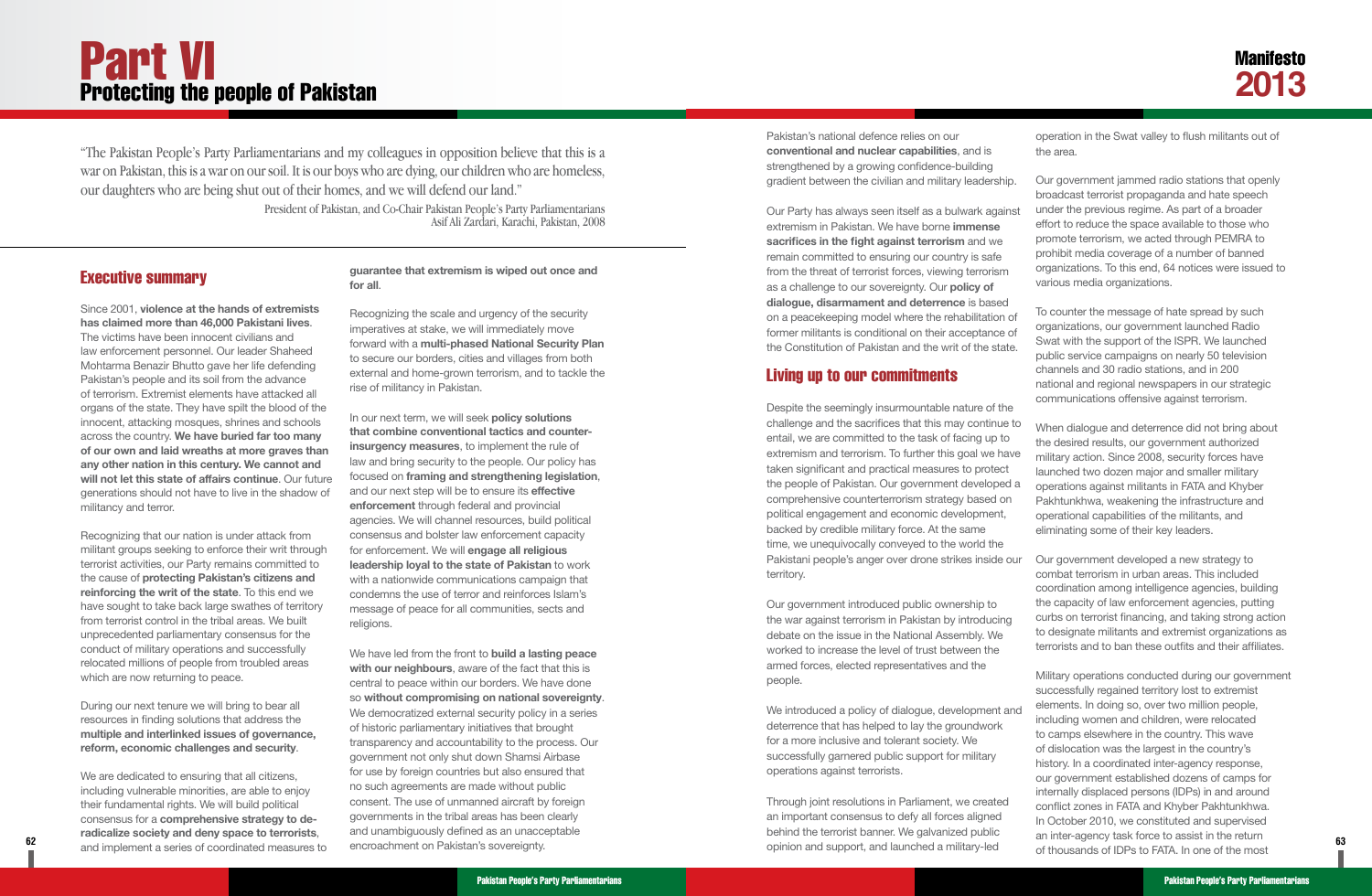## Manifesto **2013**

Whether external or home-grown, terrorism poses a grave challenge to Pakistan. With more than 46,00 lives lost since 2001 and an estimated 78 billion U dollars in losses to the national economy, terrorism has gravely impacted the lives of innocent civilians targeting Pakistan's ethnic and religious minorities with attacks in urban centres and rural areas. The martyrdom of Shaheed Mohtarma Benazir Bhutto, the assassinations of Shaheed Salman Taseer, Punjab Governor, and Shaheed Shahbaz Bhatti, Minister for Minority Rights, are instances where the Party lost its best and bravest to acts of terrorism. We recently lost another courageous leader, Senior Minister Bashir Bilour, in the fight against extremis The targeted killing of minorities, health workers, political activists, teachers, students and children urgently calls for resources to be mobilized to prot the people of Pakistan.

Creating a policy that is responsive to multiple security challenges on the ground is no easy task. The Party is very clear that the implementation of measures to secure Pakistan from both external and internal threats is a top priority, especially in the context of regional transitions that add more refugees and volatility to our border areas. To accomplish this we will:

- **•** Develop a National Security Plan with the overarching goal of providing safety and security to all Pakistani citizens. The Federal Cabinet h already approved the National Counter-Terror Authority Act 2012 and this constitutionally mandated body will play a critical role in evolv more effective counterterrorism initiatives. The National Counter-Terrorism Authority will be redesigned and placed under the PM secretar which will serve as a control room for all feder agencies. Provinces will be encouraged to set up their own counterterrorism authorities, in coordination with the centre and the security agencies.
- **Establish coordination and information-sharing** mechanisms involving law enforcement agencies, and local, provincial and federal governments to confront the terrorist threat.
- • Utilize strategic communications as a tool to counter fundamentalist and militant rhetoric.
- Devise a comprehensive security strategy to

• Commit all our resources and policy enforcement tools to ensure that political stability is sustainable in the long term.

**64 65** prevent attacks on major urban centres. Under the Anti-Terrorism Act 1997, our government shut down terrorist training centres, blocked websites spreading a message of hate and arrested key militants. Our government has introduced the Anti-Terrorism (Second Amendment) Bill to tackle banned militant groups that resurface under a new name. Members of such groups will not be allowed to travel abroad or receive support from any financial institution, and will have their arms licences cancelled. The Bill will also bar courts from granting

| $s$ a<br>ОC<br>ΙS          | Undertake targeted military operations against<br>all militant and terrorist outfits that challenge the<br>writ of the state.                                                                                                                                                                                                                                       |
|----------------------------|---------------------------------------------------------------------------------------------------------------------------------------------------------------------------------------------------------------------------------------------------------------------------------------------------------------------------------------------------------------------|
| n<br>S,<br>š               | Improve intelligence gathering mechanisms by<br>utilizing modern technology and state-of-the-art<br>surveillance                                                                                                                                                                                                                                                    |
| ,                          | Enhance border security measures to prevent<br>the movement of insurgents and militants across<br>the Pak-Afghan border.                                                                                                                                                                                                                                            |
| he<br>Эr                   | Continue the repatriation of Afghan refugees, in<br>close coordination with the Afghan government<br>and international organizations.                                                                                                                                                                                                                               |
| m.                         | Accelerate the policy of building a national<br>narrative against religiously motivated violence.                                                                                                                                                                                                                                                                   |
| tect                       | Launch an active campaign to prevent Pakistan<br>from being used as a base for terrorist activities.                                                                                                                                                                                                                                                                |
|                            | Dismantle militant groups that create parallel<br>entities within the state in an attempt to impose<br>their writ, attempt to determine foreign policy<br>agendas for the Government of Pakistan,<br>threaten and eliminate innocent civilians,<br>government and security personnel, threaten to<br>destabilize Pakistan and the region, and recruit<br>militants. |
|                            | Provide all captured militants with access to<br>legal representation, and ensure the due course<br>of justice and prosecution through a fair trial.                                                                                                                                                                                                                |
| ırity<br>as<br>ism<br>ing/ | Develop a comprehensive witness protection<br>programme for those who have provided<br>critical information leading to the arrest and<br>incarceration of militants.                                                                                                                                                                                                |
| Э<br>riat.<br>ʻal          | Establish a programme that provides security<br>and protection to judges and legal personnel<br>involved in the prosecution of members of<br>militant organizations.                                                                                                                                                                                                |
| t<br>g                     | Renew our vow to promote equal rights for<br>all, including the universal right to life. As we<br>move forward with our commitment to protect<br>all minorities, we bear witness to the senseless<br>violence that has been inflicted upon our<br>communities by militant groups.                                                                                   |

<span id="page-35-0"></span>extraordinary undertakings in Pakistan's history, the government and military worked together to return most of these displaced persons to their homes, an effort that was lauded by international development agencies. To meaningfully assist in the recovery of these areas, in 2010 our government exempted the militancy-hit areas of Khyber Pakhtunkhwa from the tax survey for the next 10 years.

In Balochistan, our government put an end to all military operations except for necessary action against terrorism. Following the brutal attacks on the Hazara Shia community in Quetta, our government dismissed the chief minister of the province, and we are ensuring that effective law enforcement measures are implemented.

Our commitment to creating a secure space for Pakistan's religious minorities is unwavering. We beefed up security at places of worship for all minorities across the country and ensured that enhanced security measures were in place for minorities visiting their holy sites. Our government also remitted the sentences of minorities convicted for minor crimes.

We have tackled the problem of terrorist financing through the legal system. In 2010 our government established three accountability courts, two in Islamabad and one in Multan, for the expeditious disposal of cases. Three special courts, one each in Karachi, Lahore and Peshawar, have been established under the Offences in Respect of Banks (Special Court) Ordinance 1984, which have to date disposed of 561 cases. To control narcotics trafficking, special courts were established under the Drugs Act 1976 in Bahawalpur, Faisalabad, Gujranwala, Karachi, Lahore, Multan, Peshawar, Quetta and Rawalpindi, clearing 3,126 cases so far.

bail to those accused of offenses under this Act that are punishable with death, imprisonment for life or imprisonment for a term exceeding 10 years. Under our leadership, the Federal Cabinet approved the Fair Trial Bill. This law will allow the security agencies to monitor the telephone calls and other communications of suspected terrorists and the evidence collected through such surveillance will be admissible in a court of law. We will not allow this law to be misused for harassing or exploiting citizens. The Cabinet also approved the National Counter-Terrorism Authority Act 2012.

To address the increasing use of improvised explosive devices (IEDs), especially in the border areas, our government and the military worked together to formulate a comprehensive counter-IED strategy which helped to prevent a large number of potential attacks.

Besides tackling the nexus between terrorist financing and the narcotics trade by beefing up legal and law enforcement mechanisms, we developed a comprehensive Anti-Narcotics Policy. This policy takes a multi-pronged approach, aiming simultaneously to address demand reduction and supply reduction, while improving international coordination.

We introduced a policy of dialogue, deterrence and development by enlisting the support of religious leaders, the ulema, academics and policy practitioners to denounce violence, relying on Islamic teachings to promote harmony, peace and religious tolerance. By encouraging an open dialogue on Islamic teachings, we aim to draw a clear distinction between the peaceful tenets of Islam and the distorted message disseminated by militant groups.

#### The way forward

#### Securing Pakistan

Our Party recognizes the seriousness of the terrorist threat our country faces and will continue to condemn and combat all such groups and activities. We will build on our efforts to crack down on any entity that supports and carries out these acts of barbarism.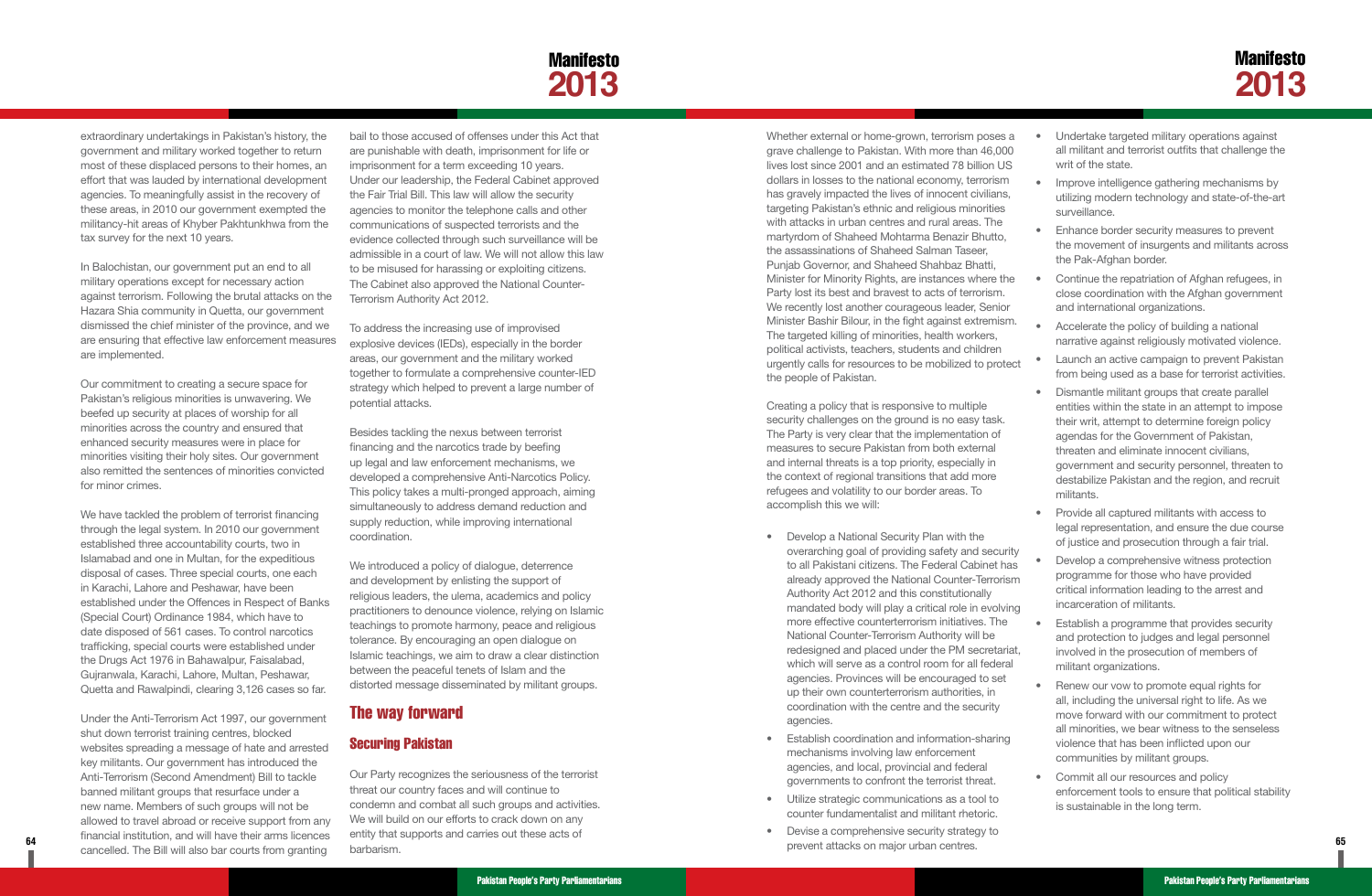## **Manifesto 2013**

brave police officers have laid down their lives to protect the homeland and its people. We salute the valour of our officers and will not allow their sacrifices to be in vain. While we will never be able to make up for the losses suffered, we have ensured that the brave widows and families of police and paramilitary officers who have embraced martyrdom are compensated and their children are provided employment opportunities.

Our Party believes that robust internal defence starts with sound law enforcement. Making Pakistan secure will entail a coordinated strategy with all agencies at the local, provincial and state levels. At the same time, law enforcement agencies and officials will be mandated to follow the law.

- Encourage the computerization of police records and the close interaction of the police with institutions such as NADRA to aid crime prevention and detection.
- Ensure that women are inducted in larger numbers to offset gender imbalances in the police force, and make the police more sensitive to community needs, especially in cases related to women and children.
- Transform juvenile detention centres into facilities that are compliant with Pakistan's domestic laws and international conventions.

- transparency and eliminate existing structural challenges within the police force.
- **•** Establish a police college for federal and provincial police officers, to serve as a centre of excellence in developing and enhancing skills, forensic research and policing standards. Best practices in policing can be adapted from our regional allies, especially in counterterrorism activities.
- Create incentives within the existing system for former UN peacekeepers to serve in the national police force, adding personnel as well as valuable expertise from conflict zones.
- Introduce proactive policing methods that are responsive to community needs, and encourage and formalize citizens' participation in crime prevention and the protection of their own communities.
- Assess the Citizens-Police Liaison Committee (CPLC) model for extension to other parts of the country, and review the need for a Public Safety Commission.

During our current term, we have recruited young men and women in large numbers and instituted new training protocols, including specialized commando training. In the next five years, we will make the police more effective, responsive and alert to all threats and train them for community protection. We will: • Promote a merit-based system, increase Recognizing Pakistan's strategic geographic location, our Party has been the principal architect of a defence policy that safeguards the country's territorial integrity and national sovereignty. Quaide-Awam Shaheed Zulfikar Ali Bhutto gave Pakistan the vision for minimum credible deterrence and nuclear parity with regional powers. Under Shaheed Mohtarma Benazir Bhutto, Pakistan gained enhanced missile capability, which deterred external aggression and continues to underpin Pakistan's strategic posture today.

**66 67** fighting terrorism. From Peshawar to Karachi, our Pakistan's alliance with the US and relations with Afghanistan remained critical in our struggle to ensure peace and stability. We seek to work with our allies to fight terrorism in the most productive and cooperative ways possible, and to find convergence in our anti-terror strategies. We have refused to compromise on our rights as a nation, and have introduced transparency and parliamentary consensus in policy making.

#### External security

- Take adequate measures to secure areas where religious or ethnic minorities reside in large numbers.
- Make sure that peace talks are only held with militants provided they renounce violence as a means to their ends and recognize all provisions of the Constitution.
- Ensure that the use of force remains the monopoly of the state.

Our government has deployed 151,000 of our brave soldiers on our western borders to protect the country from cross-border infiltration by extremist elements. We have set up over 800 border security posts to check the movement of narcotics, criminals and militants. We have already implemented key measures to stem the flow of ammonium nitrate used in IEDs across the Pakistan–Afghanistan border, thereby cutting off the influx of nearly all explosive materials used in IEDs.

- Continue to beef up law enforcement and strengthen the legal framework where necessary.
- Improve the performance and capacity of antinarcotics officers.
- Create more effective public awareness campaigns, expand the use of traditional media and explore the use of new media and social media, especially to reach young people.
- Provide drug treatment and rehabilitation facilities to more communities.
- • Expand area development programmes, and develop similar programmes to cover new areas, so that farmers are able to permanently shift away from poppy cultivation.

#### <span id="page-36-0"></span>Internal security

Terrorism continues to plague Pakistan, with the loss of economic resources, infrastructure and, most significantly, precious and innocent human lives. Our Party believes that national defence is rooted in the economic health of the country, where gainful employment deters internal conflict and disorder.

Thousands of Pakistanis, especially in the law enforcement agencies, have succumbed to the menace of improvised explosive devices (IEDs). With the assistance of our international partners, we have devised a comprehensive counter-IED strategy. Counterterrorism measures cannot, however, rely solely on clamping down on terrorist groups; a strategy is also needed to curb terrorist recruitment. We will:

- • Promote Pakistan's multi-ethnic, multi-religious and multicultural identity at the state level to counter the extremist mindset actively fostered by such groups.
- Enhance research and intelligence gathering related to key extremist outfits, their operations and their recruitment strategies.
- Regulate all madrassas through a Federal Madrassa Board to ensure that the curriculum adheres to the national education policy and is not based on a narrow, extremist worldview. We will ensure that the skills and education imparted in these institutions are holistic and marketable.
- Ensure that any institution providing free meals and basic services does not mislead students from underprivileged backgrounds and recruit them for the purposes of militancy.
- **Review Pakistan's education system and** implement critical reforms to ensure it meets the challenges of the 21st century.
- • Encourage interfaith discussion forums where religious scholars from all faiths take a united stand against extremism and religious intolerance.
- Initiate a process of disarmament, demobilization and reintegration (DDR) for any militant group or individual willing to renounce violence.
- • Establish a strategic communications unit in each province and at the centre to spread a

peaceful message of Islam, and to embolden progressive voices.

#### Narcotics control

Besides tackling the nexus between terrorist financing and the narcotics trade by strengthening legal and law enforcement mechanisms, we developed a comprehensive Anti-Narcotics Policy (2010). Our policy takes a multi-pronged approach, aiming simultaneously to address demand reduction and supply reduction, in addition to interventions in the health sector for the rehabilitation of drug addicts and to raise awareness. We also launched a number of development projects in areas where poppy cultivation has traditionally been the primary source of income. These projects have helped local farmers to diversify their crops and created new livelihood opportunities. In our next term, we will:

#### Law enforcement and police reforms

Pakistan's police force has been at the forefront of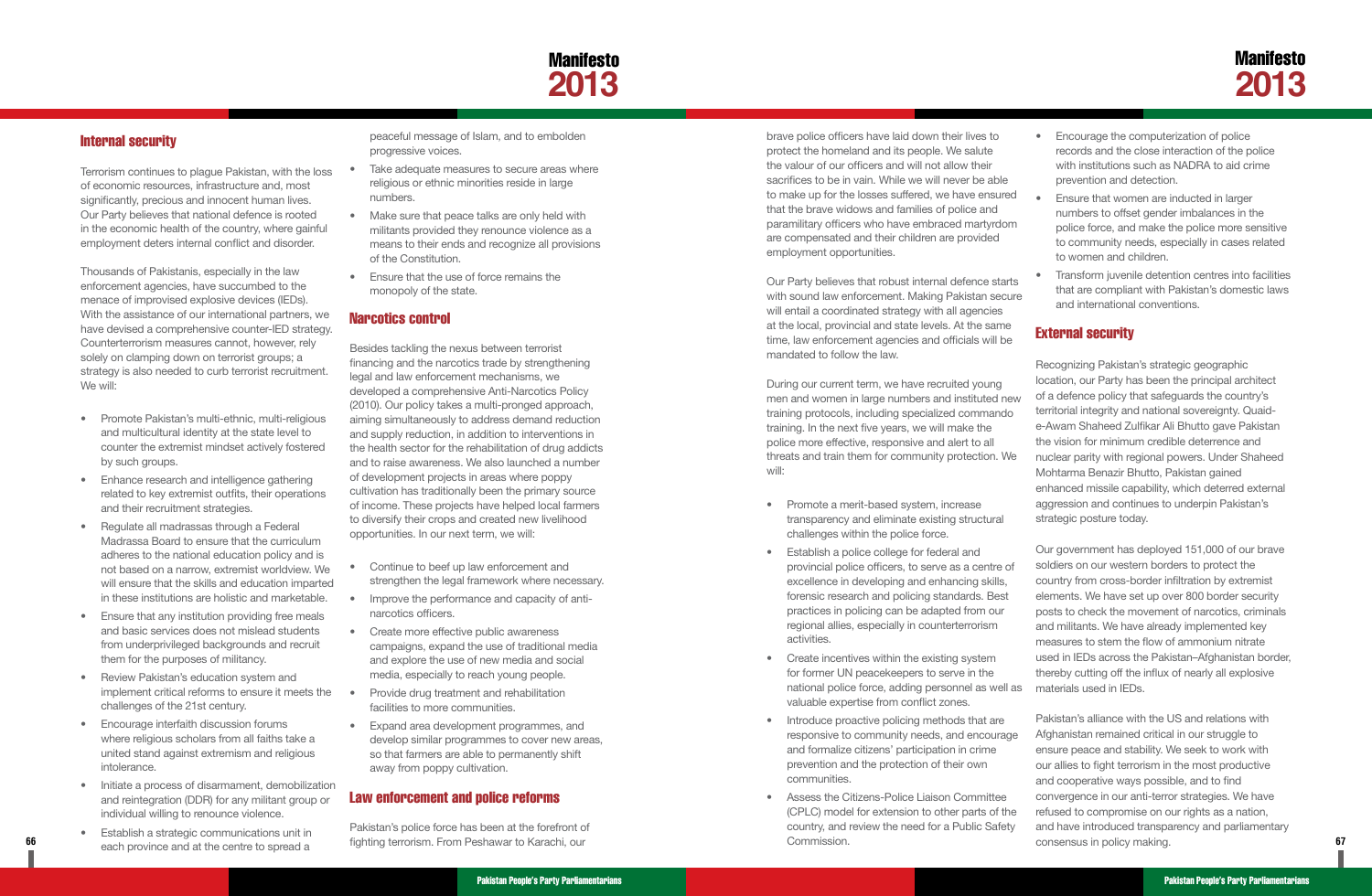**68 69**

## Manifesto **2013**



# **ENGAGING WITH THE WORLD**

<span id="page-37-0"></span>Our Party unambiguously considers all external and unilateral attacks on Pakistani territory to be an attack on this nation's sovereignty and a clear violation of international law. This includes foreign drone attacks by unmanned aerial vehicles (UAVs) that violate Pakistani airspace to target militant leaders. Such attacks create public resentment and provide fuel for opportunist militant organizations to capitalize on the grievances of citizens. These strikes breed deep-seated resentment and activate potential terrorists, and are counter-productive. Such attacks reverse important public consensus gains made by the current administration in building national ownership of the fight against terrorism. Our Party views the presence of foreign UAVs in Pakistani airspace as an unacceptable intrusion on sovereign territory. In our next term, we will:

- Ensure the protection of our borders from the threat of extremism and violent forces.
- Proactively coordinate with international organizations and the Afghan government to facilitate the repatriation of Afghan refugees and ensure their safe passage.
- Crack down on cross-border infiltration on our western border to prevent further casualties on both sides.
- Work with our international partners and neighbours to disrupt militant networks operating in areas such as Nuristan and Kunar which launch cross-border attacks on Pakistan.
- Continue to impress upon our allies that drone strikes carried out by the US are counterproductive, a clear violation of international law and Pakistan's sovereignty, and that they undermine the writ of the state.
- Work with our partners and neighbours in securing a peaceful and prosperous South Asia.

#### **Defence**

- Articulate a strong, well-defined national security strategy that protects Pakistani citizens from both internal and external security challenges.
- Ensure that our armed forces maintain the highest professional standards so that they earn the love and respect of the nation.
- • Encourage closer working relationships between defence and parliamentary institutions for cooperation as well as oversight.
- Make military budgets accountable to Parliament, and institutionalize better oversight of defence expenditure.

In the last five years, Pakistan's armed forces have confronted the threat of terrorism with courage and fortitude. As a frontline force in the war against militancy and extremism, Pakistan's military has suffered high casualties as well as damage to infrastructure, but has remained steadfast in its task of protecting the people and defending the country from external and internal threats. The armed forces also played an active role in disaster rescue and relief operations during the floods of 2010 and 2011.

Despite severe financial constraints, our government provided the necessary resources available for national security in order to ensure that our defence services are able to maintain the minimum level of defence and deterrence. To express our gratitude and to provide much needed motivation to our men and women in uniform, we have doubled the salaries of members of the armed forces.

As we seek a fresh mandate, we promise the people of Pakistan that we will: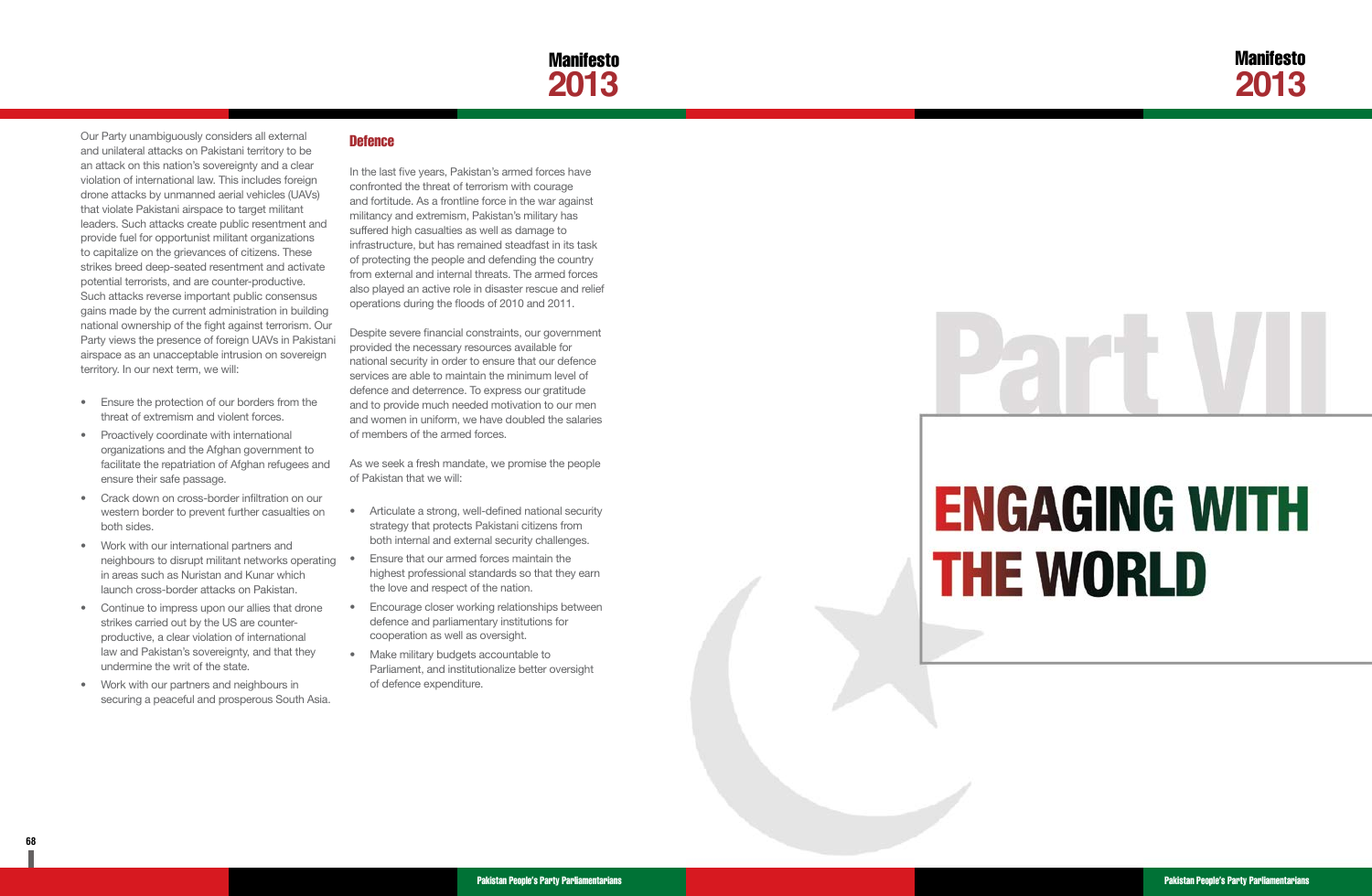and the HR Council, the two most widely sought memberships in the UN system. Our government ensured that Pakistan retained its position in all such global forums as one of the top troop-contributing countries for UN peacekeeping operations. Pakista also continued to contribute actively in steering key UN led norm-setting processes dealing with new ar emerging challenges in the security and developmer arenas including terrorism, sustainable development and climate change. We are determined to capitalize on the **goodwill, trust and respect earned by Pakistan** over the last five years as a result of our government's external policies rooted in the ideals of peace, outreach and cooperation, bolstered by full democratic ownership and public support.

Our goal will always be the welfare of the people of Pakistan first, and to this end we will deploy all necessary resources to bring the dividends of peace and prosperity to the people by **building partnerships across the region and beyond**. During our next term, we aim to redouble our efforts to enhance and build Pakistan's relationship with countries of the region and with our allies and partners around the world.

As the region shifts towards a period of transition, with a drawdown of US military forces and elections in Afghanistan, our government will work with Pakistan's neighbours and allies to build a strong and stable region. To this end we will redouble our efforts to establish and enable regimes for **free trade arrangements, comprehensive economic partnerships, financial and banking systems, trans-regional and intra-regional energy supply and energy security arrangements, and secure transport and freight corridors**. In short, we will aggressively pursue paths to make Pakistan an energy and trade hub for the region and beyond.

Globally, we will seek to ensure that Pakistan continues to play its due role in **promoting and protecting the principles and ideals enshrined in the UN Charter**, and in building coalitions of likeminded countries to deal with the new and emerging challenges humanity confronts today, including terrorism, narcotics proliferation and climate change.

#### Living up to our commitments

Under our Party's leadership, Pakistan's foreign policy has made an important shift by proactively

We believe strongly in a Pakistan at peace with itself and with its neighbours. Based on this vision, during the last five years we have initiated a **transformational shift in the country's foreign policy** through an unprecedented process of inclusive policy reform and sustained statesmanship.

70 *TO PODERCIST CONCLUS* **71** *PODERCISTS CONSUMERTED INCORPORATION CONSUMERTED TO <b><i>PODERCISTS* **71** *PODERCISTS* **71** *PODERCISTS PODERCISTS PODERCISTS PODERCISTS PODERCISTS PODE* By reframing the policy-making process and bringing **clarity, dynamism and depth** to evolving strategic agendas, our Party has reshaped Pakistan's global calculus and profile. Working with all key stakeholders in national security, including public representatives in Parliament as well as the military, we have managed to decisively craft a **new role and profile for Pakistan** as a responsible and cooperative player, especially in the region. In this context, during our current term in office we initiated a robust and enhanced process of **global** 

| h<br>n<br>٦d         | the region. Despite unprecedented security and<br>development challenges posed by volatility in the<br>neighbourhood, and successive and unprecedented<br>natural disasters over the last five years, we<br>remained focused on moving forward with building<br>real constituencies for reform across the board to<br>further our commitment to peace.                                                                                                                                                                              |
|----------------------|-------------------------------------------------------------------------------------------------------------------------------------------------------------------------------------------------------------------------------------------------------------------------------------------------------------------------------------------------------------------------------------------------------------------------------------------------------------------------------------------------------------------------------------|
| nt:<br>ıt<br>е<br>Эf | By working diligently with all key stakeholders in<br>national security, including public representatives in<br>Parliament as well as military forces, we have crafted<br>a new role and profile for Pakistan as a responsible<br>and cooperative player globally and in the region.                                                                                                                                                                                                                                                |
|                      | To preserve these gains and to protect the country<br>from regional instability, we sought to further advance<br>Shaheed Mohtarma Benazir Bhutto's project of<br>reconciliation and peace, both at home and abroad.<br>Mutual respect and a consideration for each other's<br>democratic priorities remained the hallmark of all<br>engagement with international partners.                                                                                                                                                         |
| 3<br>S               | Anchored in democratic consent, our foreign policy<br>continued its seminal new direction by deepening<br>engagement in the region as the pivot for trade,<br>cooperation, dialogue and public diplomacy. In<br>pursuit of fulfilling Pakistan's obligation to Article<br>40 of the Constitution, to "promote international<br>peace and security", our government paid special<br>attention to stabilizing the region at a time of multiple<br>transitions, building bridges with all neighbours both<br>to the east and the west. |
|                      | As part of the transformational shift we set in motion<br>in conceiving and executing Pakistan's foreign policy,<br>we tirelessly worked to proactively advance trade,<br>commerce and economic ties in the region, and<br>sought to replace old templates that hinged strategic<br>ties on narrow definitions of national security.                                                                                                                                                                                                |
| g<br>Э.              | Normalization of trade relations with India, movement<br>forward on the Iran-Pakistan gas pipeline project,<br>the initiation of a new transit trade agreement<br>with Afghanistan, the transfer of Gwadar Port<br>management to a Chinese company, and working<br>to realize the CASA 1000 (Central Asia South Asia)<br>power transmission project, are among some of the<br>important achievements of our government over the<br>last five years in integrating trade and commerce in<br>the region.                              |

We believe that consistent diplomatic, economic and security engagement with all our neighbours is crucial for building confidence and stability in a

#### Executive summary

Our Party has been unwavering in its commitment to **build a progressive, democratic, peaceful, egalitarian Pakistan**. From Shaheed Zulfikar Ali Bhutto's era to Shaheed Mohtarma Benazir Bhutto's stewardship, our Party has been the first to **safeguard the nation's sovereignty and national independence**. Today, under the leadership of Party Co-chair President Asif Ali Zardari, we have been actively seeking to **build a strong, secure, stable, peaceful and prosperous state**. There has been a constant focus on **socio-economic advancement** as a strategic priority, and a clear commitment to **regional and global peace**, security and prosperity.

Our Party led a **historic consensus-building process in Parliament** for a foreign policy based on **public consent and transparency**. This empowered the government to lead a comprehensive review of Pakistan's foreign policy both regionally and globally, bringing fresh impetus as well as traction to our broader goals of peace, **cooperation and trade** as the cornerstone of Pakistan's engagement with the world.

#### **engagement based on the principles of equality, respect and mutuality of interest and benefit**.

The Party has to its credit a long list of credible and outstanding achievements in strengthening existing partnerships and building new relationships in the region and beyond. We have also **worked hard to restore Pakistan's democratic credentials** at home and abroad as well as to enhance Pakistan's rightful place in the comity of nations.

Pakistan's **outreach to the Afghan government**, as well as the opposition parties, and its support for a comprehensive reconciliation process led and owned by the Afghans, is an important and historic move. The pursuit of an honest and sincere dialogue for the **resolution of all outstanding issues with India**, including the core issue of Kashmir, the normalization of trade relations and the easing of travel restrictions, are in line with the Party's commitment to regional peace. The strategic challenge of reframing a more enduring, **balanced and clearly defined partnership with the US**, rooted in mutuality of interest and respect, while securing the largestever economic assistance package for Pakistan, is a signal achievement. The deepening and strengthening of Pakistan's **time-tested and abiding friendship with China** and our **partners and allies in the Muslim world** is another. Reaching out to our friends in Europe, East Asia including Japan and Korea, Canada and Australia to explore and reinforce, as appropriate, trade and investment links, remained a priority. We deepened engagement with the EU. This policy resulted, among other things, in the historic securing of WTO-endorsed preferential market access for Pakistani exports to the EU. We will continue our outreach to the Central Asian Republics, Turkey, Saudi Arabia and other Middle Eastern countries.

During the last five years, our government was vigilant to ensure that Pakistan maintained its prominence and stature as a **credible and responsible player in the multilateral arena**. As a result, we won elections to the UN Security Council

# <span id="page-38-0"></span>Part VII Engaging with the world

*"I dream of a Pakistan, of an Asia, of a world, where we can commit our social resources to the development of human life, and not to its destruction."*

*Shaheed Mohtarma Benazir Bhutto, Cairo, 1994*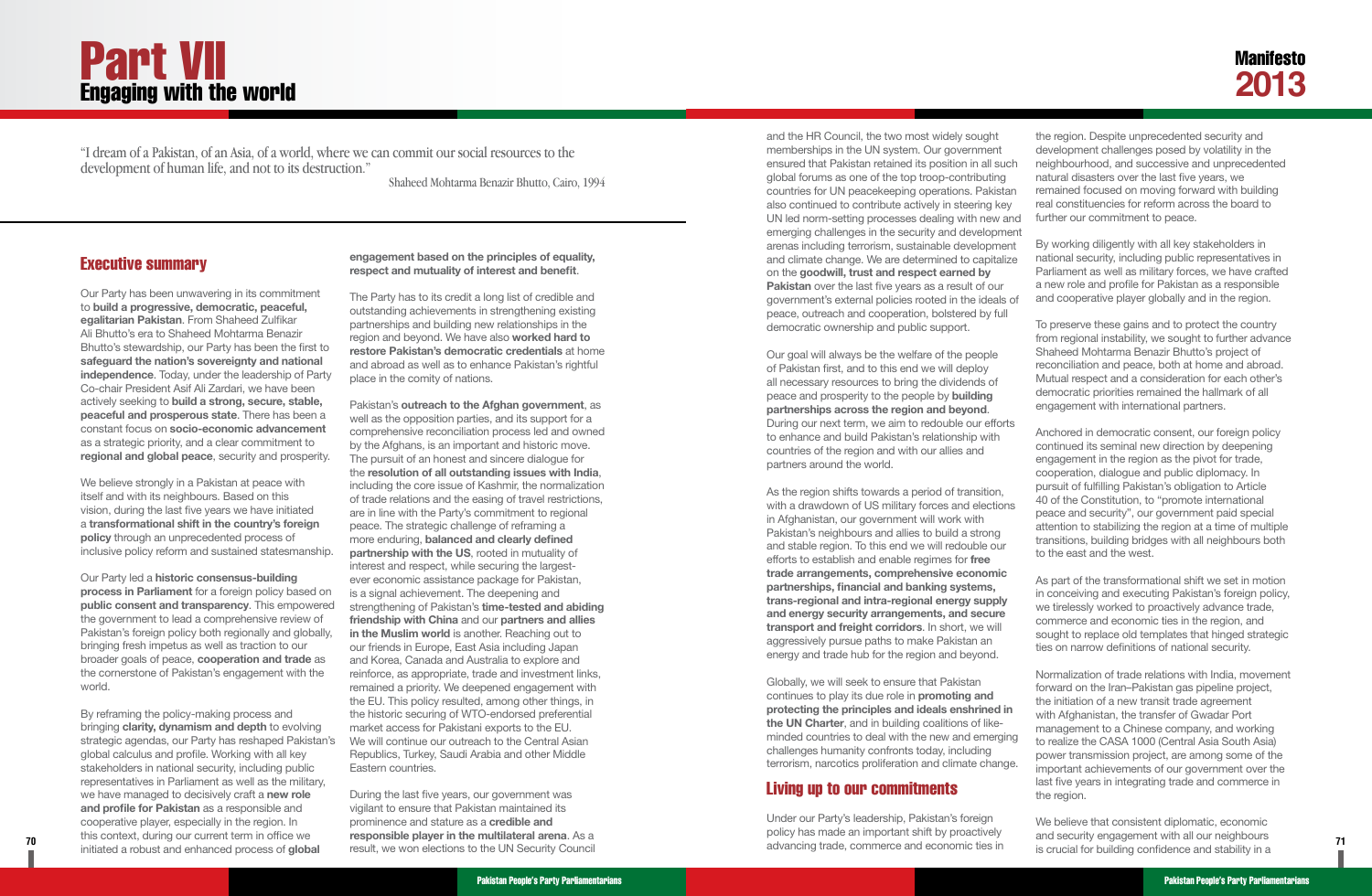## **Manifesto 2013**

and security for both countries. The US pledge of the largest-ever economic assistance package for Pakistan, the initiation of strategic dialogue covering almost every conceivable issue in bilateral cooperation through Working Groups, and the revival and restoration of momentum in the relationship after a rough and difficult patch in relations, marks the beginning of a new phase and approach.

Our Party supports the right of self-determination for all people.

We support the rights of the Kashmiri people and during our current government we initiated and continued to pursue a dialogue process agenda with India, including on Kashmir. We will not allow lack of progress on one agenda to impede progress on the others.

Without prejudice to UN Security Council Resolutions, we support open and safe borders at the Line of Control to socially unite the Kashmiri people. We note that India and China have a border dispute and yet enjoy tension-free relations.

During the last five years, Pakistan also maintained its prominence and stature as a credible and responsible player in the multilateral arena, winning elections to the UN Security Council and the HR Council, the two most widely sought memberships in the UN system. Pakistan continued to retain its position as the top troop-contributing country for UN peacekeeping operations.

Pakistan also continued to contribute actively in steering key UN-led norm-setting processes dealing with new and emerging challenges in the security and development arena including terrorism, sustainable development and climate change.

#### The way forward

- Continue and accelerate our policy of building a consensus against terrorism and extremism both at home and abroad. Our government will bring fresh resolve and vigour to a renewed campaign to lead the way in disallowing the use of Pakistan's territory for attacks on any country's soil, and will commit its resources to advancing peace at home and abroad.
- Build on deterrence and dialogue as a means to dismantle and degrade the power of militant groups who seek to take hostage the foreign policy of the country and impose their writ through force on the tribal areas of Pakistan and elsewhere.
	- Build on existing capacities and explore new opportunities to position Pakistan as a hub for commerce, communications and energy connectivity.

We will continue our commitment to believing in and advancing the UN purposes and principles; furthering global peace, security and prosperity; promoting multilateral cooperation; protecting the environment, promoting sustainable development, and eliminating hunger and disease; redressing social injustices, empowering women, and promoting tolerance and inter-cultural and interfaith harmony; promoting fundamental freedoms, human rights, the rule of law, justice and democratic polity; supporting disarmament and non-proliferation; and fighting to

Move forward with our seminal new direction in foreign policy, anchored in democratic consent,

In recognition of Pakistan's pivotal location with respect to trade routes to Central Asia, the Gulf and the GCC, our government has proactively invested in building commercial, social and cultural ties with the peoples and states of these regions. We redoubled our efforts to further develop and enrich our very special relations with Turkey, particularly by intensifying exchanges at the leadership level.

eliminate terrorism, drug trafficking and organized crime. We will continue contributing to regional stability and peace, especially in adjoining south, central and west Asia as well as the Indian Ocean region, and promoting regional economic and trade cooperation by establishing and fortifying links in connectivity and infrastructure and setting up the requisite facilitative regimes.

#### Peace, prosperity and stability

Building on the gains made over the last five years in protecting, promoting and advancing Pakistan's interests externally and in securing peace, prosperity and stability for the people of Pakistan, in our next term in office we will:

#### Regional cooperation and engagement

Consistent with our belief that continued diplomatic, economic and security engagement with all our neighbours is crucial for building confidence and stability in a region facing multiple challenges, we will persist in spearheading a roadmap and a diplomatic surge for enhanced relations at different levels with Afghanistan, India, Iran and the People's Republic of China. To this end, we will:

<span id="page-39-0"></span>region facing multiple challenges. During our current tenure, Pakistan has also built a new architecture of institutionalized engagement with Canada, Russia, the UK and the Commonwealth.

**72** *MARC from a cultural organization into an economic* gustice, capable of talking to each other with candour<br>
and by deepening engagement in the region as the region as the region as the region as the region as the Our government worked assiduously to achieve this through a deliberate effort aimed at promoting a partnership between two peoples committed to the principles and ideals of democracy, freedom and justice, capable of talking to each other with candour and honesty to advance the twin goals of prosperity

Our government has also successfully pursued the cementing of strategic partnerships that invest in broad-based roadmaps for enhanced cooperation. We will continue fostering better ties with the states and the people of all these countries in the medium and long term, with an emphasis on greater access to each other's markets.

As a vital stakeholder in Afghanistan's stability, with a long and porous border between the two countries, Pakistan under our Party's fourth government has led a historic building of ties with Kabul. We believe that a stable, peaceful and prosperous Afghanistan is fundamental to Pakistan's stability, and we will support every Afghan-led initiative that is in pursuit of this ideal.

Pakistan's proximity to Afghanistan must not become a motive for meddling in Afghanistan's internal dynamics. We have demonstrated our commitment to non-interference in Afghanistan by supporting only Afghan-led paths to stabilization, reconciliation and peace, without favouring any group, faction or tribe.

During our current tenure, Pakistan signed a historic transit trade agreement with Afghanistan and ensured that there is broad-based engagement at the highest level with all political groups, irrespective of their alignment.

Our government has sought to bring consistency and confidence to the bilateral relationship with India. We seek to ease tensions with India through peaceful and uninterrupted dialogue on outstanding disputes and issues.

During the December 1988 SAARC Summit, Prime Minister Benazir Bhutto's proposal to transform SAARC from a cultural organization into an economic entity was accepted by SAARC member countries.

This goal remains a guiding principle for our government, which has worked hard to redefine a regional economic framework for the countries of South Asia to benefit all its people through economies of scale. A regional economic group has the potential to turn into a global economic powerhouse, attracting investment, creating jobs and eliminating poverty.

In our current tenure, we have followed Shaheed Mohtarma Benazir Bhutto's vision that a prosperous Pakistan is the key to a prosperous South Asia. Maintaining peaceful ties with our neighbours is imperative if we wish to achieve these goals. Home to one fifth of the global population, South Asia deserves the dividend of opportunities that peace and enhanced commerce can bring.

Pakistan has always considered the People's Republic of China to be one of our strongest allies and the relationship between our two countries has weathered the test of time. During our current term, we worked to further deepen and strengthen Pakistan's comprehensive and cooperative partnership with China, the foundation of which was laid by Shaheed Zulfikar Ali Bhutto, and made efforts to take it to new heights by intensifying exchanges at the core leadership level. These efforts led to further intensification of collaboration between the two countries in the trade, economic and defence fields and in the promotion of regional cooperation.

We continued to promote the goals of Islamic solidarity, stability, peace and the common economic development and prosperity of the Islamic Ummah by further deepening and strengthening bilateral ties with our friends and allies in the Muslim world and through the OIC.

We brought a new balance and stability to Pakistan's relationship with the US based on mutuality of respect and benefit. Most importantly, we moved these relations away from being a 'one-window operation' geared only to suit the needs and interests of individuals, to a more institutionalized enterprise designed to serve the best interests of the people of Pakistan.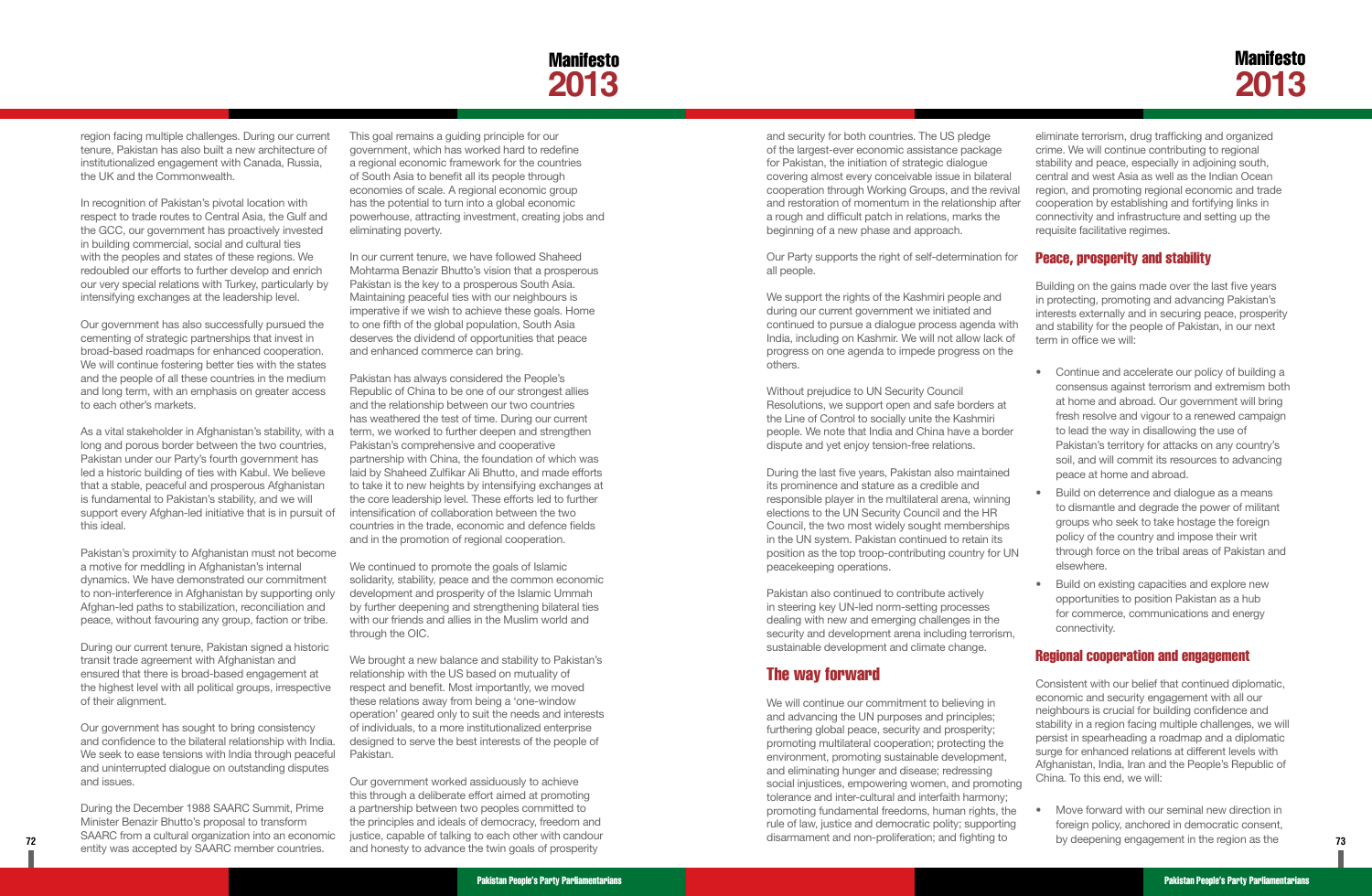

<span id="page-40-0"></span>pivot for trade, cooperation, dialogue and public diplomacy.

- Continue to aggressively pursue institutional frameworks for regional cooperation at multiple levels, adding value to new scaffolding for constructing an enduring business, investment, development and infrastructural architecture in the region.
- • Enhance Pakistan's strategic partnership with China and strengthen Pakistan's traditionally strong ties with the Islamic world. Pakistan has always considered China to be one of our strongest allies. Our relationship has weathered the test of time, and our ties have strengthened and deepened in different spheres of economic, defence and regional cooperation. We will endeavour to enhance our deep friendship with enhanced cooperation in the economic, social and defence sectors while protecting our national interest and sovereignty.
- • Continue to reshape the relationship with Afghanistan based on peace, brotherhood, respect and cooperation. We will not allow Pakistan's territory to be used for crossborder terrorism against Afghanistan. We have demonstrated our commitment to noninterference in Afghanistan by supporting only Afghan-led paths to stabilization and peace. We firmly adhere to the principle of supporting our neighbour without meddling in Afghanistan's internal affairs, and we favour no group, faction or tribe.
- • Encourage the voluntary and safe resettlement of Afghan refugees from Pakistan, and promote enhanced development, cultural, commercial and people-to-people cooperation between the two countries.
- Maintain full solidarity with and continued moral, political and diplomatic support of the Kashmiri people for realizing their legitimate aspirations.

**74** and a development. To this end, we WIII: **75** and the state of the state of the state of the state of the state of the state of the state of the state of the state of the state of the state of the state of the state o We will cement our ties with old allies and seek engagement with other nations for trade and development. To this end, we will:

- Further strengthen and deepen relations with the US, with emphasis on market access and enhanced trade opportunities for Pakistan's exports and foreign direct investment in Pakistan.
- Promote Pakistan-EU cooperation, and especially work for a free trade arrangement and the establishment of mutually beneficial collaborative links in the economic, technological, cultural and educational fields.
- Build a new architecture of institutionalized engagement and partnerships for enhanced trade, economic and development cooperation on the lines of those put in place by our government during the last five years with the UK, Russia, Canada and the Commonwealth.
- Continue to proactively invest in building commercial, social and cultural ties with the peoples and states of Central Asia and the GCC, and maintain our historical and friendly ties with Turkey and Iran.
- • Accord special focus to mutually beneficial Asia-wide cooperation, and associate fully in programmes of common and shared development in the SCO, ECO, SAARC, ASEAN and GCC regions.
- Reach out to Japan, South Korea, the ASEAN region, Australia and New Zealand as part of our efforts to bring fresh impetus to our 'look east' policy in Asia to build ties based on trade and investment.
- Seek greater cooperation with and participation in all regional and Asian forums, and continue to pursue the goal of promoting an Asian common market that can attract investment, create jobs and build bridges of peace and trade across South Asia.
- **Enhance Pakistan's outreach to African and Latin** American states by building on a base of new shared trade, business, technical and cultural ties.

#### Strengthening bilateral ties and building new relationships